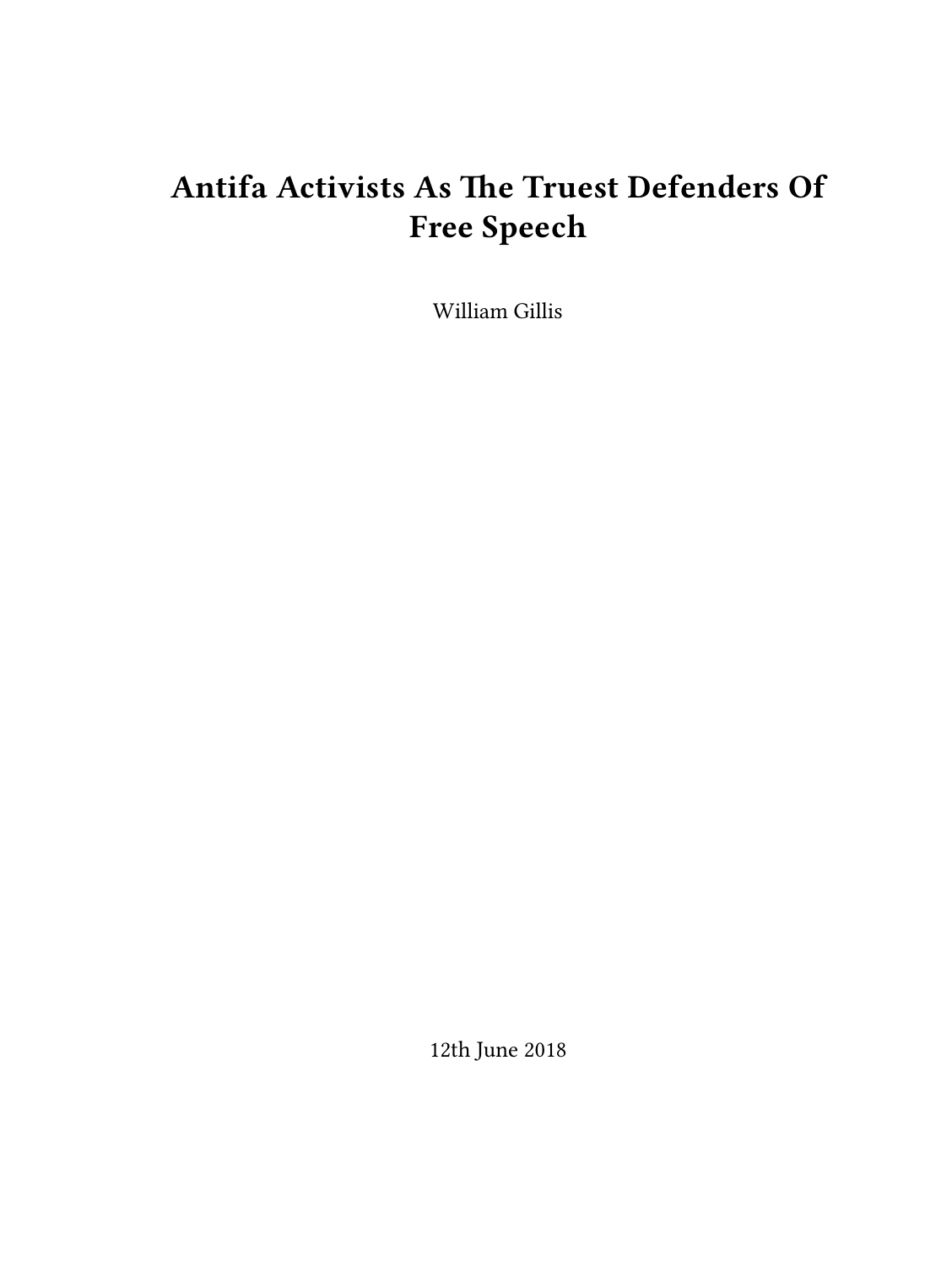# **Contents**

| 6                                                                                                        |
|----------------------------------------------------------------------------------------------------------|
| 10                                                                                                       |
| 17                                                                                                       |
| More flies with honey and the issue of timescales $\dots \dots \dots \dots \dots \dots$<br>20            |
| 22                                                                                                       |
| 24                                                                                                       |
| 25<br>Violent Disruption of Fascist Organizing $\ldots \ldots \ldots \ldots \ldots \ldots \ldots \ldots$ |
| On The Specific Connection Between The Alt-Right and the NAP<br>28                                       |
| 29                                                                                                       |
| Constructive Critical Thoughts on Antifa and The Present Situation<br>31                                 |
|                                                                                                          |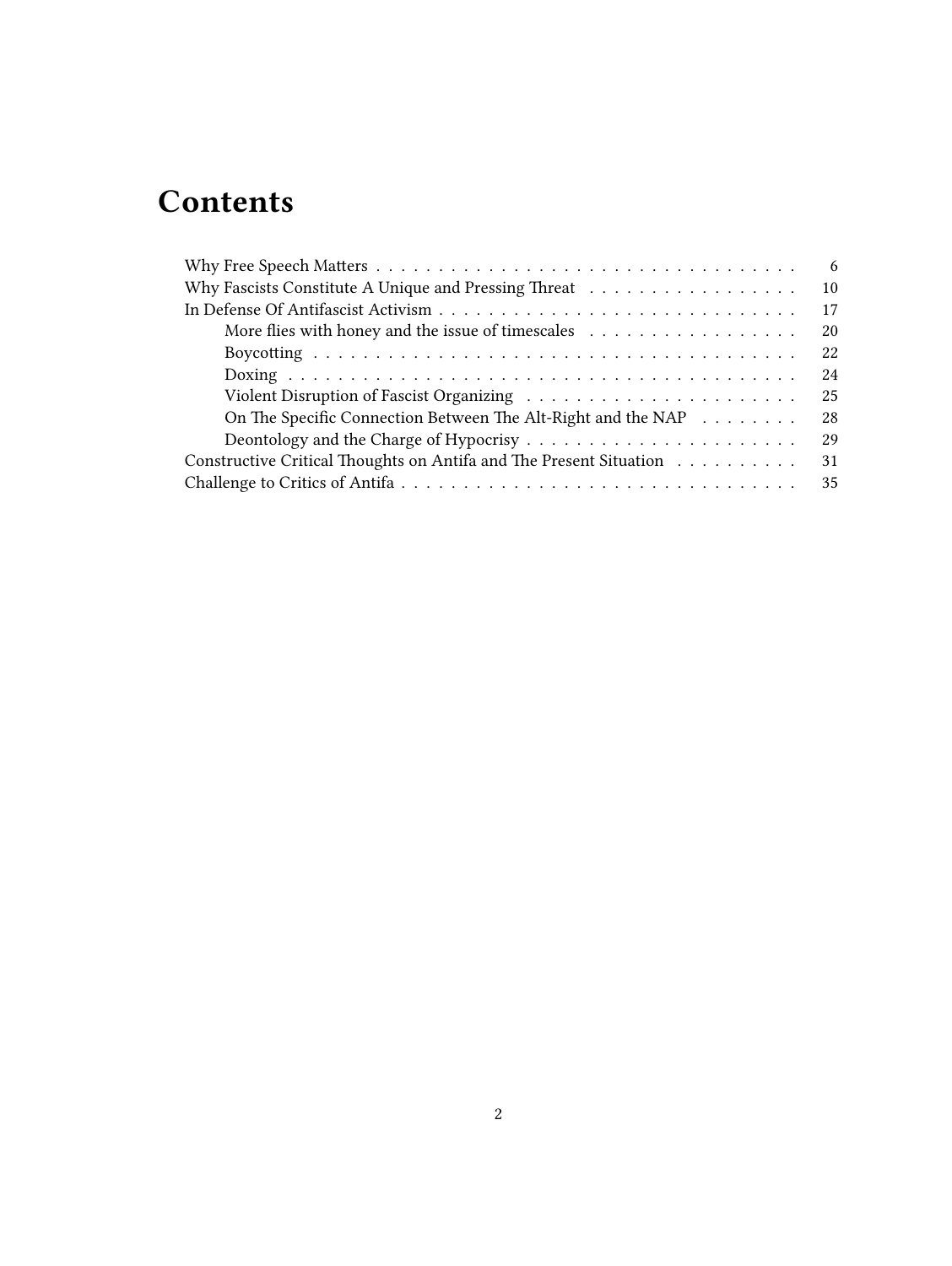Anarchists have always paid a lot of attention to feedback loops. Seemingly small actions, small arrangements, small evils tolerated, can rapidly or inexorably build up to systematic and seemingly omnipotent power relations. Things that, in isolation don't seem that bad, can lead to the formation of states or make those states even more authoritarian. Certain economic arrangements can lead to wealth progressively concentrating power into the hands of a few. As anarchists we are always laser focused on the the dangers of letting anyone get a monopoly in anything. On the dangers of even the tiniest interpersonal acts of domination. And as radicals we never settle for established conventions, we're always questioning where what is considered "common sense" breaks down. We are always searching for the boundary conditions beyond which a rule of thumb is no longer useful. In what contexts do some dangers overwhelm other dangers?

The ideal of free speech — or as I think it should be better parsed, *freedom of information* — is an ideal of incredible importance that extends well beyond merely opposing state censorship. It's deeply worrying to see that value erode with the rhetorical ratchet of online conflict. However, freedom of speech is not as clear-cut of an ideal as some think; its application or pursuit is unavoidably tangled, as its most studied champions admit. A world of vibrant open communication where the most accurate ideas rise to the top is a *goal* — not something that can be achieved by codifying a few simplistic rules of action.

We can all agree that cutting the telegraph wires of fascist generals coordinating an invasion would violate their personal "free speech" but it is also an action clearly justified insofar as it saves the free speech of the millions they plan to subjugate. To truly defend free speech on the whole we must sometimes deny it to its murderous enemies. To defend the ideal of a richly interconnected world where information flows freely takes more than speech, it requires action against those brutally organizing against it.

It is precisely my openness to contrary or extreme ideas, my diligence in listening to all parties, that has led me to realize complexities to free speech. In particular to recognize very extreme situations where the danger of backsliding on broadly tolerant social norms is outweighed by the danger of those ideologically committed to domination and whose recruitment proceeds not through reason but shows of force. There are always exceptions to otherwise good strategies and heuristics — as anarchists we do not rely upon the state or its obtuse and dangerous legal system and thus it is our duty as individuals to not hide from such complications. It is our responsibility as individuals to sometimes judge and act in ways that we would never trust any monopolistic institution to judge or act. Although, of course we must be careful and vigilant nonetheless.

While I inevitably have some disagreements with some among the vast and diverse array of activists who work as antifascists, I value the work that antifa groups and organizations have long undertaken to safeguard our world from the worst possible horrors. When in my neighborhood a decade ago swastikas were going up, businesses owned by people of color were being attacked, and neonazis were brutally jumping people, I certainly wasn't going to go to the police. I'm an anarchist and consistent in my opposition to the authoritarianism of the police state. But also Portland's Police — like many other departments — are themselves infested with white nationalists and broadly sympathetic to such scum. Instead I forwarded descriptions to some community members who'd gotten fed up and formed an antifa group and were actively researching and exposing these neonazis. Their work as journalists and as activists to organize boycotts and physically resist attacks helped save my neighborhood and I will never forget that. Similarly to how the faith leaders at Charlottesville attacked by neonazis will never forget the black bloc an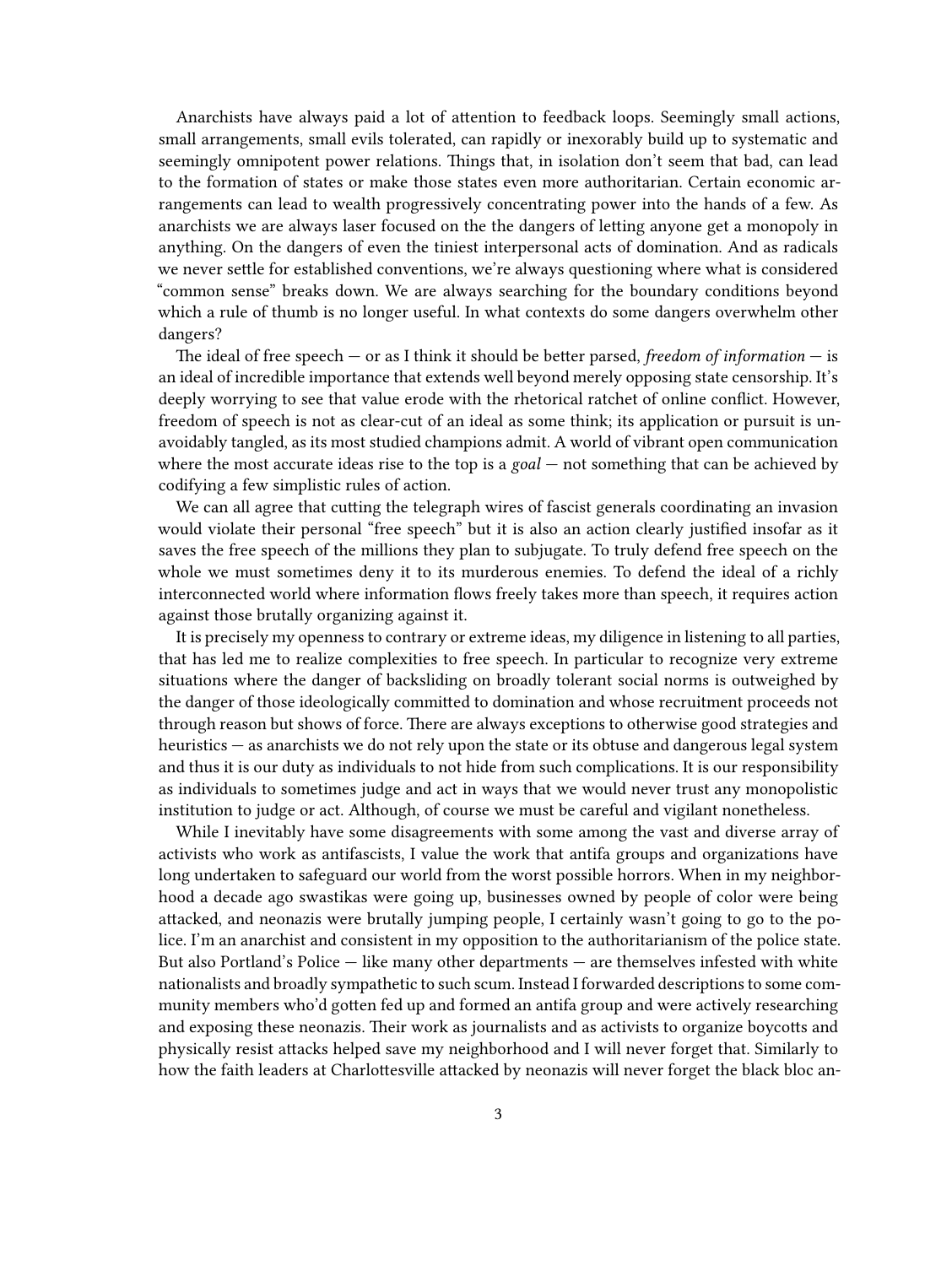archists who rushed to put their bodies on the line to save their lives. As an anarchist — and the overwhelming majority of "antifa" are also diligent anarchists who reject the state as an ethical means — I've remained in the same circles and listened to what they've had to say over the years as I've traveled from city to city, country to country. I've remained consistently impressed by their scholarship, consideration, and bravery.

As full-blown fascist and white nationalist groups have recently started using the political rise of Donald Trump to infiltrate conservative protests or activism, the situation has grown more complex. And it has also become more fraught as "antifa" has suddenly entered the popular lexicon, almost warped beyond recognition. The overly-nuanced research nerds living in praiseless obscurity that I knew have abruptly been cast as violence worshipping thugs, or frothing naive college kids looking to punch anyone problematic. This is, as all anarchists know, absolutely incorrect, although such cartoonish and disconnected narratives clearly further the agendas of both liberals and conservatives. Sadly, in some respects this media narrative becoming a self-fulfilling prophesy that marginalizes longstanding antifa groups, and casts things into much broader conflict of Trump supporters (as "nazis") versus any and all Trump opponents (as "antifa"), an astonishingly ignorant framing that only benefits fascist entryists and helps spread misinformation via mainstream partisan paranoia.

But there clearly are important ethical and strategic challenges that the mainstream analysis among antifascist activists presents to the rest of us.

- When nazis hold a march with guns through a jewish neighborhood is that really just a matter of open discourse?
- Where does a reasonable boundary of "imminence" or "likelihood" to a threat get drawn?
- How many people need to be killed and at what frequency for us to see ourselves as at war?
- If a group organizes so that one wing works as streetfighters and murderers and another wing as public spokesmen and recruiters should we really be obligated to treat them as distinct groups or at what point should we see them as the same entity?

Many of these questions would be revolting if it was the leviathan state itself we were trusting to judge such distinctions. But we are anarchists, and as autonomous individuals our ethical responsibilities and capacities are different. Where institutions may have to behave as *rule consequentialists* lest their bureaucratic momentum carry them to terrible places, individual minds have the agency — and responsibility — to often behave more as *act consequentialists*, capable of recognizing nuance and context in ways that are more finely grained. Rather than sticking with hamfisted rules we can examine the specific context of each possible action before us.

I agree with the dominant antifascist critique of liberalism and its shortsightedness. Liberals do not grasp the threat posed by fascism – they over-privilege the perceived stability of their institutions and the status quo. They codify simplistic codes of behavior modeled upon the state's legal system – and naturally, the fascists can run rings around these. Liberals happily legitimize fascists through debate, failing to realize that the game fascists are playing isn't the game of reason, but the game of psychological appeals. As a practical matter fascism succeeds in debate – in the sense of quickly mobilizing enough of the population to achieve its aims — because the truth is complex, whereas false but simplistic narratives are often more emotionally resonant.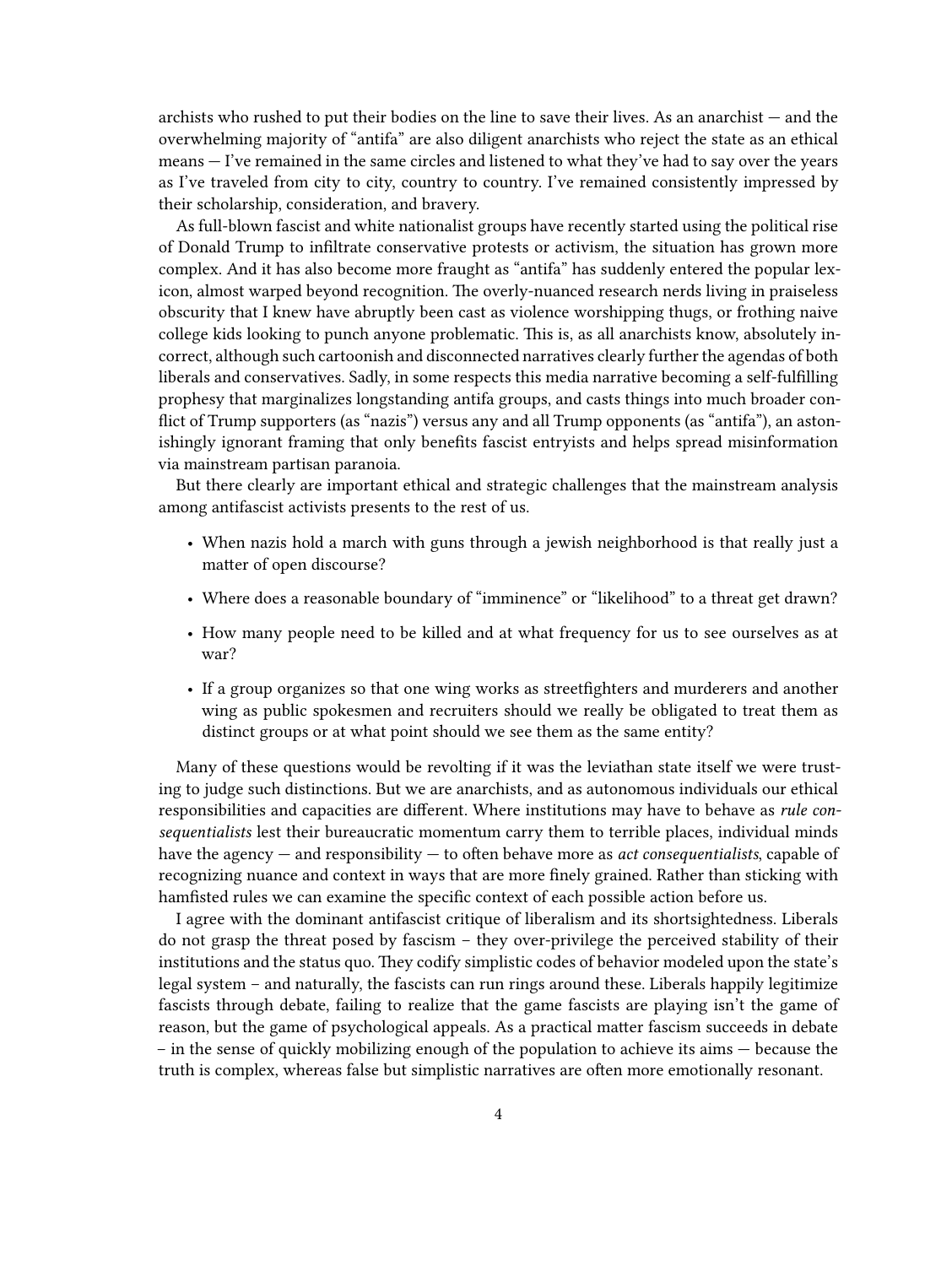Most longstanding antifa groups are obviously and explicitly not out to singlehandedly win the long war against fascism, but to win the immediate battles necessary for our survival. In the long run fascism will never be defeated by fists but by all the shit like empathy and science that fascism is bad at. It will ultimately be defeated by making the world a better place, by tackling the deeper psychological and sociological dynamics that make fascism possible. We will only truly win when we achieve a world of plenty without oppression, where social hierarchy and dominance games become finally lost to history. That day is obviously far fucking off. It's important we continue to diligently work towards it, to continue growing the roots of such a world.

But it is also important that we fucking survive to see it. We cannot afford to privilege the future entirely over the present just as we cannot afford to privilege the present entirely over the future. Fascists mobilizing in the streets pose a relatively immediate existential risk to many communities. The situation we now face with not just a police force but an executive branch deeply infested with and sympathetic to outright white nationalists poses unique problems not reducible to the struggles that kicked neonazi thugs out of American cities in the 80s, 90s and 00s, but we also can't afford to ignore the experience and insights from those struggles.

Much of the "debate" over free speech and the now longstanding analyses that have developed among antifascist activists combating fascism has been profoundly disconnected from the dangers of fascist organizing and the history of antifascist activism. It's weird hearing conservative media personalities repeating the narrative, "*ANTIFA is a bunch of thugs opposed to free speech, they're the real fascists*" that a decade ago you'd only hear from shitty metal bros upset a band they like was exposed as neonazis and boycotted. But among sincere critics of antifa orgs in anarchist circles I think the underlying tension is one not just of philosophy, but of deeply varying takes on the strategic landscape.

Antifa approaches are not remotely designed to win hearts and minds among the wider population, but to stop fascist thugs from metastasizing in numbers by demonstrating unopposed strength. I am deeply sympathetic to forms of activism that do not attempt to "win votes" but just directly solve a problem, even if that problem is just the momentary survival of civilization. However it is true that there's a degree to which today's alt-right recruits via different mechanisms than the neonazis of the 80s, pulling from a much larger and more mainstream base that they're attempting to radicalize using antifascist violence as a boogeyman.

Although those activists actually doing antifascist work on the ground are in many ways epistemically privileged compared to us offering pointers from the peanut gallery – the exact best recipe of strategies to counter this current wave of white nationalist organizing clearly remains an open question.

I hope that this Mutual Exchange will bring some of these complex issues into greater clarity and perhaps defuse the feedbacking tribal suspicions that can occur in the absence of discourse. I have criticisms of some things and some developments under the expansive banner of "antifa" (as most antifa do themselves) but I find their arguments on the whole potent and persuasive.

This is a tough topic because to most people the stakes seem immense and thus there's an instinct to shy away from anything that could open a rhetorical crack to whatever potential horrific darkness you feel is pressing in. I hope that we can do better, and perhaps find our way towards some kind of meta-resolution.

Since we're talking about actually existing antifascist groups I will largely follow their lead and stick to using "fascist" in the specific political sense of the broadly hyper-nationalist authoritarian anti-modernists and anti-globalists in the tradition of Mussolini, Hitler, Schmitt, Evola,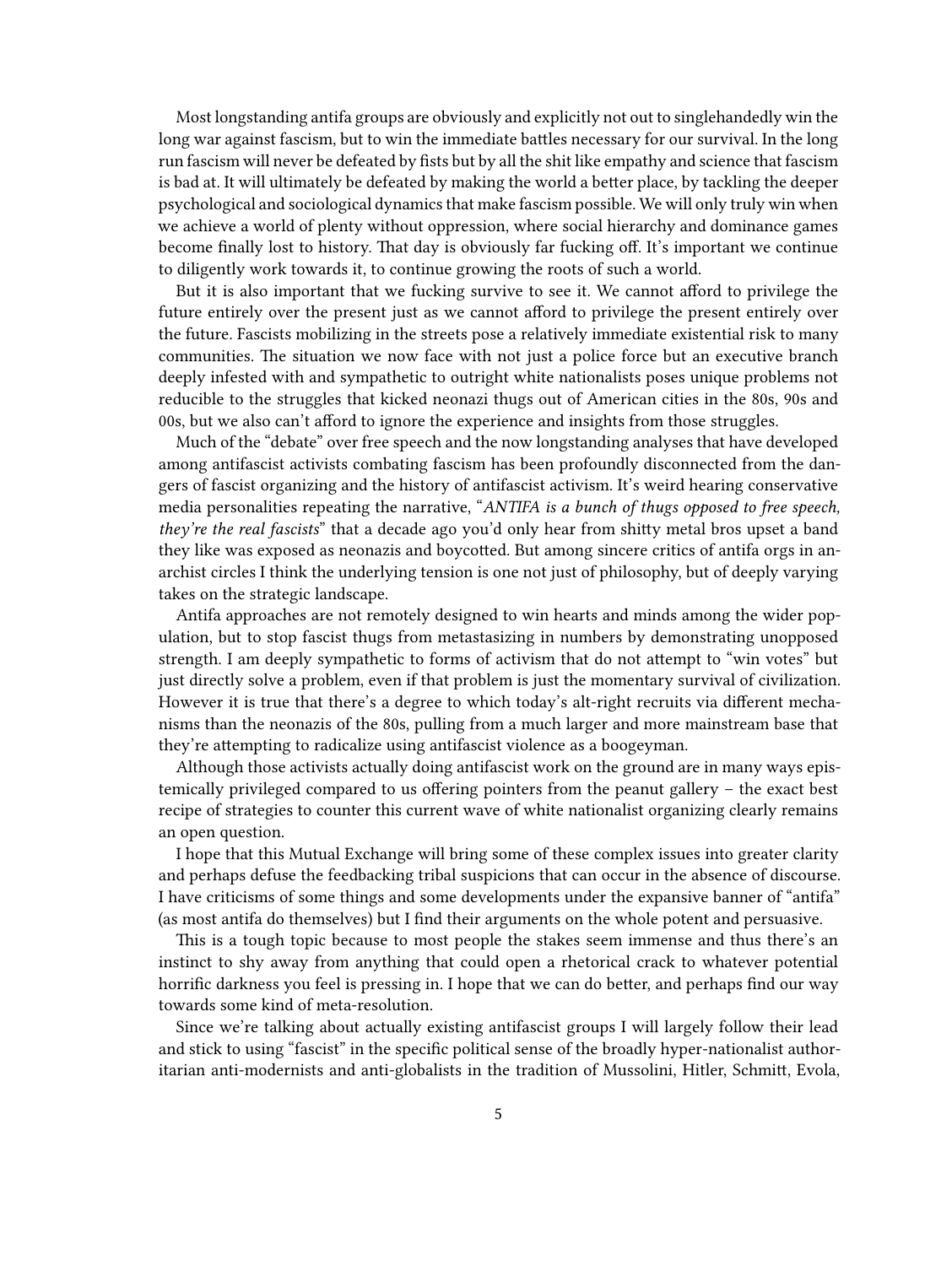et al. rather than the abstract philosophical sense of ANY extreme authoritarianism, tribalism, or amoral power worship. Sure there's degrees of "fascism" to be found in everything, from the sitcoms we watch to the layout of our neighborhood grocery store, and those sort of sweeping philosophical conversations can be enlightening, just as there's also a place for comparisons of authoritarian liberals like Hillary Clinton to fascists, but let's try to stick with the sieg heiling numbskulls. For the sake of brevity — unlike antifa groups which tend towards nerdy precision – I will also refer sweepingly and colloquially to a variety of white nationalists in the fascist tradition as "nazis." I don't feel that any ethically important distinctions are lost in such language.

I will break my opening piece into five parts: 1) Why free speech matters. 2) Why fascists constitute a real and pressing threat. 3) A defense in the abstract for each of antifascist activists' most prominent means — reporting, boycotting, doxing, physical defense, and proactive physical disruption, as well as responses to other more abstract critiques. 4) Critical feedback on some tendencies in antifascist strategy in the present context. 5) A challenge to sincere critics of present antifascist activists.

# <span id="page-5-0"></span>**Why Free Speech Matters**

Even though I expect this to be read as a spirited defense of antifa and their supposed "violations" of free speech, I want to begin with a piece underlining the importance of the ideal of free speech.

Perhaps the most revolting thing about the alt-right's positioning on "free speech" has been the calculated backlash it has provoked among the younger radical left. If the alt-right says it's pro anything a certain fraction of the online left will convulsively declare that thing bad, verboten, and out-group. This reactive tribalism has a lot to do with the way that our mediocre information technologies have framed and shaped communication and social-association norms online. It's hard to know who some rando is online or where they stand on important things, so people fetishize and overreact to whatever signifiers they can find to try and clear out the trolls and assure some level of productive mutual agreement in their circles or secure some basic social norms.

"Free speech" has started to become nothing more than a signifier of a certain kind of internet troll that uses the phrase as an empty shield, and thus many people convulse to repel anyone invoking such an outgroup phrase. In the process, some legitimate critiques of misapplications of "free speech" have gotten spread and applied widely. The meme signaling wars have gotten so bad than in some places it's basically obligatory that you respond with something like "muh freeze peach" immediately upon the invocation of "free speech" lest you yourself be revealed as in the grip of the dumbass outgroup.

This is unproductive.

Just because "free speech" is often misapplied by liberals to defend neonazi organizing or intimidation rallies, doesn't mean that we can afford to discard such an important ideal or its centrality. The misapplication of "free speech" as some kind of myopic legalism that can be invoked by chortling bullies to still our resistance should not eclipse the underlying value.

As anarchists we seek to promote and expand freedom. But in order for people to have agency in their lives and surroundings they must have an accurate model of the world. Freedom is literally impossible in ignorance. If you don't know the consequences or context of your actions you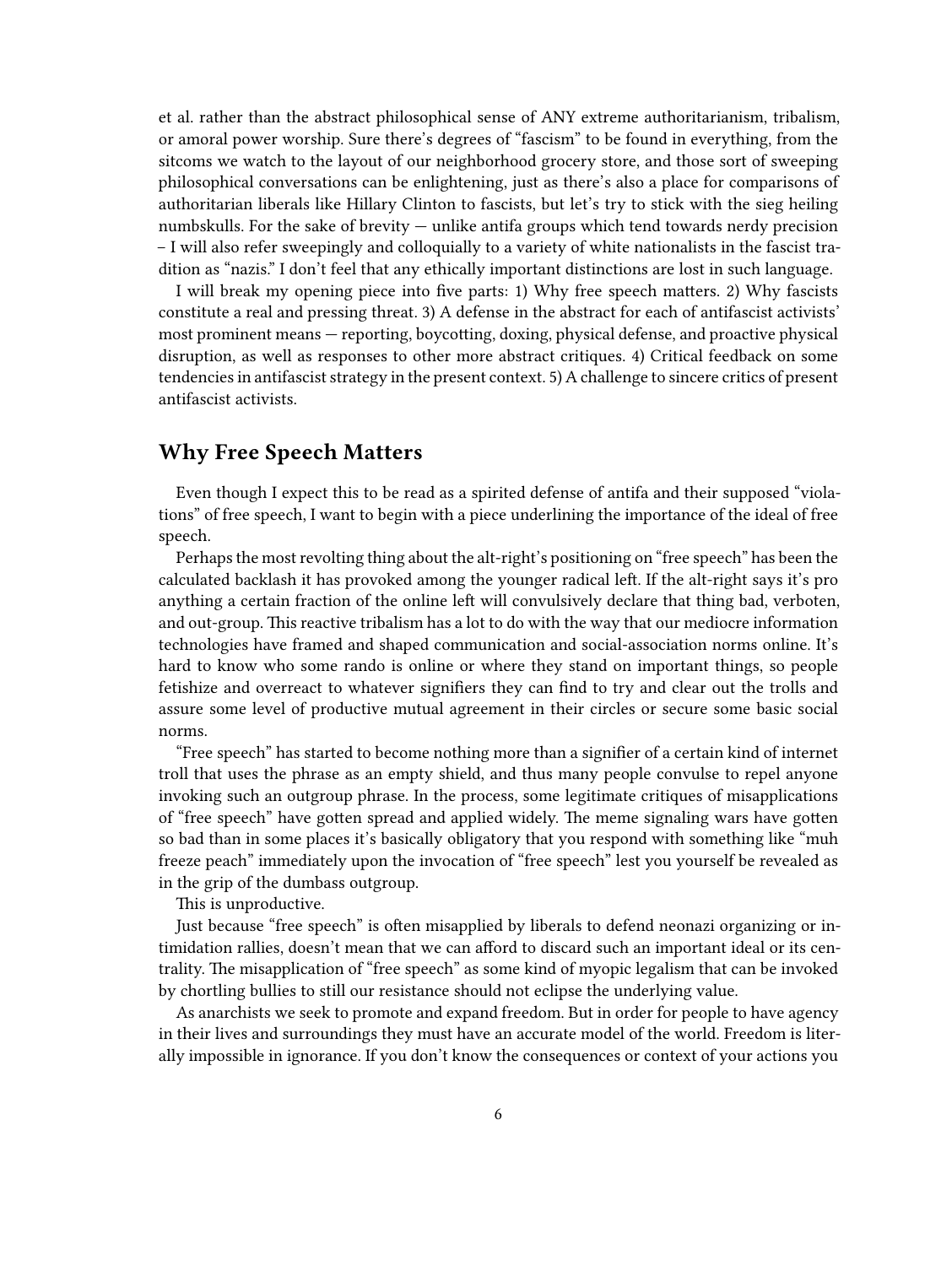can't meaningfully be said to choose them. Freedom of information — the even more radical and expansive version of "freedom of speech" — is about expanding access to information, and not just the most bare particulars, but the full context of things. This includes the social context, the conversations, the evaluations, debate of ideas, and yes even the lies. Without access to others' perspectives, their models and experiences, our understanding of the world would be incredibly impoverished and inaccurate. Understanding is most efficiently reached through openness and collaboration.

We are always tempted to wall off realms of discourse or ideas and claim that some speech has nothing to contribute, has zero value, but there's inherently a danger that small deviations — small chosen ignorances — can compound until we're wildly off base. When for example we cease listening to all conservatives entirely we may miss how dire certain evils brewing among their ranks are, we may miss new tangles in their analysis that could spell doom or be derailed in a more productive direction. And we will miss when, like a broken clock, they end up stumbling across a few true things that we've all missed.

Epistemic closure is dangerous as hell, and it happens by degrees. A rightfully critical lens towards the capitalist press and US propaganda can warp into "the holodomor never happened. You can't listen to bourgeois historians."

Just as centralized violent organizations always risk compounding into the runaway avalanche of full-blown states and empires, so too can small deviations from intellectual diligence spiral out of control. Often we think "oh it's psychologically useful to believe in some mystical shit" or "sure this creates an echo chamber but it reinforces our friendship" and consider the damage done very small compared to the good. Our monkey brains and their instincts are not fully rational, so we cope with them by engaging in supposedly limited irrationality. We partially trade pursuit of intellectual accuracy for the psychological boosts provided by collectivism, tribalism, mockery, etc. But these self-perpetuate and reinforce, they erode our capacity to see how much damage we're doing, how far we've drifted from a focus on accuracy. Finally the corruption grows until the comforting roar of the in-group becomes so much more powerful than any curiosity or fear of lurking unknowns beyond the enemy's lines.

The left has always had an absolutely terrible infection with this sort of thing. It's easy when you're clearly right on very big pressing issues, to decide that the time for analysis is over and contrast action with intellectual diligence, to suggest that inquiry is counter-revolutionary and demand that all theorizing payoff immediately — either in terms of psychological strengthening or practical means. There's been decades of people turning up their noses at "abstract" issues and declaring "We'll solve this through praxis" — when what that really means is "We'll solve this through trial and error once the shit hits the fan and we don't actually have time for laborious trial and error." It's absolutely no secret that the Left and radical milieus like anarchism have a lurking inclination towards anti-intellectualism — despite at the same time often being bogged in insular references to esoteric terminology and philosophers. Leftists organize collectively and radicals often define ourselves by our activism; as a consequence there will always be a "enough talk, let's act" pressure towards disparaging abstract or distant communication and analysis and certainly engagement with anyone problematic.

But such "pragmatism" is fundamentally at odds with radicalism  $-$  ie pursuing the roots of things. When we assume that what we have is "good enough" it takes absolutely no time for blindspots to start growing out of control. For decades communists subscribed to the crackpottery of Lysenkoism because the western capitalists just had to also be wrong about Darwinian evo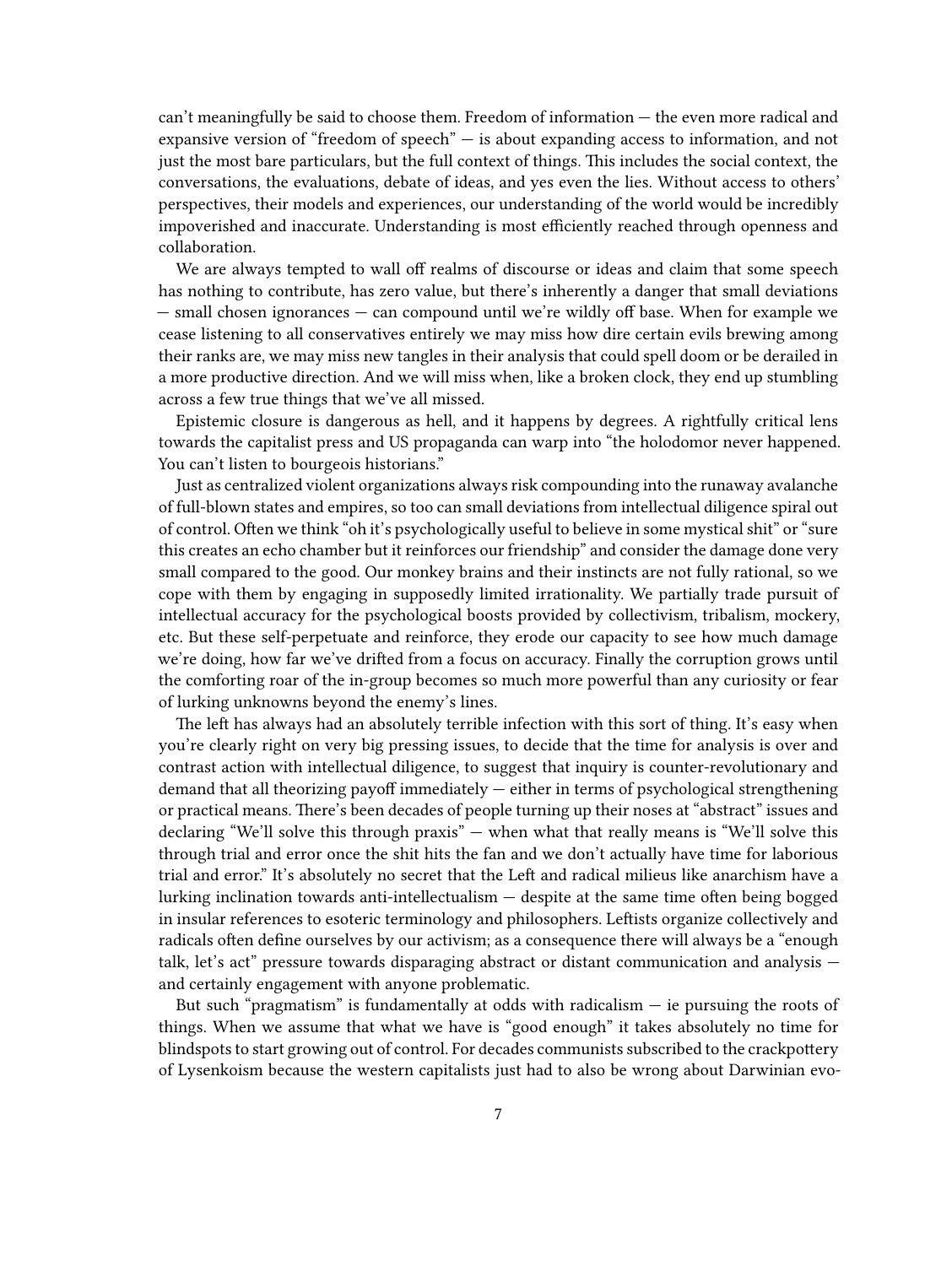lution. In the 90s anti-vaccination wingnuttery was the fucking norm among anarchists, rarely objected to because *what are you gonna take the side of big corporations⁇* The list of such embarrassments for the left is long and horrifying. Our willful blindness has had consequences, sometimes quite dire. How many people have let their simplistic knee-jerk support for "the underdog" and a community echo-chamber lead them down the path of supporting Israel or North Korea or whatever?

Openness and engagement are our fucking values! The very bedrock of anarchism is internationalism, post-nationalism, globalism — to unite the world in collective liberation, in the collaborative creation of teeming cosmopolitanism, finally free of states and the wounds they rip through us and call borders. It's beyond preposterous and infuriating that those dedicated to closed borders, to the partition and apartheid of humanity, could ever be taken seriously as "free speech" idealists. Even more galling that anyone would let the book burning alt-right attempt to appropriate the mantle of free speech online. The entire fucking point of the internet is to permanently dissolve borders.

Reactionaries have managed to reduce the grand aspirations of free speech to something as inane and disconnected as whether someone can be punched for saying the n-word. They have turned away from *Freedom of Information* and instead focused on the far more myopic and ultimately incoherent *Freedom of Expression*. Instead of viewing the flows of information and efficient epistemic processing in society as a whole, they've narrow-beamed on whether or not someone can get away with saying whatever they like with no consequences. They have done this in no small part because we have let them. We have allowed the discourse to collapse to mere legalism — to exist only in relation to the state and simplistic codes of behavior.

Basically everyone gets the argument against state censorship. If a single already hyper powerful organization with a near monopoly on violence also gets to determine what information can pass between people resistance to that state becomes truly impossible. It can do whatever it wants and there is no means of stopping it. And the way the legal system works, even a small sliver of justified censorship can rapidly be expanded to censorship of anything. This is why even statists recognize the need to make sure the state can never censor anything — as well as the importance of stopping the state from ever having a true 100% monopoly on violence. In the United States both of these concerns are even codified as Amendments #1 and #2 to its constitution.

But few people can seem to agree on the contours of "free speech" beyond a prohibition on state censorship. The looming presence of the state has so atrophied our capacity to speak of ethics, values and goals outside of it.

Is it free speech to shout over your speech so you can't be heard? Is it free speech to create a hostile environment to all but the majority perspective so that anyone who deviates is promptly harassed? Is it free speech to feel obligated to give every random ignoramus time on your news channel to say whatever they like? Is it free speech to broadcast the certain ones and zeros that hack someone's computer?

What exactly are we aiming at here? To even ask that question sounds alien these days because the *goal* of free speech has been lost to the *code* of free speech. This reduction has left the whole affair feeling like kids whining in the back seat about some arbitrary set of rules. The bully snottily announcing *"this tree is a home base, you can't punch me back when I'm touching it". "I'm not actually touching you yet, I'm just organizing hordes of fellow nazis to launch our genocide sometime in the future. What are you gonna go around punching people because of what they MIGHT do later??? You're okay with punching people for having DIFFERENT OPINIONS???"*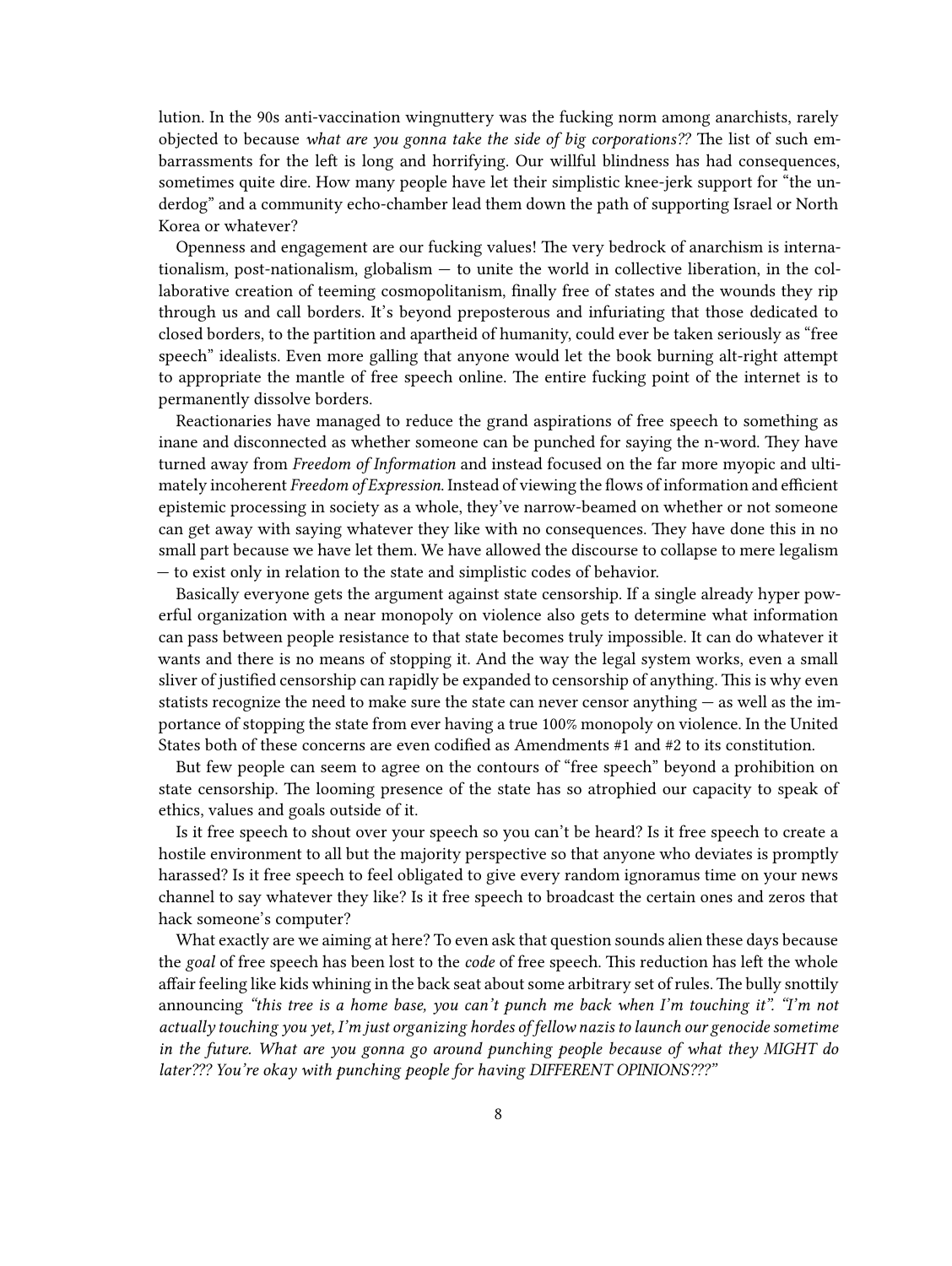If you think about free speech as a goal, as a value to be maximized in the world, rather than some kind of law or contract, the whole issue becomes obvious:

It's a good rule of thumb to strongly err on the side of engagement and open discourse, to resist anything that might compound into systemic impediments or barriers. But there are going to arise cases where a violation on the small scale leads to advances for connectivity and discourse on the large scale.

Someone can leak a politician's files (violating their privacy) in the service of saving the privacy of everyone. A physicist can seek to advance our collective understanding by not trying to correct each of the cranks filling her inbox but by going to a conference of her peers instead.

Similarly one can interfere with the public organizing of a group dedicated to suppressing everyone's freedom of assembly. One can pressure publishers and institutions to not lend prestige and social standing to nazis by featuring them. And one can choose to prioritize engaging with those actually interested in engaging productively, rather than the obvious grifters, charlatans and trolls of the alt-right.

One can boycott segregationist businesses even though both the boycotting activists and the racist owners can be simplified into the absurdly reductive category of "discrimination." Yet such grouping is obviously nonsense to anyone with an ounce of sense. In exactly the same vein, isolating, de-platforming, and physically kicking nazis off the streets creates a local violation of the ideal of engagement and connectivity within humanity, but saves the whole. In the same way that the internet organically routes around faulty nodes, cutting them out of the network to save the whole. Or a brain tumor is removed before it can sever too many synapses.

Sure there are dangers here. There are always reductios and slippery slopes. We should remain vigilant and wary of the pitfalls. They are great and grave. Broadly tolerant social norms are important, broad engagement is important. But we shouldn't lose sight of the fucking goal. We shouldn't surrender our ethical responsibility to try to keep the bigger picture in perspective. We shouldn't trade in ethical vigilance for simplistic rules.

I want to be clear: Credulous conservative hysteria about "antifa out to attack free speech" is largely full of shit, direct narrative collaboration between neonazi entryists and conservative demagogues more interested in mobilizing the base than resisting said entryism. Whether neonazis can march and organize without fear of being punched is pretty far afield from any slip in cultural norms that could lead to the bugaboo of antifascists beating anyone they disagree with. Antifa has stayed studiously on target for a century — much to the derision of the broader left which thinks other concerns, issues and enemies are more pressing. Antifa beating up nazis on the streets in the 80s and 90s never led to a collapse in our civilization's discourse norms, and despite endless ginned up hysteria by conservatives, no antifa group has ever targeted regular conservatives. The people most effectively pushing for civil war and conflation of conservatives and neonazis are the conservative activists actually getting in bed with the nazi entryists.

But what actually *does* pose a threat to free speech is leftist reaction to this conservative narrative. For decades, antifa groups have taken a studiously pro free speech line when it comes to statist means — opposing hate crimes legislation and other means of censorship. They correctly realized the damage of such statist means would be far greater than the benefit. But now, a freshfaced generation of leftists only now getting interested in "antifa" are starting to let themselves be goaded by online trolls into incredibly unstrategic oppositional stances.

It's not a good thing that monopolistic tech giants are making precedents by removing people from the internet. Huge scale corporate censorship may not be state censorship, but it's no less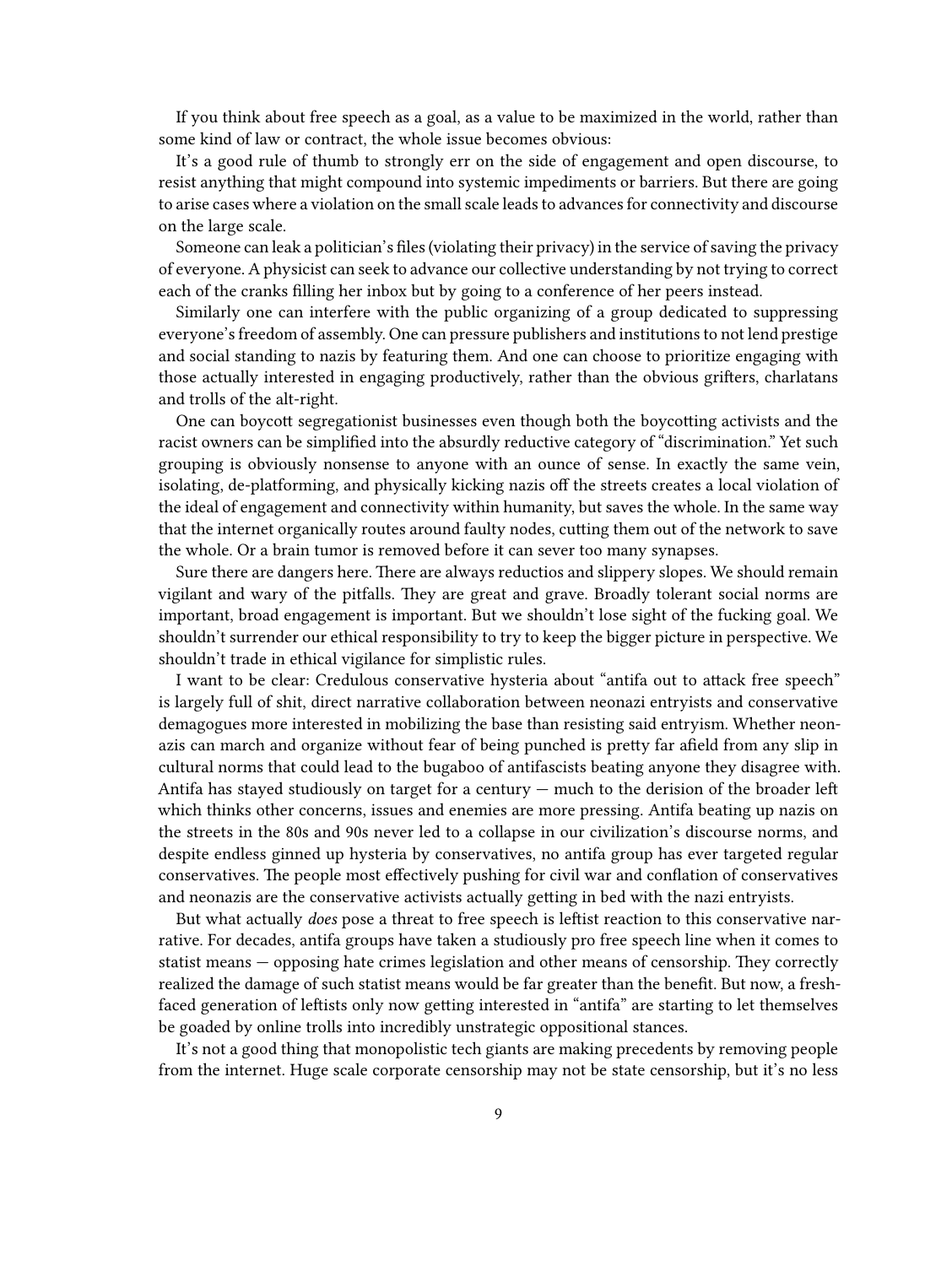uncheckable. And you'd better believe it'll be turned on anarchists to the roaring approval of the same liberals and conservatives now whining about the rights of nazis. It's not a good thing when copyright law or norms are expanded dramatically to merely inconvenience a few alt-right trolls. And when leftists cheer for "kicking Russian trolls off twitter" what they're really cheering for is the fucking nationalization of the internet — a Richard Spencer wet-dream. Such a nationalization would be a rollback of the most important victory us internationalists have ever had. Solutions to the dominance of nazi trolls look like Mastodon — a decentralized open source social network where freedom of association from the bottom up marginalizes nazis — not sweeping universal edicts from authorities on high.

Obviously most anarchists weren't stupid enough to cheer for state and corporate censorship, but we all encountered a spattering on the broader left who were enthused by such. *That* is actually dangerous creep with potential consequences. Dumbass leftists mobilized by a shallow understanding of "antifa" formed in reaction to conservative narratives. Not whether anarchist vigilantes continue to punch neonazis waving swastika flags and bust up their spectacles of force.

Antifascists cannot afford to concede to the "free speech" narrative.

## <span id="page-9-0"></span>**Why Fascists Constitute A Unique and Pressing Threat**

It's frankly astonishing and horrifying how widely conservative demagogues have managed to spread the lie that fascists are irrelevant and of little danger. The internet has become filled to the brim with ignorant comments claiming that nazis are so marginal they constitute no real threat. I've seen variants of this repeated endlessly from tiresome "centrists" or "libertarians" with reactionary inclinations trying to front as though they're above the fray of politics: "Everyone gets that nazis are bad, the KKK only has a few thousand members, they're in no danger of taking power, if anything it's the SJWs being rude to me on campus that are the real threat."

Since they suddenly discovered the existence of fascists and antifascist activists, there's been a broad epidemic of liberals and conservatives using them to score points in their own electoral and culture war battles, all of them blithely assuming that literal fascists pose no threat except as as a rhetorical tool.

Let me clarify several points:

1) **There's a large array of fascists and white nationalists active today.** Formal "KKK" membership rolls are almost irrelevant. White supremacist gangs control America's prisons and much of its streets. In turn these groups are often closely allied with more above ground political groups. Additionally there's been decades of coordinated white supremacist infiltration of police departments in the US, this provides them incredible cover and institutional sway. We see this from cops who build shrines to nazis to police chiefs who run neonazi record labels. This model is repeated internationally — half the police in Greece vote for the neonazi group Golden Dawn. In recent years the internet has enabled the spread of inane reactionary analyses, as anonymity and connection has enabled secret racists to network and build community. Since many people collect "opinions" only as weapons in psychological or social terms, the edgy positioning of fascist and white nationalist perspectives has infested chan and gamer culture in particular. But it would be wrong to write these losers off as merely posturing, since the exact same loser/troll recruitment trajectory was involved in the rise of the classic KKK and Nazi Party, and /pol/ folks have repeatedly turned their politics into gunfire. The few hundred people with the personal fi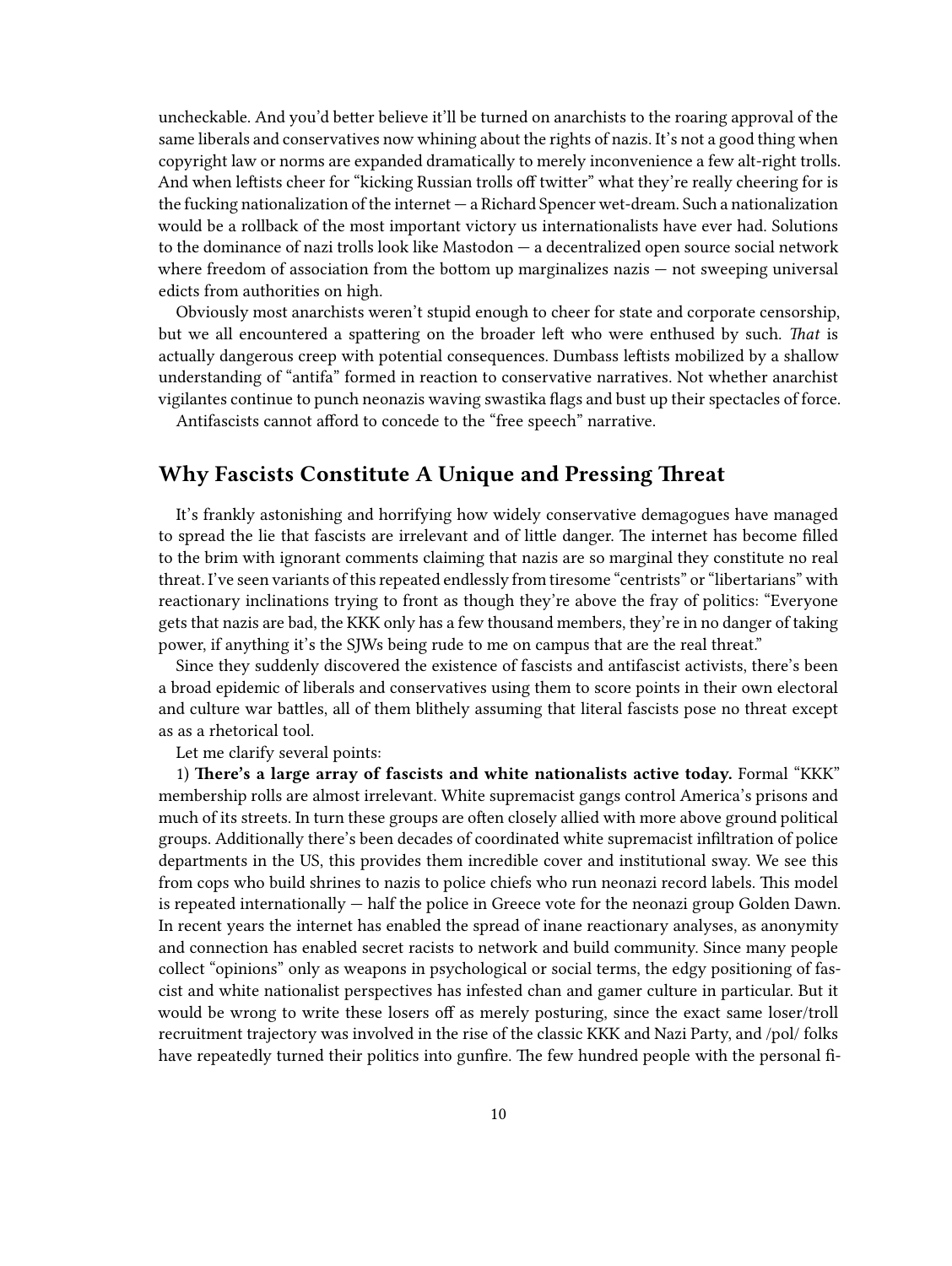nances and lack of obligations to travel to a Richard Spencer rally are not reflective of some small pool of white supremacists. Any more than a few dozen or hundred anarchists in a given black bloc is representative of the tens of thousands of anarchists active in the US.

2) **A very small number of people can do immense damage.** Two thousand active Al-Qaeda insurgents in Iraq brought the country and the US empire to their knees. A very small number of people can keep a larger population living in terror. Lynchings, church burnings, mosque bombings, and street beatings can cow an entire population. You may not remember the bad old days of the 80s and 90s as it was in many cities — the terror inflicted by neonazis then may not have affected you — but for many it was a nightmare. You don't have to kill very many people to keep the rest in line, and those that nevertheless stand up or act undaunted are the first to get targeted. While terrorism can have an affective component, some of the responses it garners can be quite rational. If, as a person of color, you run a non-negligible risk of being beaten bloody for walking in your city with a white girlfriend you are going to modify your actions. Active fascist street thugs have a *chilling effect*. And this is part of the point – why they'll show up to every left wing event or pride parade or whatever they can if they know they'll be unopposed. They don't have to consistently beat those they oppose in order to effectively cow and intimidate them. For decades nazis have been the ones fearful of flying the swastika in public. Today they are trying to reverse that – to make neonazis fearless and anarchists/leftists/libertarians/queers/ poc/etc afraid to walk in public. The overhead of activists having to constantly *take precautions* would impede and demobilize the small but committed sliver of activists presently holding back the reactionary/authoritarian impulses of our institutions. When Hungarian neonazis and cops won the streets from anarchists, many activist fronts were deeply hindered and the government accelerated towards authoritarianism.

3) **The danger isn't 51% of the American population voting for a swastika LARPer on an explicit platform of genocide.** Sure almost no one in the US is going to vote for a politician slathered in Third Reich imagery, but people vary quite dramatically in their analysis of WHY racism and fascism are bad. Just as almost no one explicitly supports "rape" but huge numbers of men happily report having forced sex on other people against their consent without using that term, so to does a large fraction of the populace think whites are oppressed and the US should be centered on whiteness. About a third of the population polls consistently authoritarian, tribalist, and conservative. In many respects they're almost fascists a few steps behind in self-recognition. Although those steps do matter and we should do everything to stop them from waking up, we need to recognize that such reactionaries constitute a powerful base. For example, the hordes of people shouting "nuke em till they glow" after 9/11 revealed themselves as bootlicking genocide enthusiasts. Such thuggish near-sociopaths are an eclectic bunch, self-centered, stupid, opportunist, and hard to truly unify and mobilize to their full potential, but they do provide a broad recruitment base for fascists and they have shown they will happily vote for and violently defend fascistic policies. Given a slow ratchet of fascism, there is no breaking moment where we can expect basic ethics to trump their authoritarian instincts and tribal loyalties. The danger isn't that the KKK persuades a hundred million people to join it and then wins elections and institutes fascist rule. That's a strawman built on incredibly naive political notions. **The danger is that the fascist fringe spreads terror, pushes the overton window to make hyper-nationalism and racism acceptable in public, and gradually detaches the actual power of the state (the police and their guns) from the more reserved liberal legal apparatus supposedly constraining them.** Explicit fascist street gangs are not going to get millions of votes any time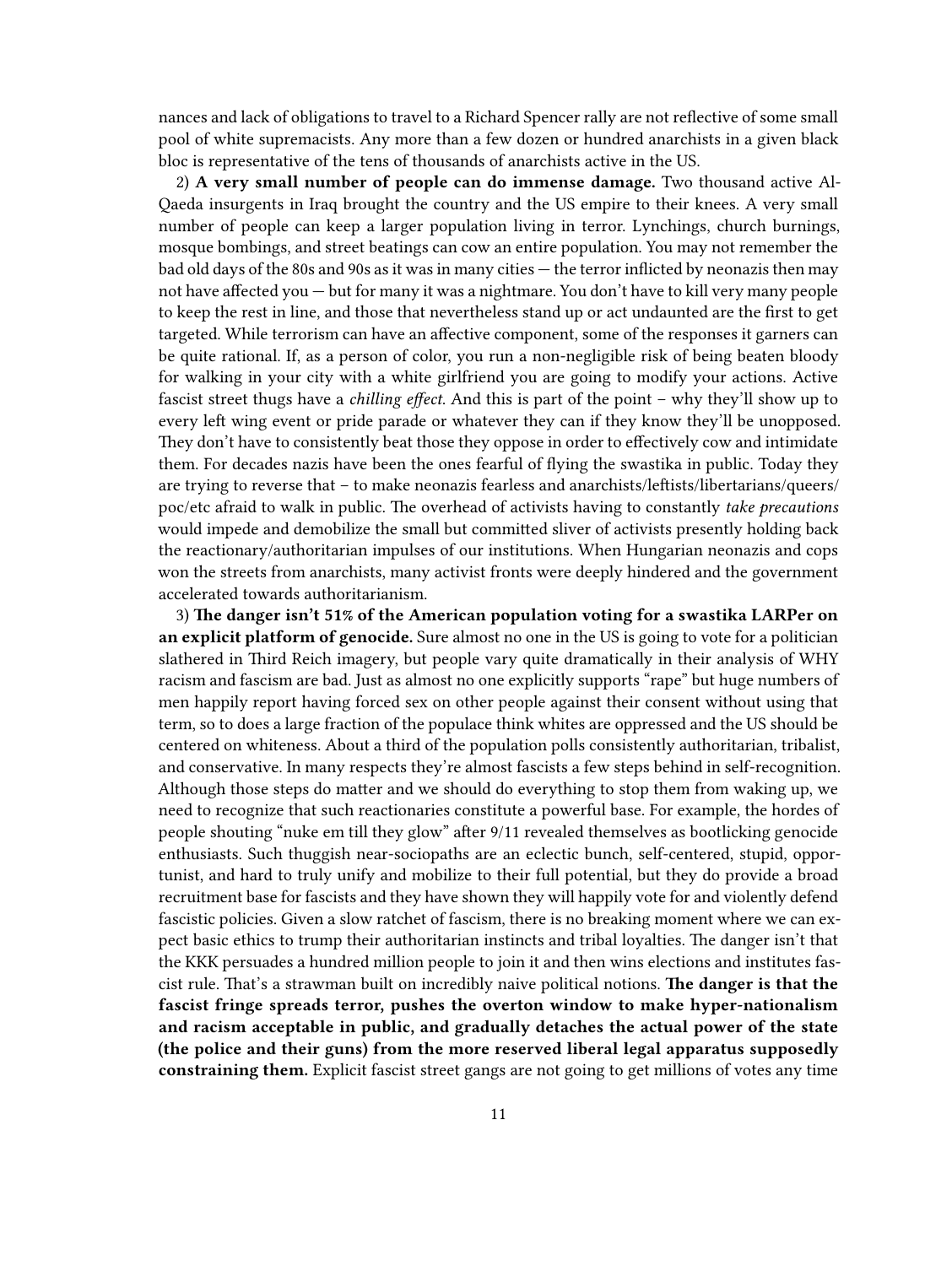soon, but the danger is that they will they draw in thousands of recruits if they are allowed to appear powerful and legitimate and the impact on our country's climate would be dramatic, severely impeding anarchist, leftist, and libertarian activism, and unleashing the state's authoritarian inclinations. Tens of millions of people could be deported, arrested, harassed, raided, jumped on the streets, etc, without any politician ever explicitly flying a swastika or wearing a white hood. As bad as shit was under imperialist liberal presidents like Obama, it could become a hell of a lot worse with an unsuppressed fascist vanguard.

It's important to debunk a common illusion: the fascists never magically went away. They remained in great numbers after the Second World War. Fascism was never defeated by persuasion, it was defeated by force. Most of the millions that filled the ranks of fascist movements in the firsts half of the twentieth century went to their graves still believing in aspects of fascism. Even in America there was no deconversion per se of the vast number of american Nazis. Watch this video of 20,000 Americans sieg heiling in Madison Square and remember that many who aligned against the nazis in world war two weren't aligned against the ideology of nazism but against the German *foreigners*. Further the Cold War kept fascism quite alive in many places. We all know that the allied governments snatched up nazi scientists and bureaucrats after the war, but there was rarely any attempt to address their ideology. Large parts of the US government were sympathetic, saw the nazis as merely over-zealous anti-communists. Kissinger even made moves to bring the nazis back to power in West Germany in hopes that they would serve as a bulwark against communism. And the Soviets in turn helped maintain a reactionary and authoritarian culture — the success of modern fascist activity in Europe maps almost perfectly to the old iron curtain, those formerly under Soviet rule far more likely to long for a return to the simplicity of authoritarianism.

It was force that put fascism in remission, and it has been anti-authoritarian cosmopolitan pop culture that was capable of slowly killing it over generations while it remained in remission. But the operative word is *slowly*. The values of liberty win out in the long run, but fascism can metastasize very quickly in the short term if it is not constantly and diligently suppressed.

Today it is once again flaring up and much of the antifascist activist infrastructure maintained throughout earlier decades has lapsed or been slow to respond. While antifa groups debated academically in late 2015 whether or not Donald Trump could properly be called a "fascist", actual undeniable fascists have flooded into the ranks of Trump protests and online communities. And online subcultures already increasingly turning to reaction started gobbling up the garbage of actual full-fledged nazis.

Every observer is in agreement that we've seen an upsurge in white nationalist and fascist organizing. But I want to put that in terms of just some of the deaths that this organizing has already caused:

- In June 2015, Dylann Roof was inspired by the "hate facts" posted on Daily Stormer and Council of Conservative Citizens to murder nine people at a black church in Charleston, South Carolina.
- In July 2015, John Russell Houser, a far-right former bar owner, shot and killed two people and injured nine others before committing suicide in a Lafayette, LA movie theater which was playing a feminist film. Houser praised the actions of Adolf Hitler on online message boards.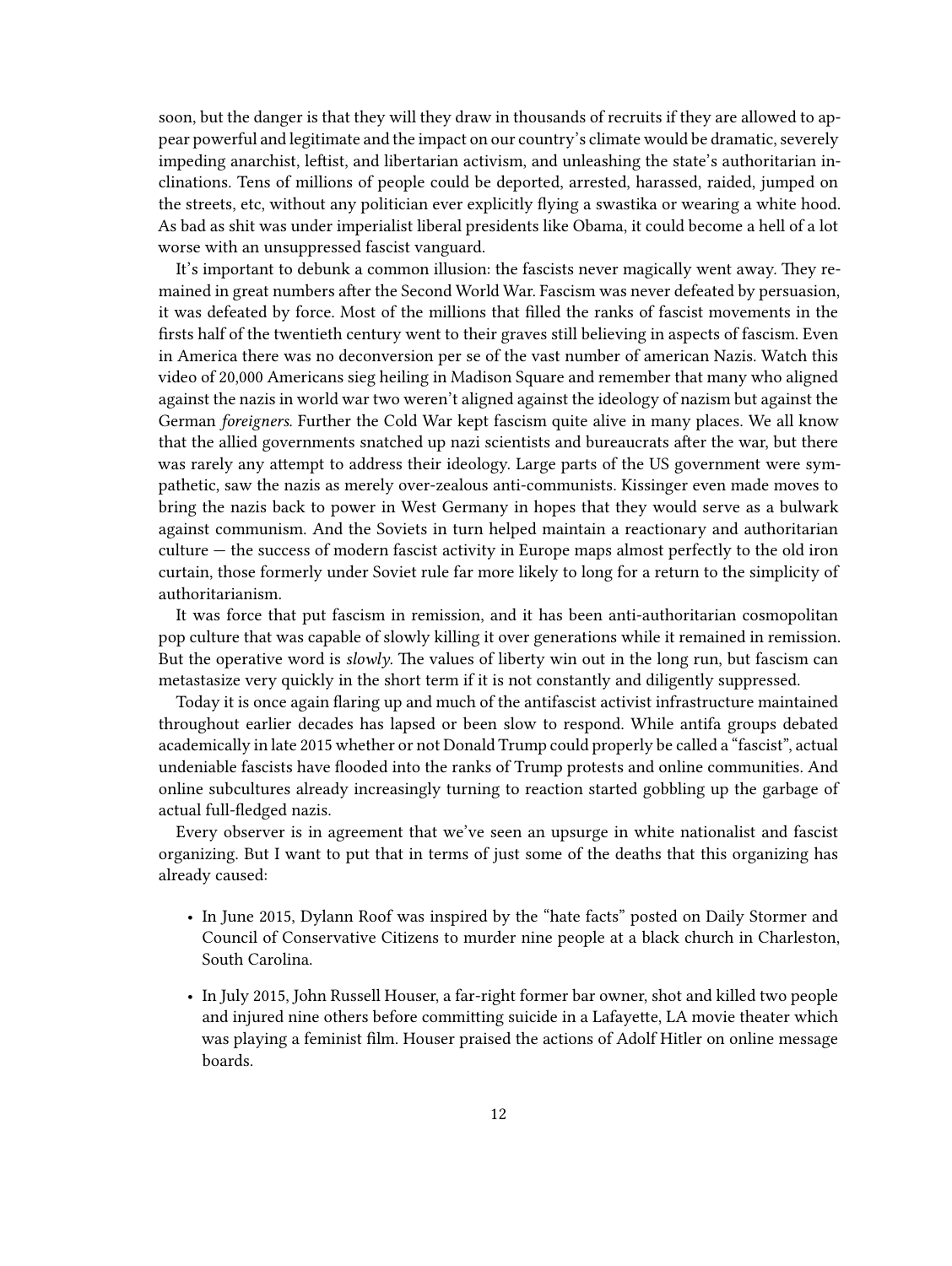- In November of 2015, a group of well-armed 4chan regulars attended a Black Lives Matter camp in Minneapolis, harassing them with racial slurs. They opened fire on activists attempting to chase them out when they returned a second night, wounding five.
- In August of 2016 a black teen named Larnell Bruce was run down for sport outside of Portland by a white supremacist member of European Kindred named Russell Courtier.
- On Inauguration day an antifascist protester of Milo Yiannopolous was shot in stomach by Elizabeth Hakoana, who came to the protest with her husband, who planned to "crack skulls" of the "snowflakes" at the event and provoke a reaction to justify shooting someone. (Notably that antifa protester refused to help send them to prison, and insisted on restorative justice rather than revenge.)
- Later in January, Alexandre Bisonette, a fervent supporter of Donald Trump and Marine Le Pen, opened fire on a Quebec City Islamic Culutral Center, killing six.
- In February, a white U.S. Navy veteran, Adam Purinton, 51, killed an Indian engineer, wounded his Indian co-worker, and shot a man who tried to stop the murder at a bar in Olathe, KS while yelling "get out of my country."
- In March, James Jackson, a subscriber of Alt Right Youtube channels, traveled from Baltimore to New York with the sole purpose of murdering a black person at random. He stabbed Timothy Caughman, killing him.
- In May a fight between a former neonazi and his two neonazi roomates who were building bombs to destroy civil infrastructure, led to the deaths of two of them.
- In May Sean Christopher Urbanski, a University of Maryland student and member of online alt-right facebook groups, randomly stabbed to death black Army Officer Richard Collins III in Baltimore.
- Self-proclaimed nihilist and neonazi Jeremy Christian (former supporter of Sanders but consistent racist), who had marched in alt-right protests, stabbed 3 people in Portland who intervened to tell him to stop yelling racist remarks to two young girls on a light rail train, instantly killing two.
- In May the white supremacist Anthony Robert Hammond hacked a random black man with a machete after yelling racial slurs at numerous people in Clearlake, CA.
- And of course in August James Alex Fields Jr, an admirer of Hitler who worked with the white supremacist and fascist group Vanguard America, drove down peaceful protesters injuring 19 and killing Heather Heyer.

These are just some of the highest profile cases in that time. It doesn't include many brutal murders between neonazis or written off by police as simply part of their crime. For example neonazis in my home town skinned a rival with a belt-sander and dumped his body in public on a major city street. For a much longer and more detailed list of just incidents within 2017 see this post filled with examples and citations.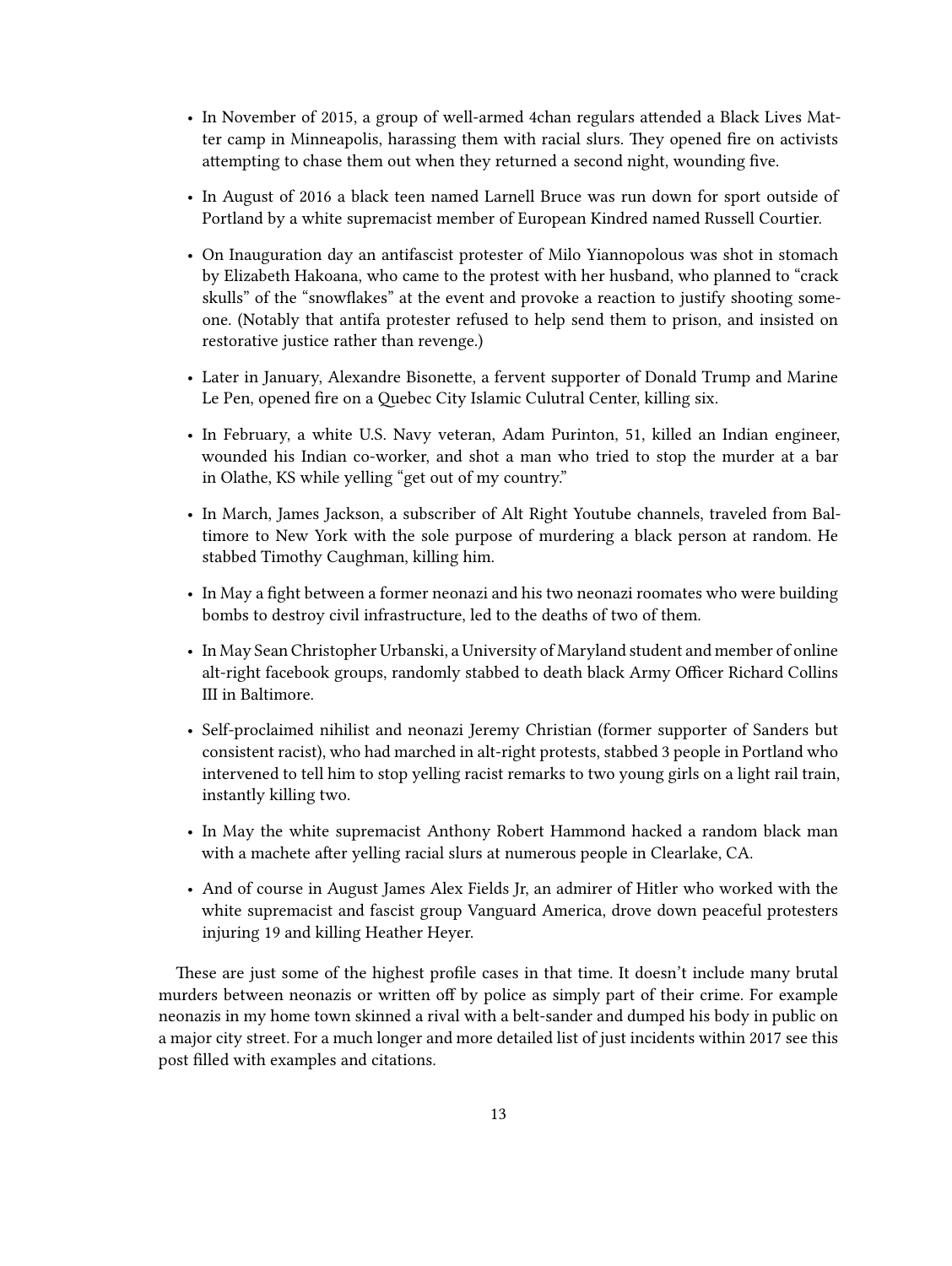And see also these summaries from Snopes and even a liberal org that despises antifa. And of course this doesn't scratch the surface of the unending history of fascists shooting anarchists and antifascists, from Lin Newborn and Daniel Shersty to Luke Querner.

Meanwhile absolutely no antifascist has killed anyone or come close. The incredible restraint that antifascists have shown in this war is remarkable in context.

The "left"  $-$  mostly broadly construed  $-$  can maybe lay claim to a few murders in this time. If we assume that police and politicians aren't valid targets then in July of 2016 Micah Xavier Johnson killed five police officers in Dallas and Gavin Eugene Long killed three in Baton Rogue, and in June of this year James T. Hodgkinson shot a congressman and four others. Each of these was massively hyped by the mainstream media – the eternal running dogs of both cops and politicians — but the statistics make the picture clear:

*Over the past 10 years (2007-2016), domestic extremists of all kinds have killed at least 372 people in the United States. Of those deaths, approximately 74% were at the hands of right-wing extremists, about 24% of the victims were killed by domestic Islamic extremists, and [2%] were killed by left-wing extremists."* [source]

I'm not particularly interested in defending the left at large, I'm no fan of it and there are statist communists who worship regimes just as horrific and murderous as fascist ones, but the disparity here is profound. And that disparity would of course remain if we counted murders at the hands of the police or military or state policy. We should also note that the black nationalists responsible for police killings are pretty far afield from antifa and anarchism — being staunchly anti-nationalist. At various points in history black nationalists and statist communists have made alliances with white nationalists and fascists, whereas anarchists and anti-fascists would obviously rather die first.

If we're talking about antifascists specifically then at best they've thrown a few punches at rallies crawling with out white nationalists and neonazi entryists. Among the thousands of community members that showed up in Berkeley for an antifascist organized rally a few broke some windows and set a lamp on fire. And in a mass demonstration a Trump supporter in a wheelchair was shoved by some rando and the blame assigned to "antifa." Meanwhile most every viral story of "antifa punched this dude just for being a Trump supporter" is inevitably debunked when the dude in the red cap is revealed to be a known white supremacist entryist who was throwing punches before the tiny snippet of video put on twitter. And yet social media is covered with even more outrageous lies:

1) That antifa fought alongside ISIS in syria (using a picture of antifa volunteers who fought ISIS and were showing off their liberation of ISIS territory and smashing of its billboard). 2) That antifa threatened to attack an annual parade in Portland because republicans would be marching (the only piece of evidence being an absurdly written anonymous email that the longstanding local antifa organization Rose City Antifa dismissed). 3) That antifa called for the beating of women who voted for Trump (in actuality a pretty open /pol/ disinformation campaign). 4) That antifa called for the murder of pets belonging to white nationalists (exposed as a misinformation campaign by antifa groups, when in fact neonazis HAVE actually in the past killed the pets of antifascist activists). On and on it goes. One can't keep up with the lies. My favorite gem was when antifascists made a snarky sarcastic banner demanding the money Soros was purportedly paying them and conservative blogs dutifully reported on the banner as if it was real.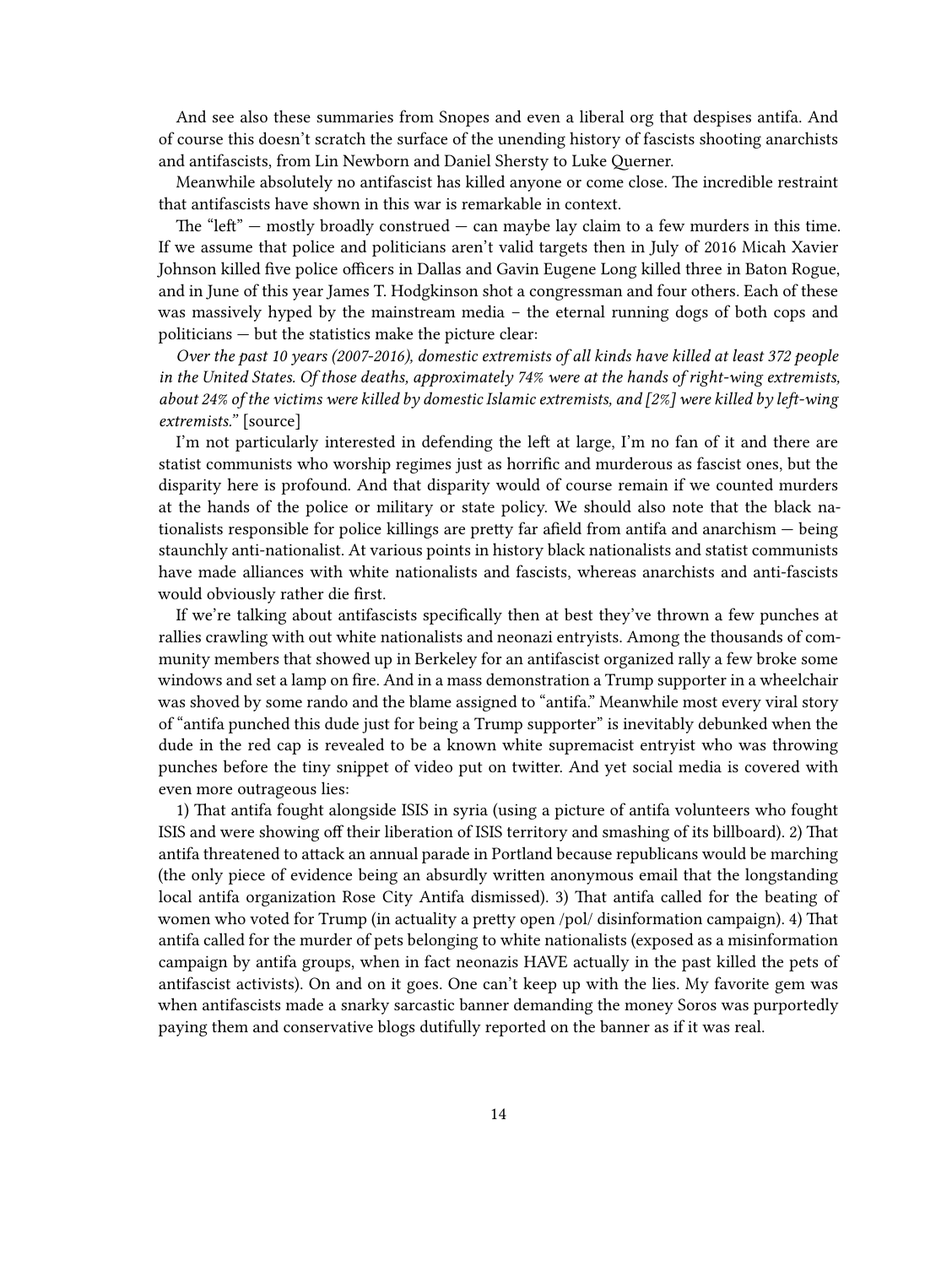The demonization of antifa through feverish projection has become a self-perpetuating avalanche. Reactionaries make up whatever they can because it must be close enough to the bogeyman they assume "antifa" is and in turn assume any nonsense they hear is true.

We're in a situation of extreme asymmetry. There's intense threat from the fascist fringe and intense demonization of the antifascist fringe that used to keep them in check.

*"Okay but what about the leftists⁉? You see the damn SJW menace everywhere and they're far more popular and now they're punching people and getting guns. They may not be killing people now, but eventually!"*

This is a classic cognitive bias where the near enemy blinds you to the distant enemy. Sure there are far more leftists and SJWs than neonazis. But there is absolutely zero chance of radical leftists enacting their goals through collaboration with the police state. The cops will never in a million years arrest you up for not being vegan, but they routinely murder people for being black. The police state is hyper-right-wing. We can mostly survive higher taxes and a stupid centralized health care system, tens of millions of people won't survive an ethnonationalist policy. Tens of millions will live in fear under the boot of fascist thugs in collaboration with the police.

The vast majority of the radical left in America are anti-authoritarian fellow travelers to anarchists who generally forswear use of statist means. They're incapable of organizing systematic or institutional means of oppression. You can't build a Stasi or KGB if you're fundamentally opposed to anything that looks like police. There are statist communists in America, but they're far smaller in number and even more profoundly out of sync with the populace.

Absolute worst case is the state communists start some minor Shining Path style terrorist insurgency and the SJWs college kids create environments where dissent from arbitrary ideological lines or cultural norms is punished by ruthless social ostracization or condemnation. That would be bad, but it would certainly be survivable. There wouldn't be tens of millions of forced deportations and a regime of random street murders. Mostly some folks would feel like they couldn't say some things without risking their jobs. There's just no comparison in terms of human suffering.

And further, let's be clear, while there's toxic elements to corners of SJW culture, without subsidy from institutional violence the norms they're capable of spreading are largely rational ones predicated upon real arguments about damage to minorities that actually resonate with people. While sometimes small communities are capable of forming echo-chambers to reinforce some arbitrary party line, those norms have little memetic potency. But over the last two decades in the explosion of voices from previously oppressed people, a great many people have been persuaded of the things they have to say. Things like "microaggressions" and "safe spaces" have rational and persuasive foundations even if they also have obvious misuses. It shouldn't be radical to point out that small acts of minor racial prejudice or lack of understanding add up in effect. People sometimes need breathers where they can hang with people with the same experiences, to have new conversations built off of shared knowledge rather than contest the same 101 debates with those ignorant of their experiences. The occasional toxicity of SJW discourse is not what has driven its explosion, such occasional toxicity is rather parasitic on its underlying *rational* potency.

SJW critiques of our social norms are winning out in no small part because they're often quite well reasoned anarchist critiques, albeit rather defanged for liberal consumption. There are of course dangers of tribalism and echo-chambers, but in the absence of a hunger for violent institutional power, the only damage this ultimately does is to one's own cause.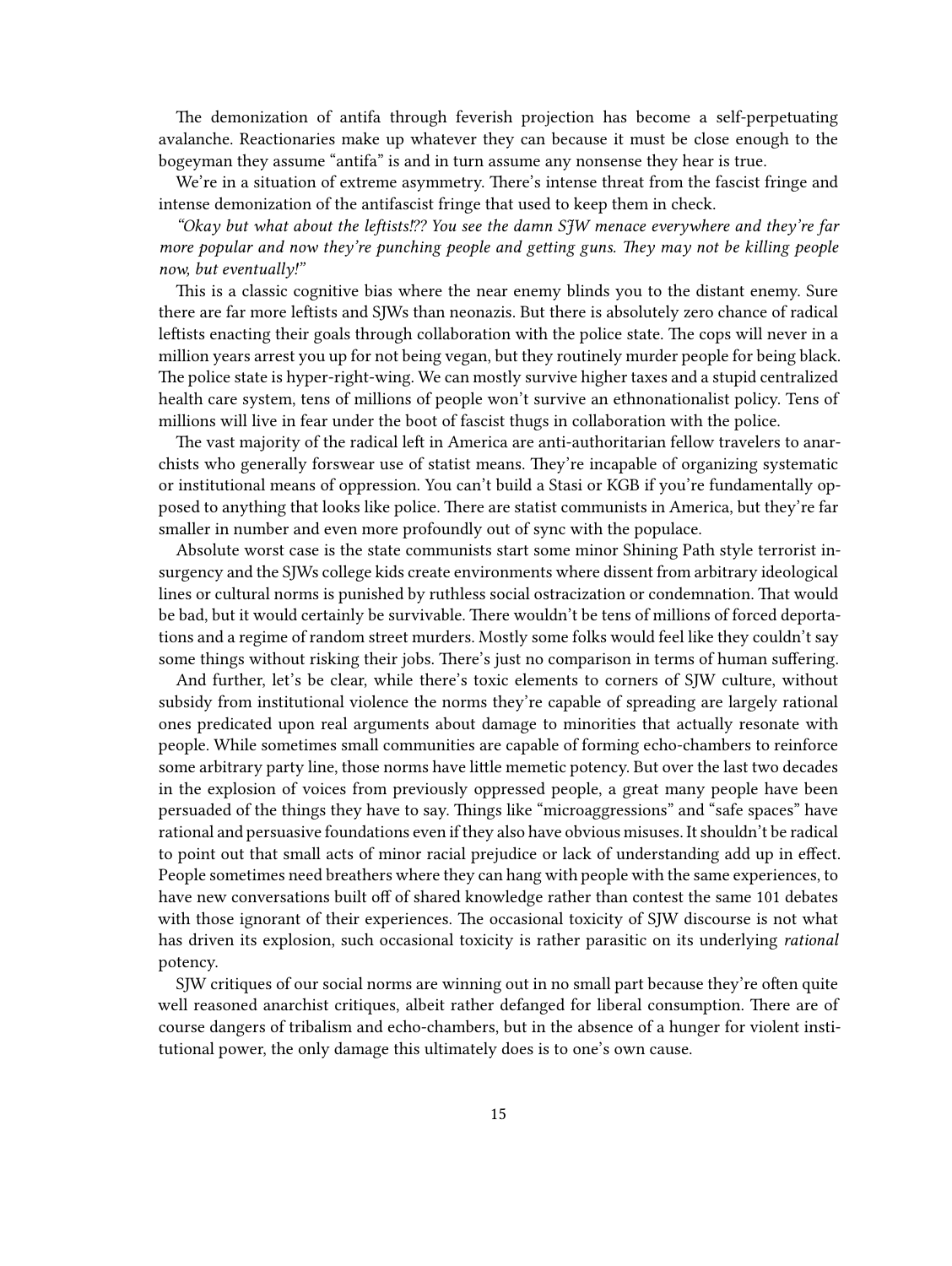Certainly the toxic or hamfisted failings of SJW land have played a role in inspiring broad reactionary movements. But fascists aren't merely just reactionaries. Plenty of people hear the word "privilege" and curdle in rage ("how dare you tell me that I'm privileged, you don't know me, I've suffered so, I've earned what I got" or "privilege implies the freedoms I have aren't rights but something you can take away"). The broad reactionary subculture engendered by gamergate, MRAs, etc, that poses itself as "anti-sjw" is clearly a recruiting base for fascists, but they are also quite frequently not full-blown fascists. There have always been reactionaries furious at social advancements – that is always dangerous, but fascist recruitment takes things further.

I've written at length before about fascist organizing, but the long and short of it is that fascism recruits through appeals to our cheapest monkey brain needs. As a purer, and rather uniquely selfaware flavor of authoritarianism/tribalism, fascism prospers by directly promising brute power and social belonging. Fascism strips away the complexities of agency, of freedom, of individualism, of intellectual vigilance, and offers instead comforting simplicities. In the astonishingly self-aware words of Andrew Anglin of the Daily Stormer:

"We feel emasculated. Many of us feel we have never had power. We crave power. We lust after power. We want to be part of a group, which will give us power. A group that will confirm our worth as men. We do not have identities. We want identities."

To satiate such gut-level needs, fascists make gut-level appeals. An authoritarian can talk forever about how he's gonna give you power, but an authoritarian that visibly, viscerally demonstrates power, that's the authoritarian who will successfully recruit.

Fascists make a mockery of debate intentionally, in the authoritarian mind it's inherently just positioning and only fools take ideas seriously. From such a perspective the fascist that discards the existing norms, that dances around in a flagrantly bad faith way, demonstrates a kind of strength in honesty. The only honesty, in their mind, being that truth and ideas don't matter. Power matters, power through deception and manipulation — the capacity to get someone to put you on a stage, in a position of respect, despite your flagrant dishonesty — and power through physical strength — the capacity to march in the open, in great numbers, with weapons, with muscles, trappings of masculinity, displays of wealth, etc. Widespread mockery can hurt fascists by demonstrating their unpopularity, but so long as they have other sorts of power to fall back on the fascist can simply tell himself "this is the real power, this is the only thing that actually matters, what those people have is fake and hollow, that they will be overthrown." [source]

Fascists have thus no allegiance to truth  $-$  they are rather, as any denizen of the internet knows all too well, closely align with trolls, not good-faith debaters. Hence the situation we find ourselves in where the alt-right is most known for making lies and disinformation faster than can be debunked. Fascism is fundamentally rooted in a nihilistic anti-intellectualism where truth becomes nothing more than a game of narrative construction.

The problem is that while the Flat Earther might be happy to spit out 100 arguments that the earth is not a globe and sucker in a few thousand rubes who want to feel special, like they have secret suppressed knowledge that makes them elite, the fascist also appeals to a power fantasy. "*All those elites with the cultural or social capital you don't have, making you feel excluded. You don't have to climb the ladder of laboriously figuring out anti-racist terminology and conventions just to not be mocked, and you'd probably never be accepted as cool shit anyway cuz you're a white cis dude, and anyway you might have to give some shit up, fuck that, let's just kill them all and grind their haughty faces into the dirt, teach them that raw TRUE power was what mattered all along*." There is a large reactionary base in our society, for whom such fantasies are utterly seductive. The only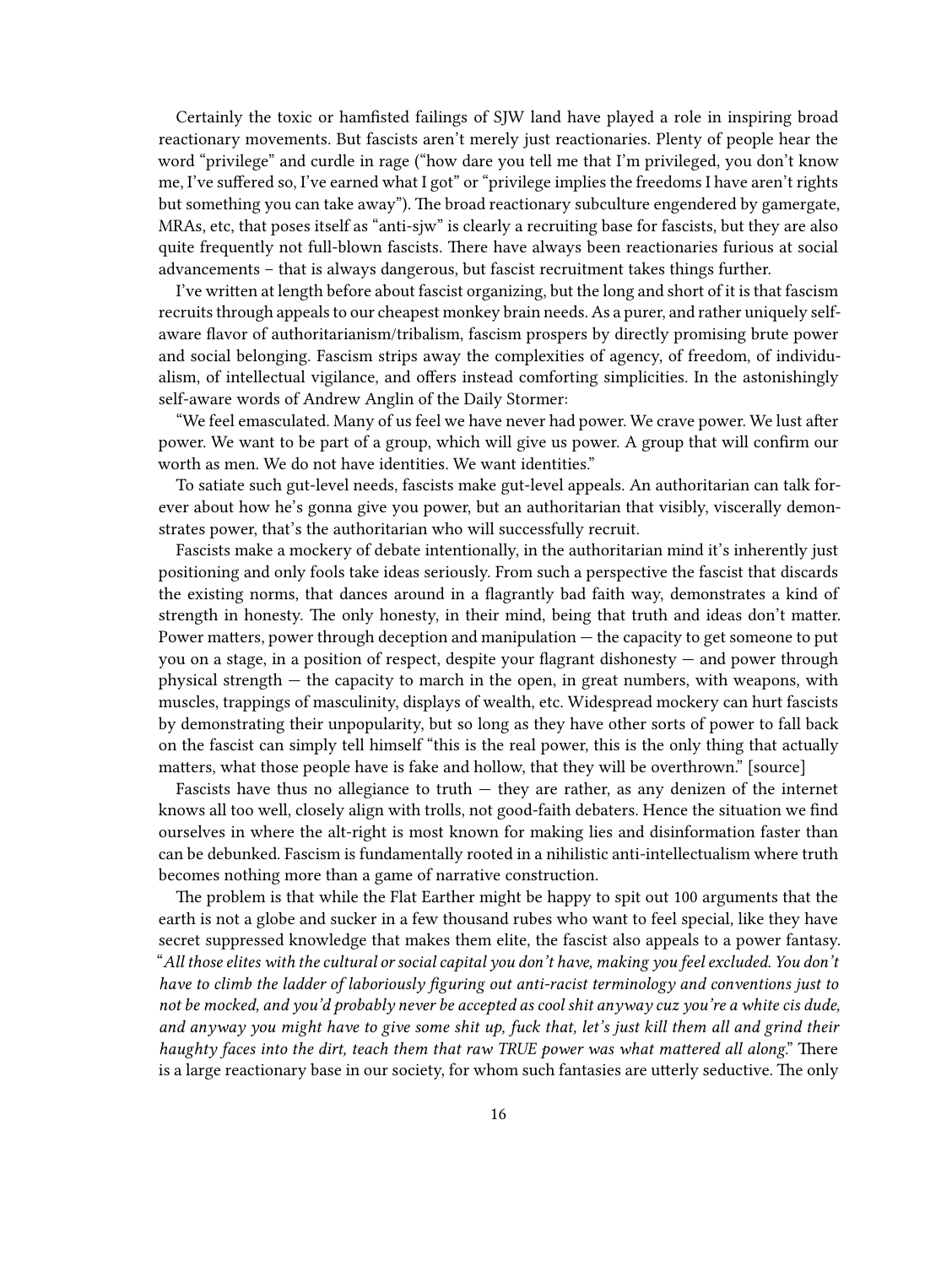thing keeping a large and dangerous fraction of them from leaping into the streets sieg-heiling is self-preservation. A fear of the ramifications.

It is of course important that we tackle the underlying reactionary base, but progress there will take ages, in the meantime it's absolutely necessary that we keep the ramifications so dire that few self-interested reactionary sociopaths see a net upside to signing up with them. This means denying them all pretense of legitimacy and acceptability in civil society. And it means preventing them from successfully staging spectacles of jackbooted force – like their intimidation rallies.

### <span id="page-16-0"></span>**In Defense Of Antifascist Activism**

For decades antifa have served a niche role as watchmen, as relatively lonely nazi hunters and researchers. Their ranks would occasionally swell when a particularly noticeable infection of fascists cropped up, as local community members would step up to join in resisting them. But what has happened in the last two years is utterly off the scale.

It's a little stunning to be an anarchist in this context. It's like watching an impassioned national conversation about Food Not Bombs or Anarchist Black Cross. A longtime staple of the anarchist movement, a franchised friendly neighborhood project the rest of us don't think about much, has been weirdly thrust into the spotlight. Literally everyone is scrambling to identify with it or against it, and to redefine it into their personal political narratives.

Trump is both central to this recent story and at the same time almost entirely vestigial. He's a reflexively authoritarian political figure who has aptly played to the nativist and racist tendencies in his reactionary base far more explicitly than arguably even Nixon, but he's also an idiot opportunistic figurehead being used and bounced between different forces. While Trump himself will do some immense amount of damage — like all Presidents — the unique dangers of his presidency are that he'll serve as a catalyst to fascist and reactionary forces. Will he effectively unleash the police and set off this century's Palmer raids of dissidents? Will he institute mass deportations and ethnic cleansing? Fuck, it, will he start a war that kills tens of millions? These questions hang in the air every day. They are important and pressing and we must be ready to resist them but, *policy* is not a traditional concern of antifascists. There's already an array of activist institutions in some sense prepared to deal with these potential atrocities. In contrast, what antifascists have focused on is fascist organizing. In keeping the seemingly marginal nuts, marginal.

Now the wall keeping explicit fascists out of society has mostly come down and no one knows what comes next.

While antifascists are adapting and innovating, so far they have responded mostly by escalating their traditional means of reporting, doxing, and physically disrupting fascist organizing. This laser focus has its benefits, but it just as clearly has its downsides. Antifascist groups were formed to organize community self defense against nazis, not to win a media battle in the mainstream. Their skillset is investigative reporting, organizing and physical resistance, not media narrative crafting. As a result they were obviously completely unprepared to counter the abrupt mainstreaming of fascism into the public discourse, handle the rapid rise in people identifying as "antifa", or counter narratives painting antifa as somehow bad.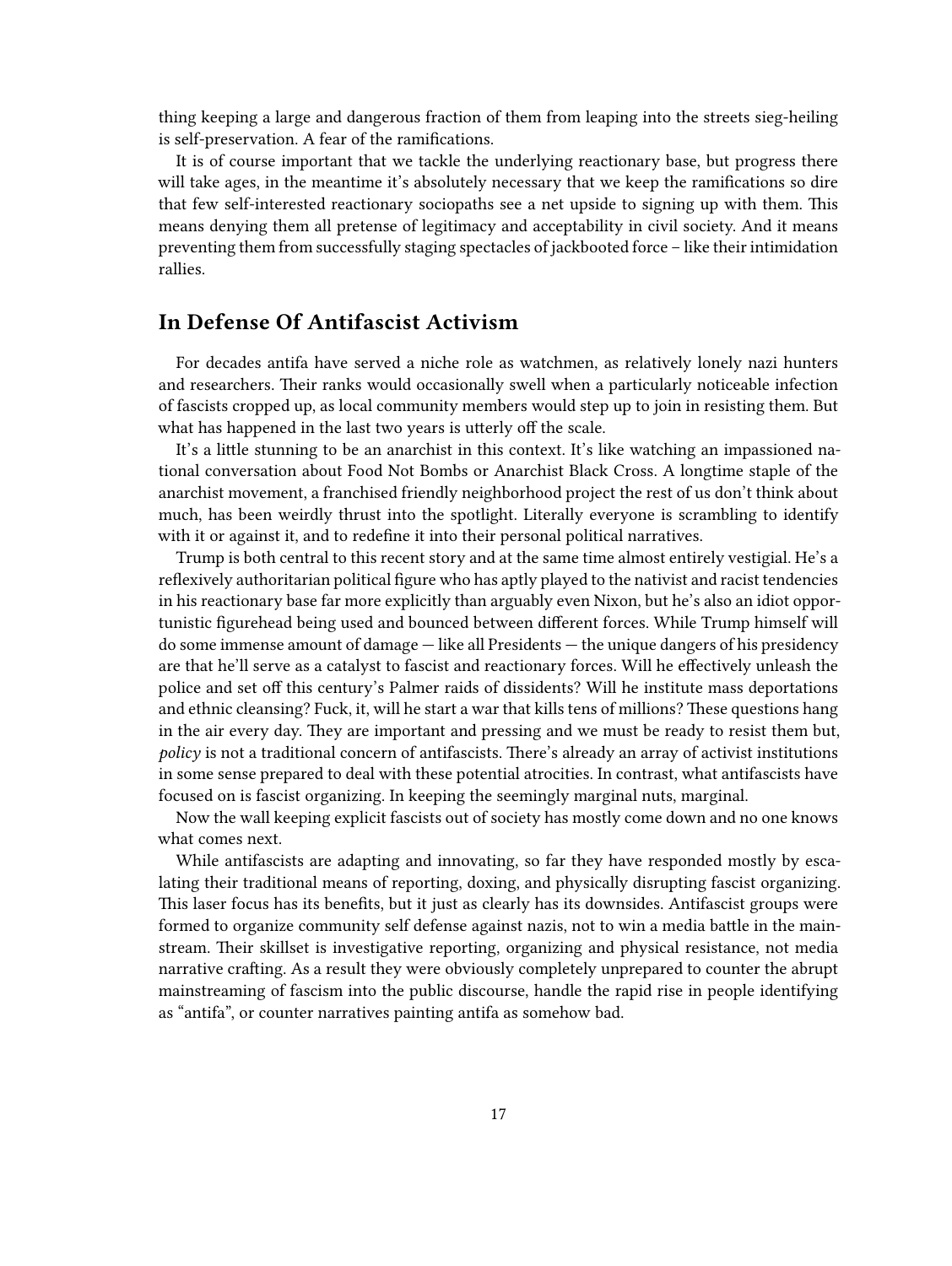At the root of the bad press antifa has been getting and the success of reactionaries in spreading lies about them is a tension over "media relations" and public outreach that anarchists have felt for ages.

"Worrying about whether we're giving them material for their lies is a fool's neuroticism. They're going to make up fake news anyway—turning a fascist who lost a fight into an innocent bystander or lending credence to the guy who stabbed himself and blamed antifa. The truth is that most pundits (on the right and supposed left) are happy to fall for these "vicious antifa" stories because these pundits are more concerned with order than justice. For them, people fighting in the street over politics will always conjure images of other countries where they don't want to live. It upsets them." [source]

Your reaction to this will depend in no small part on whether you think the war for public opinion is critical or centrally important to the struggle against fascism. I think the real challenge of the Trump era is that the public opinion and media narrative game HAS started to matter in a way that wasn't previously true when it came to antifascist activism. But I'm not convinced that public opinion or media narratives are of such importance as to eclipse all other issues. I think it's worth critically evaluating that assumption. Most Americans grow up indoctrinated in the assumptions of liberal democracy, shaping our every instinct to think that winning public opinion or "a majority" is the *definition* of success. There's often a lot of baggage preventing people from evaluating or really thinking in terms of direct action – of just getting a thing done, regardless of whether you're widely hated for doing it. Running the underground railroad in the antebellum south was not remotely about winning hearts and minds among the white population – it was about immediately freeing slaves. Going against the wishes of the majority not to eventually persuade them, but to directly impede their capacity to oppress is often a quite valid means. We would today rightfully scoff at those condemning the underground railroad for "undermining the struggle for public opinion" by breaking the law and thus contributing to white fears. And we could spin a similar analogy here when it came to vigilante violence against slave owners.

It's important to remember that antifascist groups exist in large part because anarchists don't trust the state to respond to white supremacists (and Islamists like ISIS), and want to disrupt the organizing of such would-be-tyrants without appealing to the state's cancerous monopoly on violence. Much of the historic squabbling between antifascists and liberal groups like the Southern Poverty Law Center has centered around precisely whether the state can be trusted with "hate crimes" laws or "anti-extremism" efforts.

I keep saying "anarchist" because let's be honest — despite there being liberal, socialist, and libertarian members of antifa groups, antifascism has been predominately an anarchist project since the end of the second world war, championed and directed by anarchists. Especially in the United States where antifascism is overwhelmingly an anarchist project. Antifascist work is necessarily done in secret with no reward of social capital and no hierarchical machinery to seize, and thus has been of little interest to statist communists who prefer infiltrating and seizing control over liberal organizations.

Of course antifa is varied, active for decades across numerous countries, in a variety of contexts. The European model is more broad subcultural and marxist-influenced, the American model both more tightly organized and anarchist. But differences abound between regions and countries. And antifa groups or campaigns often emerge in ways specific to subcultures and scenes. Fascists have consistently tried to build subcultural bases by infiltrating and corrupting existing ones, and so you get people in skinhead, punk, goth, metal, paganism, libertarianism, etc, exposing and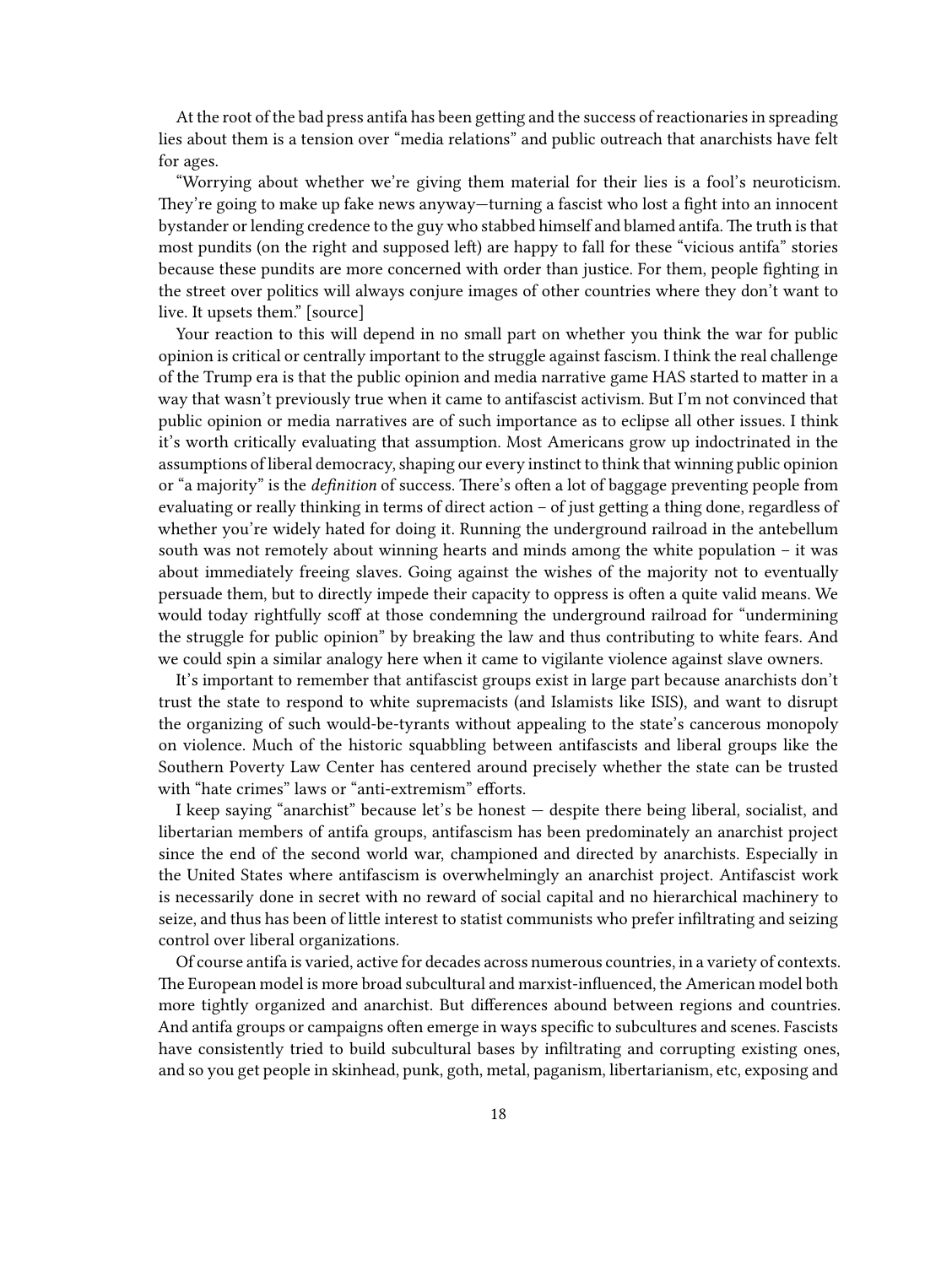pushing back against them. Naturally these antifa all look different and take different approaches. But if there's universal conclusions one can extract it's that it's worth being hated if you're also able to rally people to expel a popular band or figure, and that in many circumstances only a willingness to use physical force will get the job done.

The pattern I've witnessed over two decades is that committed antifa groups will consistently win the structural war against fascist entryism  $-$  but also suffer what wounds the fascists can inflict in retreat: usually lingering hostilities simmering among a minority of the scene who lap up the parting lines of the fascists pushed out about how antifa are tyrannically censoring innocent edgelords. This kind of simmering resentment is perpetuated by low-information scene members who repeat whatever lies are told to them. They'll spend years denouncing antifa for protesting a band and *never bother to actually read antifa's report proving the band's fascist affinities*. It's almost hilarious the regularity with which I derail a long-time hater of antifa I've met by just looking up the relevant article with google and reading it aloud. "Oh", they say, crestfallen, "I guess I hadn't heard that evidence," *having never fucking read the points of the side they demonize.*

This is a point I was myself somehow surprised to discover years ago. Far from being frothing hysterics out to witchhunt anyone and everyone under a sloppy notion of "fascism", antifa — in the sense of longstanding groups like those in the TORCH Network — are painfully reserved and accurate in their exposes. Almost to the point of being boring.

Indeed it's quite arguable that a good fraction of the blame for the situation we're all in lies in fact that many antifa dragged their feet in response to Trump. Antifa activists and academics debated internally whether Trump was technically "fascist" and in many cases seemed paralyzed about how to respond to fascists and white nationalists using the electoral organizing as a cover. Most anarchists were absolutely loath to be seen as taking a side in American electoral politics, even as the situation grew more and more desperate.

If anything I've found myself increasingly frustrated reading antifa sites as they painstakingly adopt terms like "white nationalist" or "alt-right" rather than just calling the scumbag in question a nazi. While I admire the intellectual diligence and strive to at least some approximation of it, but this does seem to be playing a different sort of public relations or "respectability" game – hoping to be admired for accuracy by the few academics still reading antifa blogs while letting Fox News spread absolute nonsense unopposed to the wider populace. There obviously aren't easy resolutions to the conflict between hyper accurate language to better serve a few elite readers and more rhetorically charged broadness to convey a truth to a wider audience in general terms.

I do however like how this passage from Atlanta Antifa navigates the obfuscated mess around Milo "not technically a nazi" Yiannopoulos with accuracy but *also* with a certain succinct clarity:

"[Milo] relies on racist tropes, has spread Nazi propaganda, who spread anti-Muslim hate, who attacks transgendered people and singles them out in his speeches, who has made apologetic statements about pedophilia, spouts misogynistic shit, who writes for Brietbart a known far-right website which supports and promotes white nationalist and racist ideas, has employed known neo-Nazis and white nationalists… So he's not just some run of the mill conservative. And if you're claiming he is, then you're admitting that conservatives are complicit with all of those aspects mentioned above."

Of course now we all know that Milo literally had nazi minutia for his passwords and happily sung to a sieg-heiling crowd.

It bears repeating a thousand times: despite conservative hysteria that pattern-matches actual antifa to random mean lefties by comparing them to nazis on twitter and thus freaks out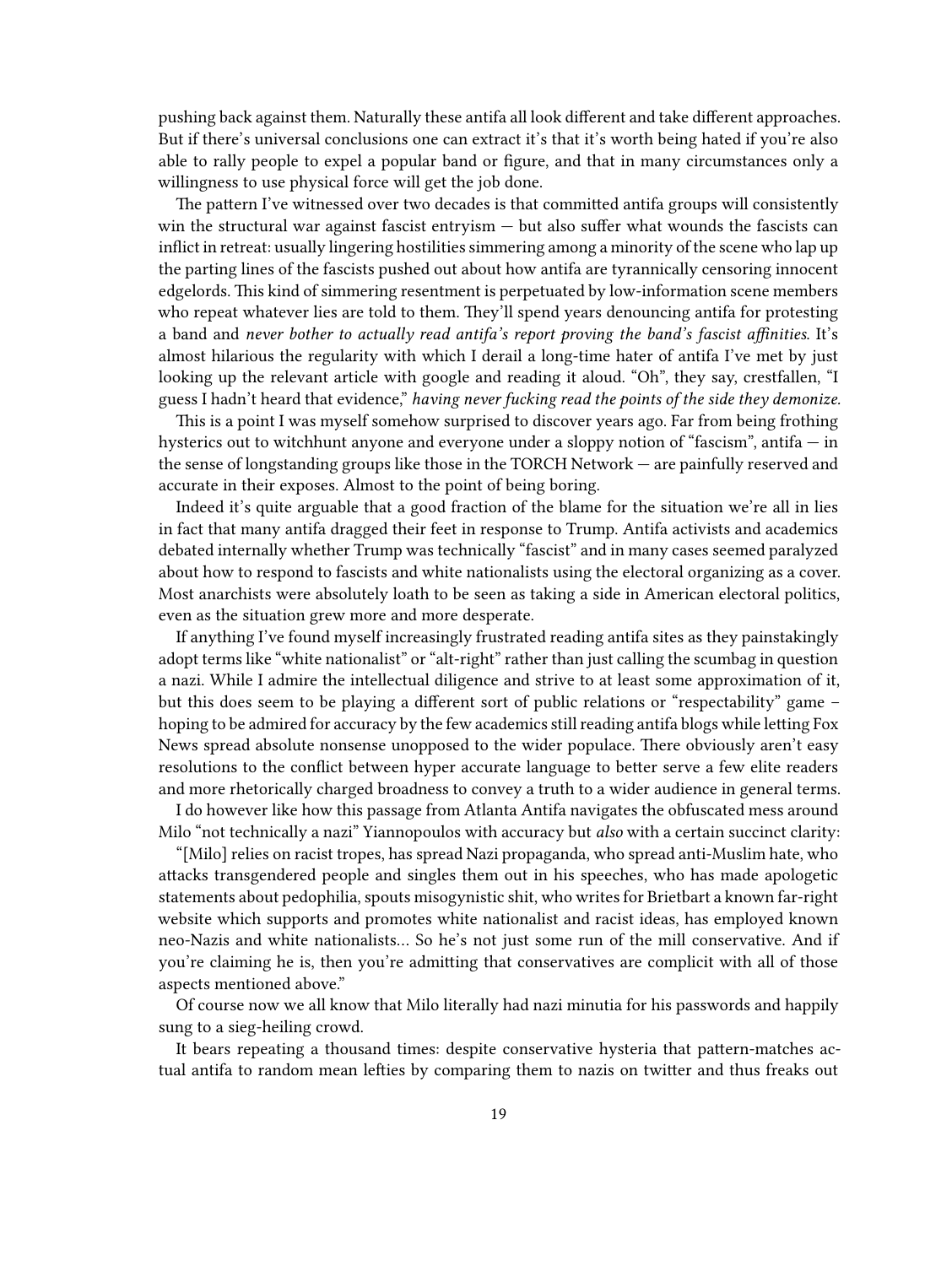that "they'll be punching any GOP member next‼!" antifascists have stayed resolutely and precisely on target over the decades. There's plenty of deliberately constructed grey area around literal neonazis – things like the ProudBoys that claim not to be racist, and only embrace the hypernationalist patriarchal components of fascism, but still recruit and collaborate with white nationalists and neonazi gangs, as well as adopting much iconography and cultural signifiers from bonehead nazi thugs. It would be obviously amiss for antifascist activists to ignore such auxiliaries and attempts at obfuscation, but they nevertheless struggle to avoid intellectuallydishonest conflation. And when the fascist activity dries up in a region so too does antifascist activism. Those activists happily go back to normal lives or sedate leftist activism like building community centers. They don't go looking for new targets to call "nazis."

#### <span id="page-19-0"></span>**More flies with honey and the issue of timescales**

Let's start with something that I see crop up in almost every critique of a specific line someone doesn't like antifa crossing. The argument tends to go something like this: "One of the reasons (condemning, protesting, doxing, punching, etc) nazis is bad is that it makes them feel bad, which hardens them in their position."

What's so interesting about these "catch more flies with honey than vinegar" arguments is how rarely they get applied consistently. Literally any level of meaningful opposition is going to make nazis "feel bad" and harden many in resistance. Should we be greeting them instead with a hug and a blowjob in hopes that — between mouthfuls — we're able to get in some convincing points? And do you advocate the same thing for dealing with ISIS? Should we be trying to win ISIS members over with honey and meanwhile critique the Kurds for shooting at them because "it'll only harden them"?

Some may argue that the degree of hardening is different between different ethical tiers. The person who thinks a certain type of doxxing is unethical might say that "I'm not opposed to you putting his personal information online with screenshots of his nazi statements, but when they put his mother's phone number online because she was paying his bills that was a step too far" and okay, sure, fine, there's certainly an ethical case that doxing family members causes unacceptable collateral damage on potential innocents, that's an argument I personally happen to agree with (unless the mom is a nazi too). That case can and should be made. But what is totally invalid is the frequent move to then pull the "and this is only going to make the nazi more disinclined to change" card. This line of argument presumes that the nazi makes the same ethical category distinctions that the critic does! The nazi may in fact care a lot about being personally exposed and very little about his mother's phone number getting shuffled in. Similarly it's frankly preposterous when non-aggression hardliners use this argument over whether or not to punch a nazi preemptively or only after he punches first. If a nazi has rejected and laughed at the nonaggression principle I think we can safely say the only thing that matters to him is that he got punched — *any* punching is going to "harden" him in equal measure (if it does at all), regardless of whether that punching falls on one side or another of your personal ethical categories. If we're truly to optimize for "not making nazis harden in their way" you've gotta recognize that's going to cut in weird directions. Completely humiliating someone in a debate can often harden that person in their politics far more than a punch will. Further the exact opposite is often true — for a lot of people physical repercussions can suddenly make their online game real in a way that scares them straight.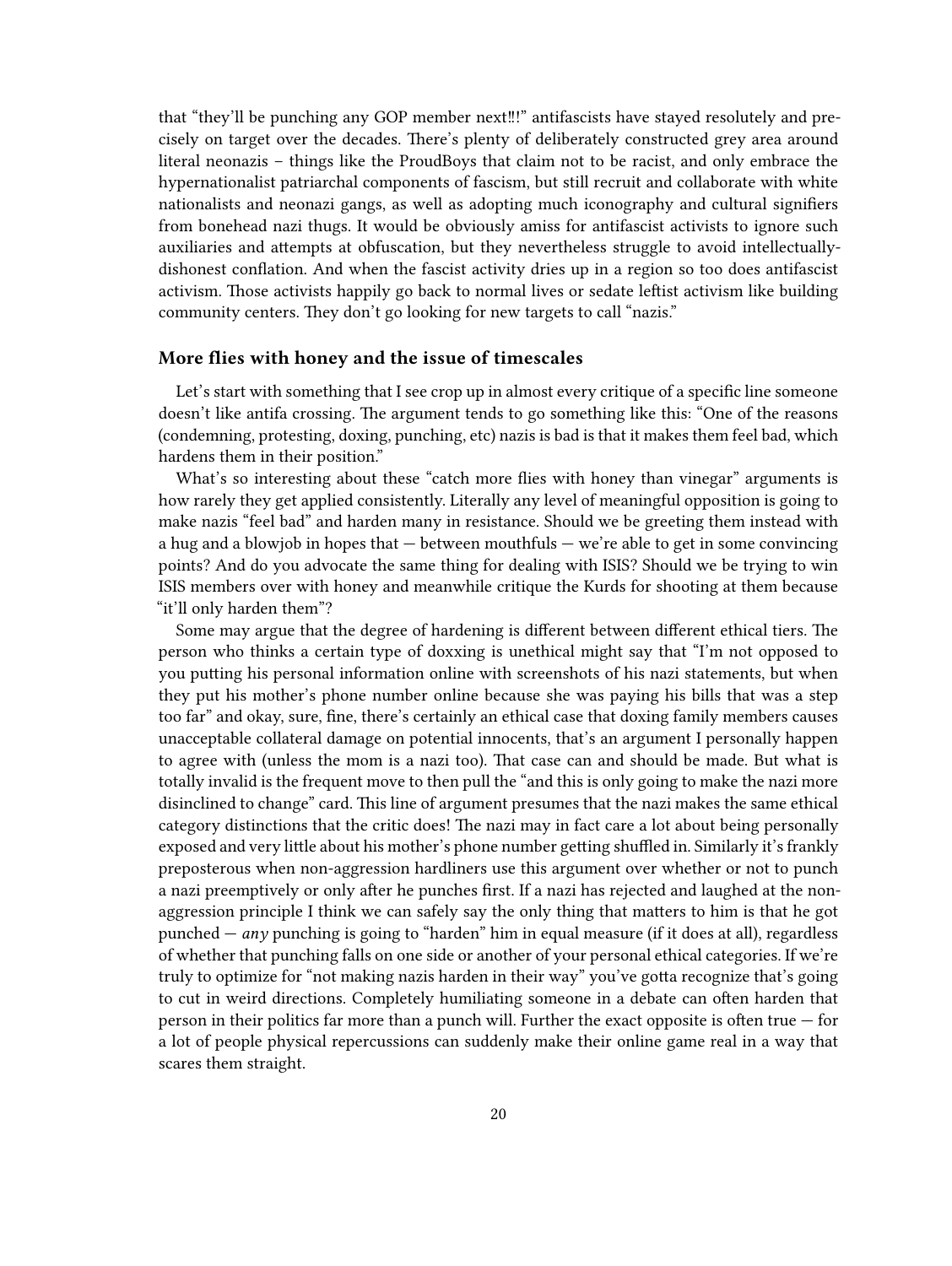And let's remember that if getting punched or shamed for being a "merely" ironic halfcommitted nazi makes someone more likely to lean into the nazi life, chances are he was going to go down that path anyway, regardless of specific prompts. We should take the "*you meanly characterized me as a nazi for being an ethno-nationalist in every meaningful way so now I might as well fly an outright swastika, see what you've done??*" about as seriously as any other sociopath deciding to revel in their actual values the moment they can no longer hide. As the immortal tweet goes "If I started calling this guy a pig-fucker for a few months, he'd start going to the farm for dates"

I'm not saying there's *no* value to deconverting fascists or drawing them in with honey. There clearly is value to that, albeit in the proper context. But 1) it's something that takes time compared to metastasizing threat fascists pose on the street. And 2) there's already a large liberal NGO apparatus for deconverting fascists. Trump naturally cut all funding for such programs, but they're precisely the sort of thing that moderates will already open their checkbooks for. In short the marginal ROI is presently very low on that kind of activism compared to the more dangerous and risky exposing and confronting of active fascist organizing.

However I will note that there are antifa organizations who also work in this space  $-$  for example providing alternative support networks to people coming out of prison or under the thumb of nazis within — as with some of the work of the Pacific Northwest Anti-Fascist Workers Collective. Typically anarchists gravitate towards the kind of work that can only be done by people who don't give a fuck about the law. NGOs have to play it safe, but anarchist activist groups can happily keep shit confidential or assist in ways that would be a legal liability for a non-profit.

There are countless things that must be built over the long term to permanently dig the grave of fascism. Providing exits for people out of fascist movements is just one of them. Broad cultural changes are incredibly important. We will never finally win until anti-authoritarian cosmopolitan values pervade society so deeply that fascism is unthinkable. Such a victory will take love and art and science and all the things free people do better than fascists. But there are different timescales to be considered.

Antifascist activists obviously shouldn't entirely ignore the long term, but this is a triage situation. Eating healthier will impede the odds of cancer in the long term, but when you've actually got cancer you don't need kale, you need to fucking cut it out of you ASAP.

Smug liberal activists just discovering antifascism love to jump in with the absolutely inane commentary that "antifa isn't solving the long-term problem of fascism." Of course it fucking isn't.

You wouldn't claim that an anarchist member of the French Maquis was under the illusion that fascism would be forever vanquished by her bullets, but goddamn, the point is that said bullets might secure our survival for a few more years so we can also work on all those longer-term solutions.

I'm all about the long-term, and anarchism has spent centuries raising the alarm about short term fixes that impede our ultimate goals. But there is another side to the equation. We can just as easily fall into the failure mode of entirely privileging long term strategy over short term tactics.

Anarchism is at its very essence anti-fascist, we stand in every way possible at literal opposite pole from nationalism, statism, and traditionalism. Everything anarchists do in pursuit of anarchy is thus in the ultimate sense "antifascist." But let's not get lost in the hyperopia of "*my poly vegan*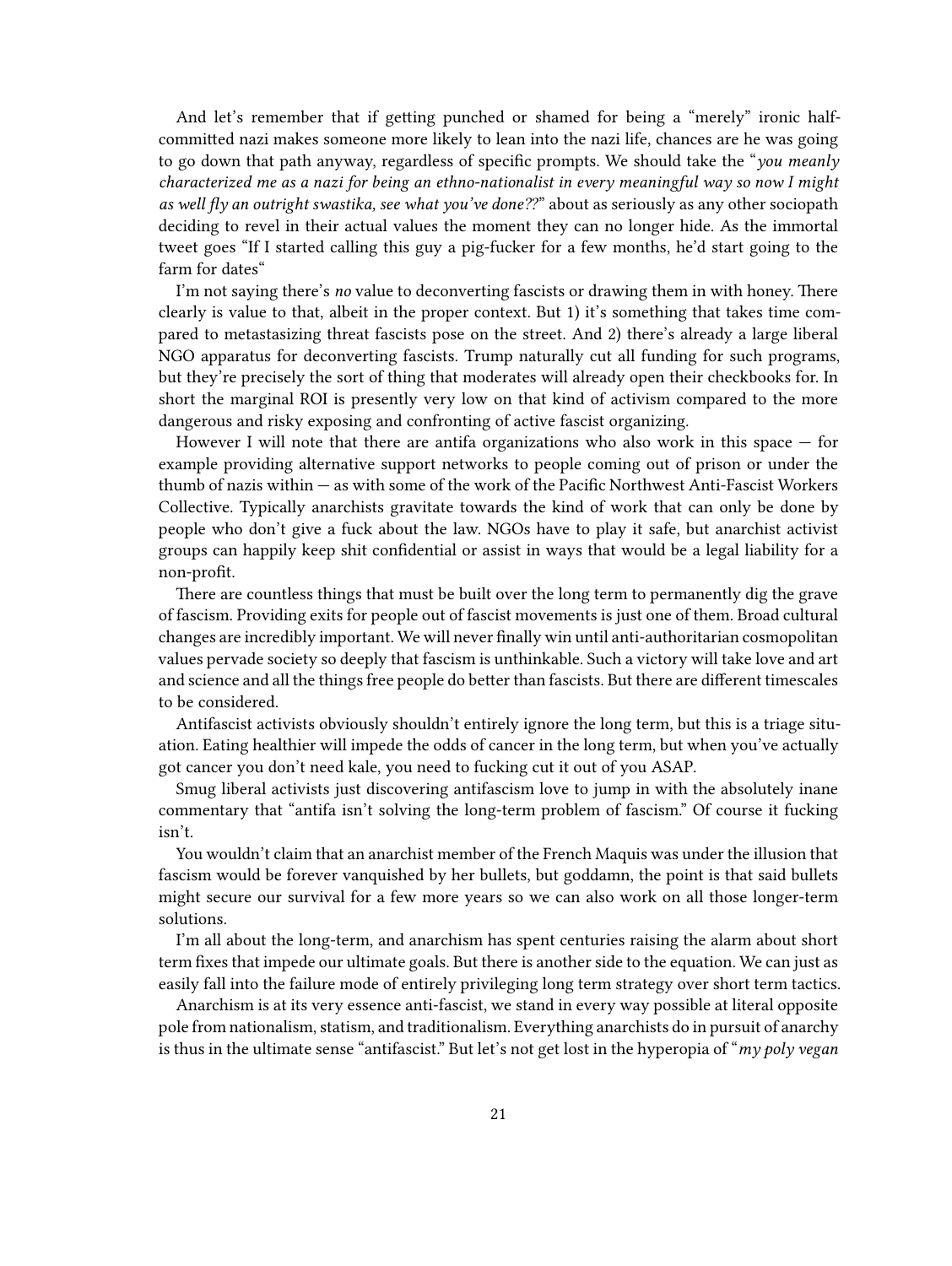*intersectional open-source bike coop is building an 'anti-fascist' world*" and fail to see to the neonazi barbarians presently at the gates.

#### <span id="page-21-0"></span>**Boycotting**

It's been said endlessly by those of us who've paid attention to them over the years but the vast majority of what antifa does isn't oriented towards street fighting but leveraging social pressure to get fascists boycotted. Nazi band tries to play a bar, and antifacists will notify the bar owner, delivering evidence of the band's politics. If the bar owner doesn't care then they'll publicize that and rally public pressure until the bar owner fears being boycotted. It's frankly hard to imagine how anyone would have any sort of issue with this kind of activism, but in reality people are incredibly averse to conflict and take challenges to people's social standing far more seriously than nazis murdering people.

People in general don't give a shit about ethics or anyone besides themselves. So when someone says, "*hey the band you like isn't just aping fascist aesthetics and being edgy, they've also donated thousands to fascist orgs and have let nazis recruit at their shows*," a lot of people's first response isn't "*oh my god, that sucks, thanks for giving me a heads up!*" but to instead spin out in hysterics over who the Thought Police will be coming for next and *how dare anyone expect anything from you, that's The Real Fascism*. It's a startling lack of compassion for the targets of fascism and a myopic concern with any remotely distant likelihood you might yourself be inconvenienced. Sure the band may be facilitating gangs of nazi thugs beating immigrants on the street, but the REAL issue at hand is that some folks might respect you less for going to their shows.

It's a kind of egotistical nihilism that is common in scenes like punk and metal. Caring about other people or shit in the wider world is whatever, but the fires of hell must be unleashed if someone's "moralism" runs the risk of even slightly negatively affecting you. When the alt-right declares that they're the punk rock of today, there's actually a solid case to be made that they're right. Or at least they represent the unbroken continuation of a nihilist current always within such scenes. Shitbags like Jim Goad that decades ago published punk zines calling for women to be raped and beaten are now leading figures among the modern fascist milieu. Indeed the antifa vs. nihilist shitbag split over fascist bands is pretty much exactly replicated when it comes to issues like long standing rapists being called out in the punk scene. A hell of a lot of people don't even bother to read the evidence and testimonials but immediately start screaming about "Witch Hunts!" because whether or not the dude raped someone or the band is fascist is totally irrelevant to them, what they're most concerned about is the establishment of *social consequences* for it.

Libertarians have been shouting for years that boycott is the ethical approach, that organized boycotts could have suppressed the horrors of Jim Crow without involving the state. But now that folks have actually come face to face with organized boycotts and the social pressure that underpins them many are horrified. "*Social pressure⁉ Sanctioning those who don't sanction⁈ That way lies mean kids in high school. I just meant if you don't like something you should shut up about it and maybe not purchase it, don't ever preach about it or judge others' purchasing habits*."

It's a sad reality that whole point to libertarianism for many is a simplistic elitism and amoralism. A code of rules (property rights) that one can blindly adhere to without much cognitive overhead and then ignore all other ethical considerations or complications. The modern core libertarian demographic is infamously slightly intellectual white boys – who in their worst mo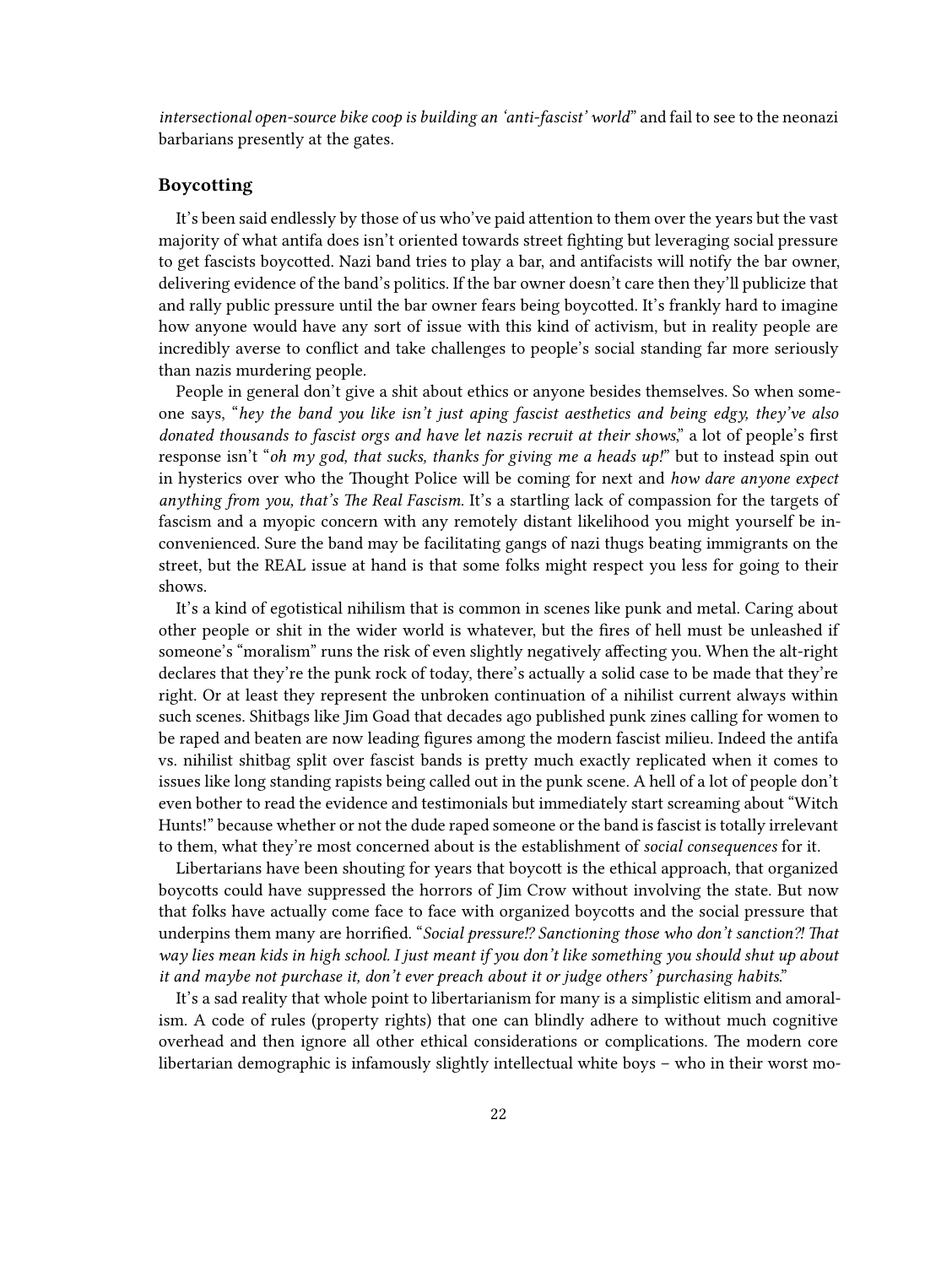ments just want to dwell in the protective simplicities of their privilege and ignore the pleas of those oppressed in complex and challenging ways. "*Patriarchy! Hah! What nonsense. No, I'm not going to listen to an explanation longer than can fit in a brief youtube video. Look, honey, I respect property rights and don't need to pay attention to anything else, it'll sort itself out. And if it doesn't then you were wrong to whine about it.*"

Of course many *actual* libertarians have known better – just as many if not arguably more are drawn to libertarianism by sincere empathy for victims of war or the police state. And smarter figures recognize that "the market" is inherently inclusive of activism around cultural changes. Organized boycotts are as important to the growth of a healthy market just as much as investments, and social justice style activism is just another rational form of market participation that can build a healthier world.

I just want to briefly point out that opposing boycotts is profoundly non-libertarian and antimarket. To oppose the organizing of boycotts is to oppose to the flow and processing of information. If someone frequents a racist establishment that says something about their character. To not integrate that into your own evaluations of who you want to associate with requires a deliberate act of ignorance, of intellectual self-sabotage.The entire justification for markets is supposed to be that they're effective at transmitting information and thus providing greater agency. What opponents of boycotts want is the curtailing of what information can be transmitted on the market. Or, if we're being more honest, what they secretly always wanted was a world where they wouldn't have to consider issues of ethics and values, where pertinent information in those issues is never transmitted or acted upon. Fuck that.

Now of course there is a second direction of critique. One could argue that boycotts and other choices of exclusion or ostracism *raise barriers in the same way that borders do*. This is a transparently bad faith critique when it comes from people who themselves advocate draconian stateenforced borders, but there are a spattering of actual anarchists concerned that boycotts violate the spirit of openness and connection that anarchism aspires to. Isn't boycott "exclusionary"?

I'll absolutely admit that boycotts sever connectivity in specific ways and even sever connectivity on the whole. But the tactic of boycotting can also be applied in ways that increase overall connectivity in a network *by* impeding the connection of a malicious or faulty nodes. A router forwarding packets on a network may keep a record of how honest or effective other routers are in forwarding the packets it sends, and it may update who it thus forwards packets to. Indeed routers can receive information from other routers alerting them to badly performing routers. This strategy actually enables greater overall connectivity.

As an anarchist, I am a consequentialist, not a deontologist. I'm not interested in constructing some mirror of the clumsy rules for behavior that the state imposes as law. I'm interested in achieving the goal of freedom through whatever means are efficient and coherent enough to actually reach it. While I want a world of peace, sometimes violence like resisting the Stasi is necessary to achieve that ends. Similarly while I want a world of connection, some limited disassociation can be necessary to achieve that ends.

Racism is a specific form of boycott. But racism is an irrational and counterproductive severing of connectivity, whereas boycotts of racists is a severing of connectivity to nodes that impede connectivity. Boycotting racists is about *routing around damaged nodes*, limiting the extent to which they can damage us all, the same way that the internet increases connectivity by routing around nodes that impede connectivity.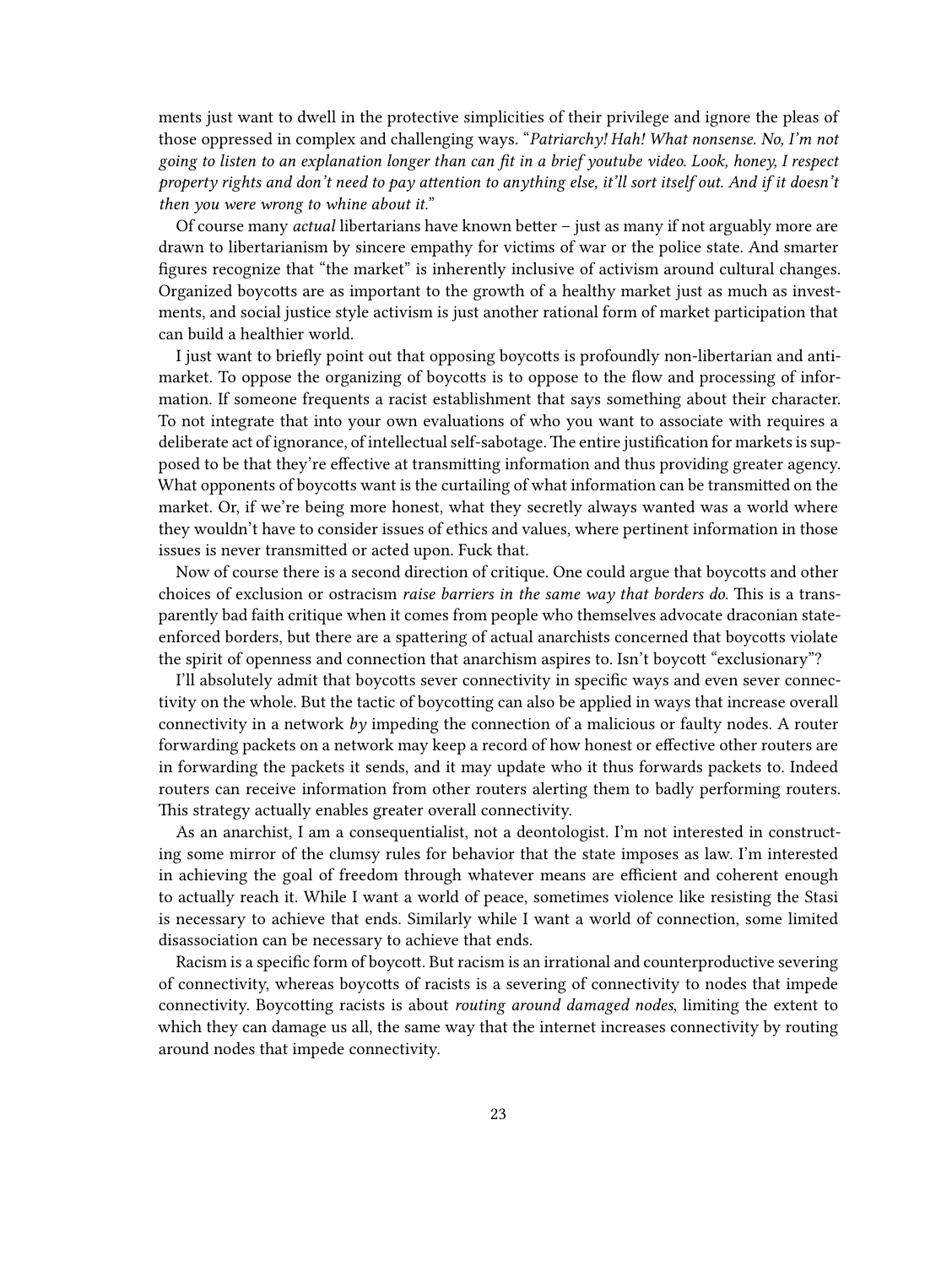Refusing to give fascists the prestige of a podium is exactly the same as refusing to give Flat Earthers the prestige of a podium. Science would be utterly crippled if every wackadoodle was allowed into scientific conferences, much less given a platform at them. There's simply not enough time to address every wingnut, nor should we. Keeping pseudoscientific con-men out of scientific prestige is a matter of severing connections, of choosing disassociation, so as to make the whole enterprise more efficient at spreading knowledge. Someone's record of honesty constitutes *metainformation* that shouldn't be censored or suppressed, but accurately spread. One way we spread that is by denying the prestige of platform to people who have a history of fraud. To enforce a regime where Flat Earthers are obliged a spot on any geology panel is to forcibly suppress the meta-information that such symbols of legitimacy like a podium otherwise convey.

Note just how dramatically different this from national borders. Boycotts emerge from the distributed decisions of individuals, national borders are imposed by monopolistic collectivist entities in ways that inherently suppress the agency of the complex array of people they somehow claim to represent or speak for.

Libertarians should ostensibly know better than this since the very fucking justification of the market is supposed to rest on the premise that collective bodies like "nations" or even "tribes" can't conceivably make efficient decisions. Individuals know better the particulars they face than can ever be conveyed in a committee. Agency, calculation, consideration doesn't take place in the head of some abstract "committee" but in the actual brains of its constituent individuals. Individual brains are infinitely more tightly and efficiently networked than any social organism can be through mere human communication – a choice in your head is can be an immediate calculation involving billions of neurons, no comparable processing happens anywhere else. This is why only individuals constitute agents in any real sense. When people form a committee they don't magically create some kind of supervening "agent" in any ethically relevant way. And that's certainly not true when it comes to laughable mythical entities like "races."

Because individuals are the site of agency, top-down edicts about association necessarily cut agency. Thankfully antifascist activism is a perfect example of bottom-up or horizontally organized boycotting. A means for people to network together and work *as individuals* to make the world a better place. Each node evaluating not just the faulty node but the evaluations made by other nodes in response to the faulty node. …Provided of course that you *actually* don't want nazis recruiting and making money at your local bar, and you *actually* care about whether people likewise have anti-nazi values.

#### <span id="page-23-0"></span>**Doxing**

As a staunch proponent of free speech (ie freedom of information) I have the hardest time fathoming how someone could object to doxing nazis. Once again you'd fucking think that libertarians at least would be pro more accurate information being available to inform market decisions. "*Oh? This fellow applying to work for me is a nazi with a history of calling for ethnic cleansing? Well I certainly don't want to contribute to his daily bread, much less hangout with such a would-be genocidaire."*

Surely whether someone has raped, stolen, etc, is relevant metadata about them you'd want to know before interacting with them! And surely disseminating that metadata in ways accessible to those likely to interact with them is as basic a social service as you could ask for. Mailing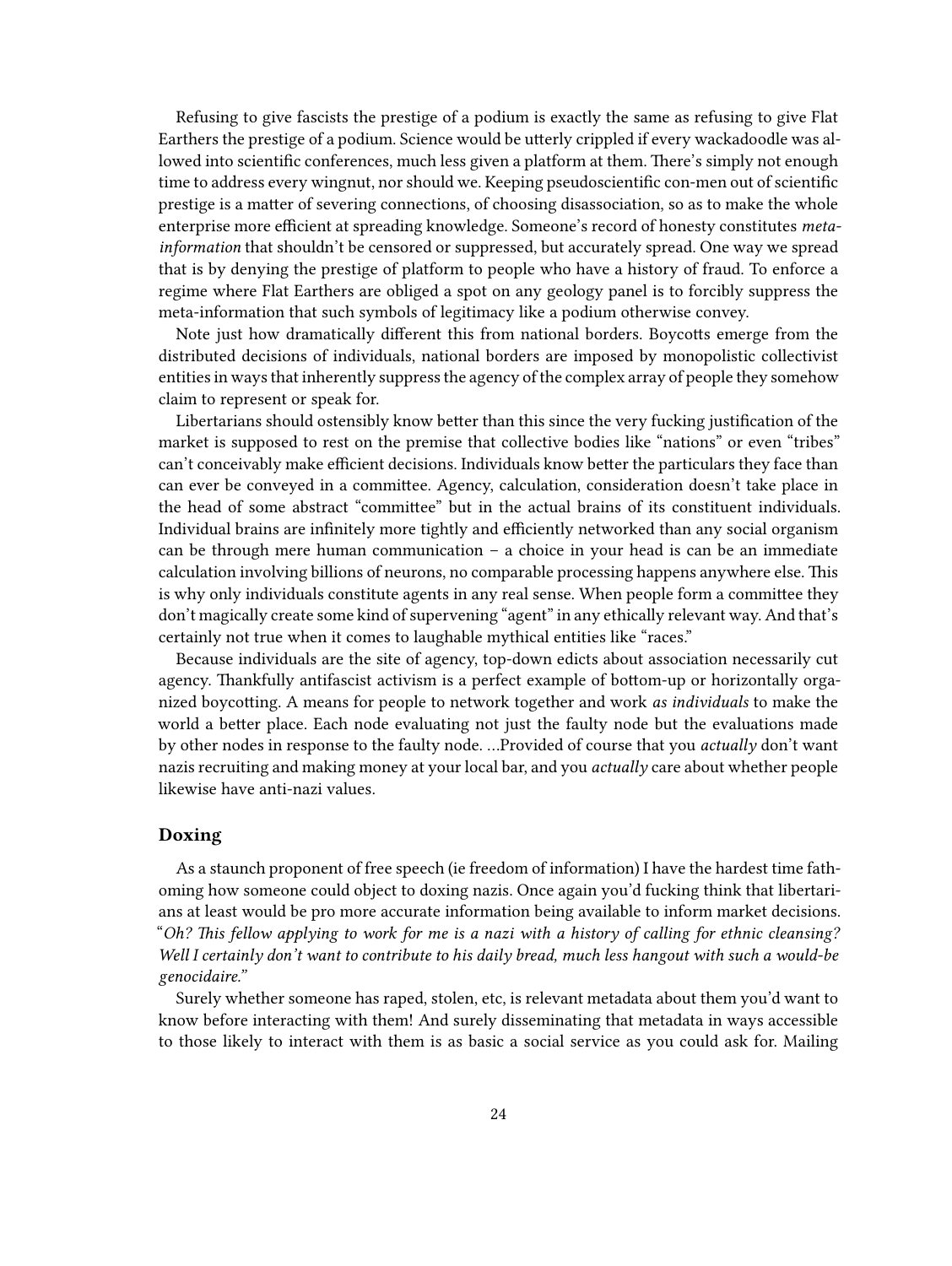neighbors of a nazi organizer to let them know about his activism, or equivalently putting his information online, seems to me as unimpeachable an action as one could take.

But then folks have gotten really weird about privacy in the last decade. In reaction to the surveillance state truly horrible notions of privacy have become cancerous in our society. See for example the European Union broadly backing and attempting to impose the hyper-authoritarian "*right to be forgotten*." You want to talk about attempts to control one's thoughts or limit free speech?! The notion that someone has a right to delete or censor the information held by someone else is how we get monstrous atrocities like intellectual property.

While the capricious and violent behemoth of the state changes some situational calculations – creating an ethical obligation to avoid spreading true information that will get someone imprisoned when the damage they'd do otherwise is below that – as an overwhelming rule our every instinct should be towards spreading truthful information.

If you're opposed to doxing nazis then you'd be opposed to survivors naming and exposing their rapists. I literally can't think of a more damning reductio then that. What in the fuck was the whole fight for the internet and freedom of information even FOR if it wasn't to provide people with more accurate information on abuse and leave less hiding room for monsters?

No one has a right to erase reality, to hide from past harm, to silence survivors, and memory hole actual facts. If a less than ideal society over-judges that individual then the better solution in general is to correct that with more truthful information, not to fucking hide it. We should err on the side of freedom except in extreme situations (snitching to the state, outing queer folk in homophobic societies, etc), and protecting literal nazi organizers is certainly not one. One can see suspending a general obligation towards freedom of information to save a random anarchist organizer for reasons of consequences — their activism would be curtailed, etc. There are no comparable negative consequences to leaking the info of nazis.

If the concern is that outing someone as a nazi organizer has a very small chance of bringing vigilante violence down upon them, well 1) antifascists are the ones that get literally shot or bombed when doxed, I know of literally no case when fascists have been killed as a result of doxing and 2) oh for the love of – why should anyone care about nazi organizers getting beat up?

#### <span id="page-24-0"></span>**Violent Disruption of Fascist Organizing**

Alright, let's have at it.

Organizing is not merely speech. No antifascist group that I'm aware of advocates the punching or doxing of random racist grandpas.The issue is when people organize towards fascist means. When they come together and act or recruit explicitly to accomplish the fucking horrific goal of ethnic cleansing and turning our society into an absolute prison.

We can surely all agree that it's totally okay for the anarchists currently fighting ISIS in Syria to use preemptive force, to initiate individual battles rather than always waiting for that fascistic enemy to fire first.

Why is this ethically okay? 1) Our general ethical inclination towards non-aggression is just a rough heuristic that breaks down in some circumstances, it's not an immortal axiom. 2) "Nonaggression" is poorly defined outside the space of really obvious immediate threats. 3) If we heed to immediatist notions of aggression we will get killed, because it allows the concealment of the gun until the very last second.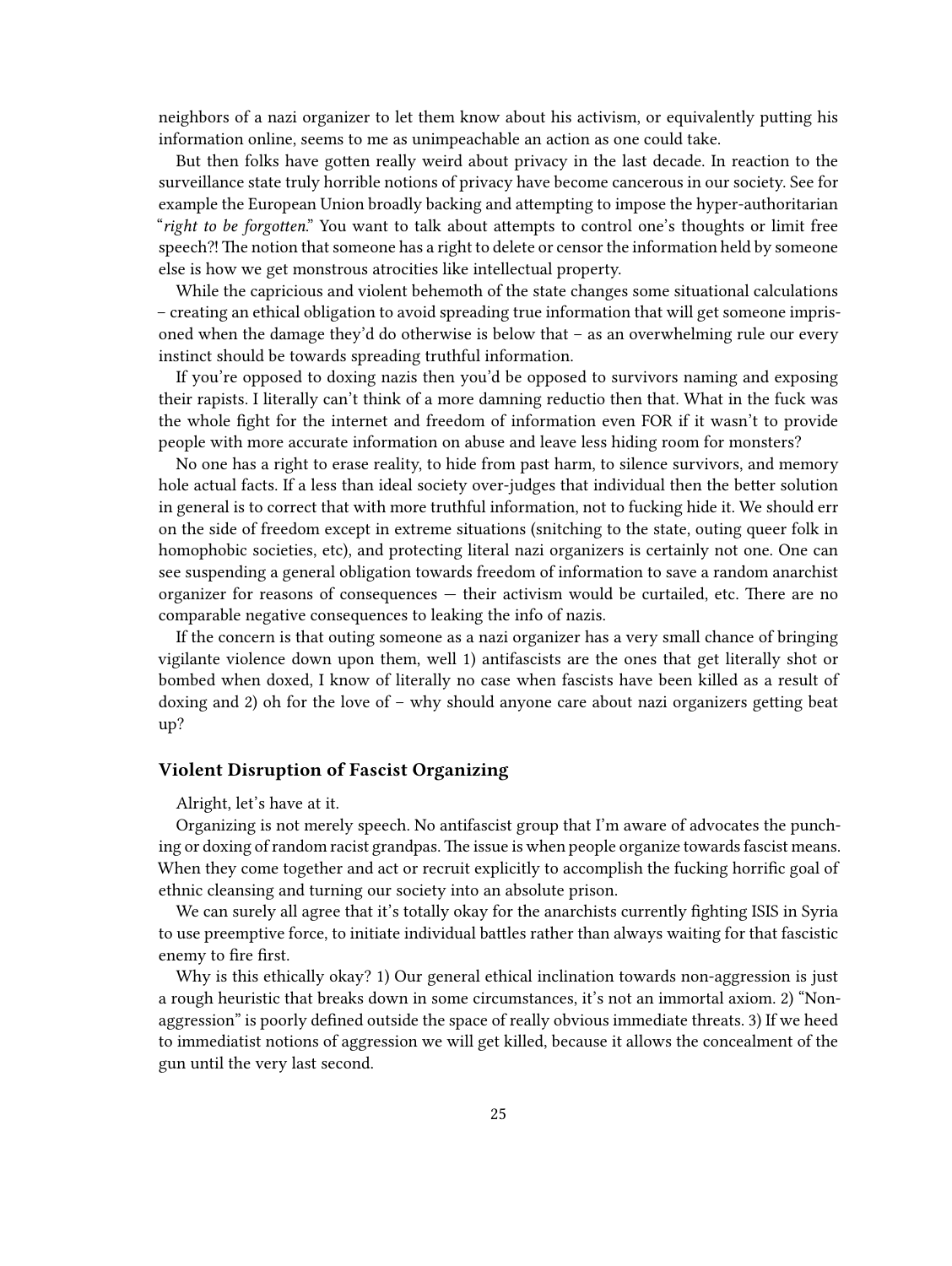The notion some NAPist libertarians have of non-aggression is wildly naive about actual violent conflict. "*We'll all sit here while the fascists assemble outside our house with guns, and then wait until the very last second to try and outrace them on the quickdraw*." That shit's insane. You will not win a war on such terms. And while libertarian extreme reticence to think in terms of war is in some sense admirable, it opens a catastrophic weakness. And if you steel wall yourself on all fronts but one your enemy is going to happily choose to fight you in the one direction you're weak.

It's absolutely true that we should endeavor to avoid outright war or full-scale civil conflict as much as conceivably possible. The baby gets split, no one wins, the death toll is unimaginable. I absolutely do not want a civil war, or even two insurgencies – anarchist and nazi – fighting each other. But if we prove ourselves weak in that arena, if we signal to fascists that our hands are tied, that we will only ever belatedly defend ourselves, rather than be smart enough to sometimes throw punches first, we will make such a conflict absolutely inevitable. If we make ourselves impenetrable on the discourse and culture front but hesitant on the physical force front we will have painted them into a corner where the only option for them is physical force. Right now they're throwing up a lot of disingenuous flak to give them cover to organize a fighting force, but their rampant lying and bullshit arguments are hopefully going to catch up with them. If we let them build an army while they have this cover, without smashing them up, or play a purely defensive game, we will get obliterated. They don't jump you when you've five friends armed to the teeth, they jump you when you're alone in an alley, or bomb your house when you're asleep. This is shit neonazis *already do.* The myopic inability of non-aggression to see wider context simply won't cut it in such conflict.

There's a kind of panic that I've seen in folks when forced to face up to this reality. The classic move is to embrace a high-horse fatalism – "*well okay, we'll all die, but I'll die with my soul intact*." This is especially strong with libertarians who see consequentialism as the literal devil, and any concession to it as opening the door to statism. A rich philosophical dive seems beyond the scope of this essay but I want to emphasize that a consequentialism with freedom as its end cannot replicate the state unless you completely discard all intelligence about means. The basic antistatist insight is that giant monopolies on violence cannot be constrained or limited, if allowed to exist their tyranny will grow. That's still inescapable for the serious consequentialist. But justifying people's militias or individuals firing first on ISIS does not fucking imply constructing a singular institution with a monopoly on violence. There are feedbacking tendencies in the language and psychology of "war" that can definitely lead to reactive violent tribalism and the construction of states, but "war" is not a singular unified simple thing. The insight from it that if you're in WWII you should probably shoot someone with a swastika armband coming toward you before they formally shoot first is a fucking good one.

So why the fuck should we not consider ourselves at war with fascists when they consider themselves at war with us and are actively killing people? Why are neonazis any fucking different from ISIS?

Nazis absolutely intend to kill us all. The ethnonationalist agenda is one of genocide, since forced deportation would not and has never been passively ceded to, and they all have moments where they admit this. Extermination of anarchists is the number one agenda of every authoritarian nationalist state in history, of any ideological pretense, from Hitler to Stalin. And in any case the imposition of fascist rule on the survivors would be pretty near to death, given the ways it would systematically and totally suppress individual agency.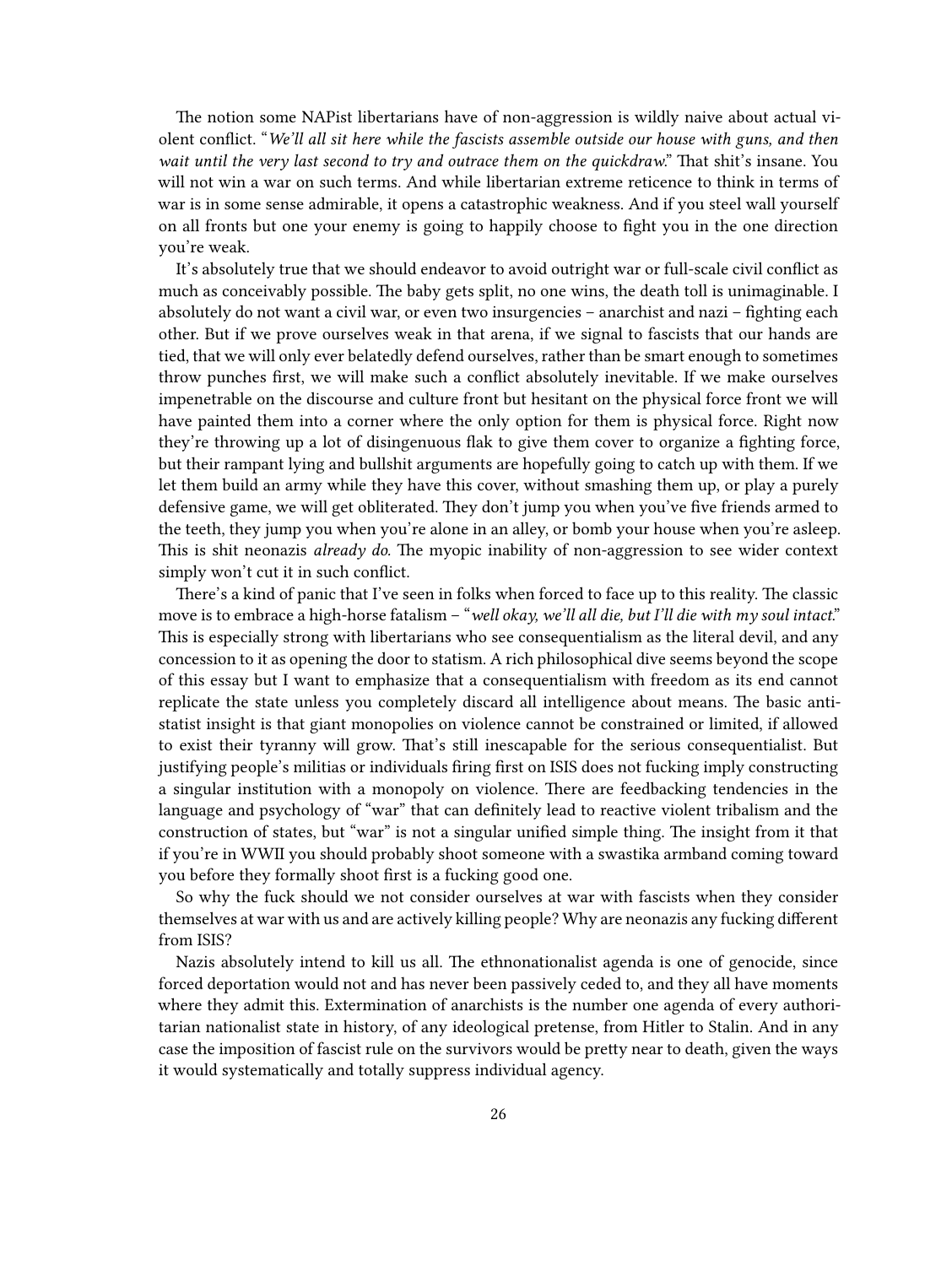Sure the liberals and conservatives are also statists and inclined to authoritarianism. Although there is at least a rather large difference in scale of the democide explicitly laid out in their aspirations. But I'm happy to accept the expansion of the set of people we could say are pursuing mass murder. No anarchist on earth would condemn someone punching Cheney, Clinton, Bush, Obama, etc. And it would surely be okay to preemptively kill the demagogues urging genocide over the radio in Rwanda. How on earth was Bill Kristol's role in the lead up to Iraq any different from them? While I think preemptive violence should be narrowly accepted, I happily bite the bullet that this could extend to genocidal politicos in liberal democracies or say Marxist-Leninists' hungering for purges. Better to bite that philosophical bullet than inevitably receive their actual bullets. I'm not saying that anarchists randomly spraying bullets at members of the political establishment would be *strategic* (I don't think it would be), just that it wouldn't be *inherently unethical*.

The strategic point is an important one, and worthy of complex analysis. Obviously no one's going around executing nazi organizers and street thugs, and it would probably be a bad move for people to start that. A good number of antifa rallies don't actually involve punching nazis, and fewer involve punching first. Optics and the complexities of the Trump-era situations where undercover nazis have been using republicans as a shield are non-trivial and antifa activists clearly recognize this. There's been quite a variety of strategic thought I've seen expressed and debated on antifa sites. We can have a good faith argument about strategy, what we shouldn't waste time on is pretending that Richard Spencer is categorically different from an ISIS recruiter in any ethically profound way.

And yes, although there are splits and different functional internal organs, the fascist movement is interconnected as a single entity waging war on us. Why should we give that much of a shit whether Vanguard America formally claims James Alex Fields (the murderer of Heather Heyer) as a member? Why place such weight upon arbitrary organizational pretenses? Fields hung and collaborated with them, and they shared the same goals.

When the Earth Liberation Front burned down logging trucks, the "ELF Press Office" was a legally distinct above the ground entity ostensibly not in personal collaboration with the ELF cells doing the property destruction. That may have rightfully protected Craig Rosebraugh and Leslie James Pickering from some measure of legal retaliation — we would be in an absolutely horrid place if we happily allowed the state to prosecute publishing and defending a terrorist group as "functional collaboration" – but *on an actual ethical analysis rather than legal one*, of fucking course Craig and Leslie were functioning as organs in a larger ELF organism. The same way that some military administrators function as organs in the larger military. Or Richard Spencer functions as an organ within the larger fascist movement. Obviously the ELF was a hell of a lot better in goals and means than the US military or the fascist movement, but it's not like we'd try to make some kind of profound *ethical* (rather than legal) distinction between Craig's participation in the ELF and those of the cell members physically vandalizing the logging trucks.

Today, in a different direction, the mexican terrorist nihilist group "Individuals Tending Towards Savagery" happily adopts endless different names, seemingly had different internal splits, etc, but they're still functionally the same cluster of people.

The network of collaboration and crossover between outright fascist / white nationalist groups is well documented. What arbitrary totemic titles they happen to assign to random sub-clumpings of their ranks is really quite irrelevant. Organizations aren't magically real entities – they're just people happening to call themselves something. And getting drawn too much into taking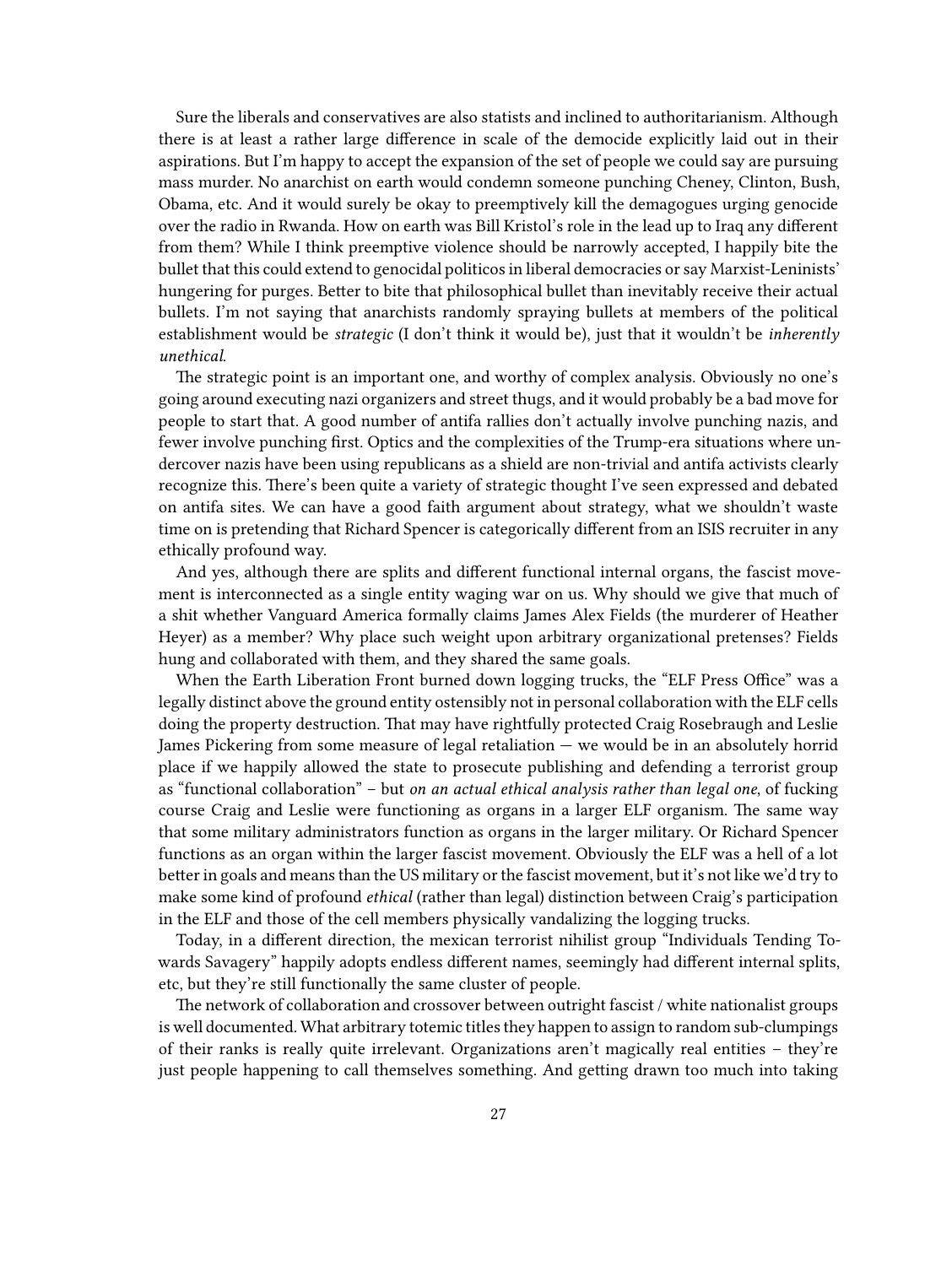that shit seriously will make us easy to run rings around. Just fucking read the Milo expose, that motherfucker was happily collaborating with piles of nazis and extreme reactionaries while pretending there was a distance there absolutely wasn't. The same gets revealed constantly of everyone else in the fascist movement.

*"Okay, but what about strategy? Surely punching people is a bad strategy. It'll just make nazis doubledown with victim complexes and meanwhile lose public support.*"

While sure, a population pickled in liberal democracy is going to recoil reflexively at acts of violence that aren't super over-the-top clear cut defensive and proportional, there's good evidence that repression does not have the same "doubling down" effect on fascists as it can have on others. Over decades of struggle antifascist activists from a variety of backgrounds and in a variety of contexts have converged on the same general conclusion.

It's important to understand that fascist psychology and the mechanisms of their recruitment are different than anarchists or even liberals.

The primary recruitment tool of the fascist is the appearance of power.

This is why fascists — and those other self-aware authoritarians in their general orbit including Stalinists and Maoists — focus so strongly on aesthetics and rituals that reinforce perceptions of broad popularity, community, strength-by-association and general social standing. Those movements that only whine, offering victimization narratives and promises of power without any tangible content to them, rarely recruit any lasting base of self-aware authoritarians (although a few will surreptitiously set up shop to prey upon the few true believers and deadenders). Appearance of strength and legitimacy is everything, without it fascist movements dry up. No self-aware authoritarian wants to back a loser cause.

This is why refusing fascists the legitimization of a platform and violently countering their rallies has worked so well historically. The authoritarian base that fascists recruit from, don't share the instincts of proponents of liberty, they aren't attracted to underdogs with no hope, they aren't compelled to self-sacrifice in defense of the weak, they're attracted to supermen on the rise. When a nazi gets up on a stage to call for genocide his arguments don't matter, it's the potency of the act, the very fact that he was able to get on that stage and say such things in the first place, that recruits. [source]

Some people really do only respect physical force. The most quintessential examples of such people are fascists.

#### <span id="page-27-0"></span>**On The Specific Connection Between The Alt-Right and the NAP**

There's a good faith argument that can be made that the youtube alt-right recruits differently than the neonazis of prior decades – appealing to whiny beta-males for whom a tissue thin pretense of moral high ground is more relevant than the power fantasy being sold, and thus the beatdowns that worked so well against boneheads may only inspire more *"see the globalists are soooo unfaiiiiir"* reaction from losers who hunger for power but are more desperate for any sort of identity, cause or belonging. Myopic notions of what constitutes formal aggression may be unreflective of how the wider populace views things, but still indeed have some particular resonance with former libertarians.

It's depressing seeing how many modern alt-right folks come from libertarian origins and try to weld fascist ideology onto a shallow Ron Paul-esque politic. "*I'm not an authoritarian so I'm not a fascist, I'm a typical libertarian, I just believe magical collective entities of nationstates should*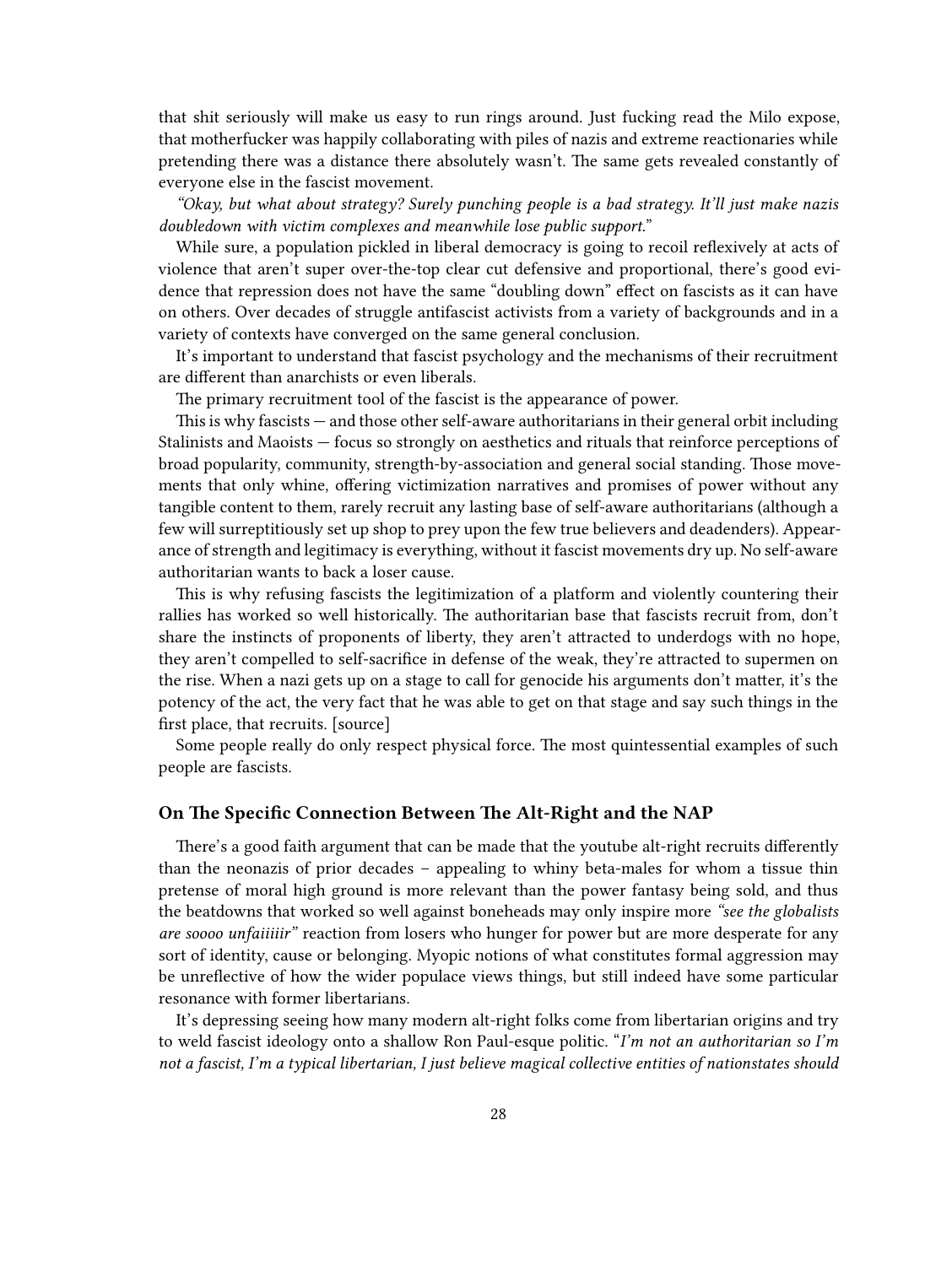*violently stop the free association of individuals.*" But since libertarians opened the fucking door to this horrorshow there is some argument that they're better equipped to disrupt the blatantly contradictory ideological gymnastics underpinning it. Yet there's also a case to be made that libertarians had their fucking chance, and for decades let in racist after racist, reactionary after reactionary from Rothbard to Ron Paul to Lew Rockwell to Hoppe, and now half the libertarian orgs have been taken over by fascists like the Mises Institute (openly championing "blood and soil") and the other half are barely fighting off the cancer. They've had decades to stop this in their communities and they failed miserably the entire way, so maybe their advice is of little fucking import at this point.

I'm somewhat split between these takes. I think libertarians can and should play a great role in undermining the alt-right, and probably have some useful insights to the unique psychology and twisted ideology of the alt-right youtube/chan kids. But it also seems clear that they haven't been making much headway, and the differences between the /pol/ losers of today and the skinhead losers of the 80s are perhaps overblown. A greater affinity for the pretenses of performative "intellectual debate" online perhaps, but the same underlying reactionary psychology.

How much does it matter that ethno-nationalist youtubers like Stefan Molyneux initially recruited their base from "libertarians"?

The Center for a Stateless Society and the Alliance of the Libertarian Left have been in these fights for a decade. Most of the major nazis in this crop of the alt-right have origin stories in denouncing us / getting pushed out of libertarianism by us. Because we're a nerdy think tank we've stuck to countering their ideas, critiquing them, deconverting their followers, entirely in the realm of words. And we have had some success.

But what has been abundantly clear over the years is their opportunism and lack of any ethical compass. Molyneux went ethno-nationalist basically because he realized anarchists weren't going to support his using DMCA and the state to bully a critic, so he pretty openly pivoted to a new audience that would pay his bills. Christopher "crying nazi" Cantwell basically did the same as he realized libertarianism wasn't a path to personal power. A similar story with the folks behind The Right Stuff, etc, etc. These people, for all their pretenses of being champions of reason and debate, are obviously attracted to power, and so too does this seem to be the case for a good fraction of their audience. This strongly implies that whatever other victim narrative anti-sjw garbage they tap into if you stop the alt-right from being able to generate spectacles of power and you'll at least dry up most of the power-hungry opportunist fraction of them.

### <span id="page-28-0"></span>**Deontology and the Charge of Hypocrisy**

People with ethical systems focused on categorizing actions in isolation rather than on strategic pursuit of goals have a nasty tendency to drop accusations of hypocrisy: "*If you're okay with punching nazis in pursuit of a freer world then you have no capacity to object to nazis punching anarchists in pursuit of a more hierarchical world*."

This maneuver is annoying as hell. *Of course* non-anarchists could use the reasoning I'm using here to justify all manner of things including exterminating anarchists *if you utterly remove the core values/goals I'm following*. As a consequentialist I'm not trying to set up some kind of valueindependent framework of play that I think should be established universally, some kind of rules of conduct between ideologies.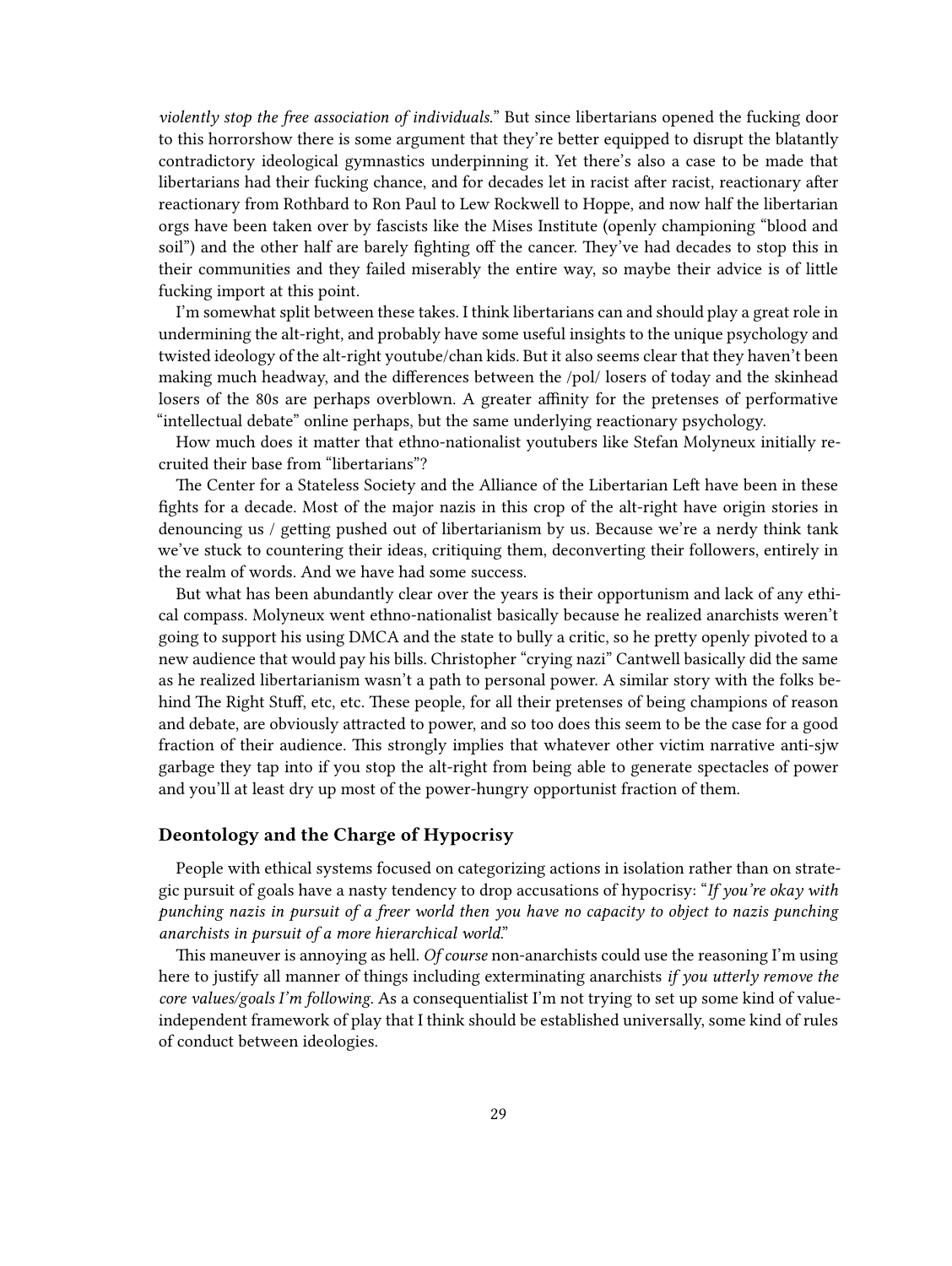Anarchists want freedom for all, fascists want their nightmarish dystopia of domination and a fractured humanity sliced apart and imprisoned in suffocatingly static tribes. There can be no pretense of tolerance between such wildly varying values and goals. It's not like fascists and anarchists can "agree to disagree" or politely reach some kind of civil detente. Our utility functions are utterly opposed and incompatible on every level.

Thus there's no point in pretending that there could ever be some kind of "fair" rules by which we should hold each other to in our conflict. I'm not going to feign shock and betrayal when they march us off to the extermination camps or just lie like crazy on twitter – although of course I will point out both. And there is no equivocation between them punching or doxing us and us doing so to them. The act isn't the fucking relevant category, the goal is.

Fascists are gonna do what fascists do, which is try to kill all proponents of freedom. And anarchists should do whatever is most effective in building a freer world.

In some very strong sense this ties our hands, because for example imprisoning all reactionaries in gulags would clearly not be a sustainable or coherent step towards a freer world. You can't jail or massacre people into freedom. Not that that evil scumbag Marx was ever truly interested in freedom as anarchists called out from the start, but even his pretense of a "transitory dictatorship" is obviously a means that will never ever lead to the ends of freedom.

Yet pure saintly pacifism isn't an option either. To stem the overall blood flow sometimes, in rare, extreme, isolated situations you have to get a little bit of blood on your hands. The path to a better world isn't just going to be the slow evolutionary building of better cultures and norms, of winning arguments and persuasion. It will sometimes on the fringe involve shit like throwing a punch before a nazi thug can. Proving to them in a language they understand that there will be fucking consequences to their horrific game so at least a fraction of self-interested little sociopathic shits go home.

There are dangers here – of course — but there are greater dangers in tying our hands entirely to some kind of overly simplistic code.

The liberal attempt to create value-independent rules for behavior is just fucking naive as shit. As if nazis can live in peace with anyone. That shit is a comforting delusion that will get us all killed.

There's a historical anecdote I love about the President of the Spanish Republic on the dawn of the Spanish Civil War. He wakes late and goes into his office only to be irked to discover there's no coffee or breakfast waiting for him. But no matter, he calls his Minister of Finance to resolve a problem they'd been working on the other day and gets no response on the other end. So he calls another Minster. No response. Another minister and another department. Down the line. No one picks up. Finally he storms out only to discover his palace is empty. No receptionists at all. And as he wanders into the streets crowds of armed workers hurriedly pass him by with little notice. The fascists have launched a war and the anarchists have mobilized most everyone in response. The liberal government — the insane pretense of an ordered peace between irreconcilable values of oppression and freedom — is de facto dissolved, and the President was the last person to discover this.

The assumptions of liberal democracy have been suffocating us all since birth, but there is no treaty possible with fascists. No code that if we hold ourselves to we can expect them to hold themselves to. We must remember this, or end up wandering stunned like that Spanish president. This isn't some conflict between tribes or muddied political positions, this is a conflict between utterly opposite and purified ethical values. What matters is our goal of freedom for all, our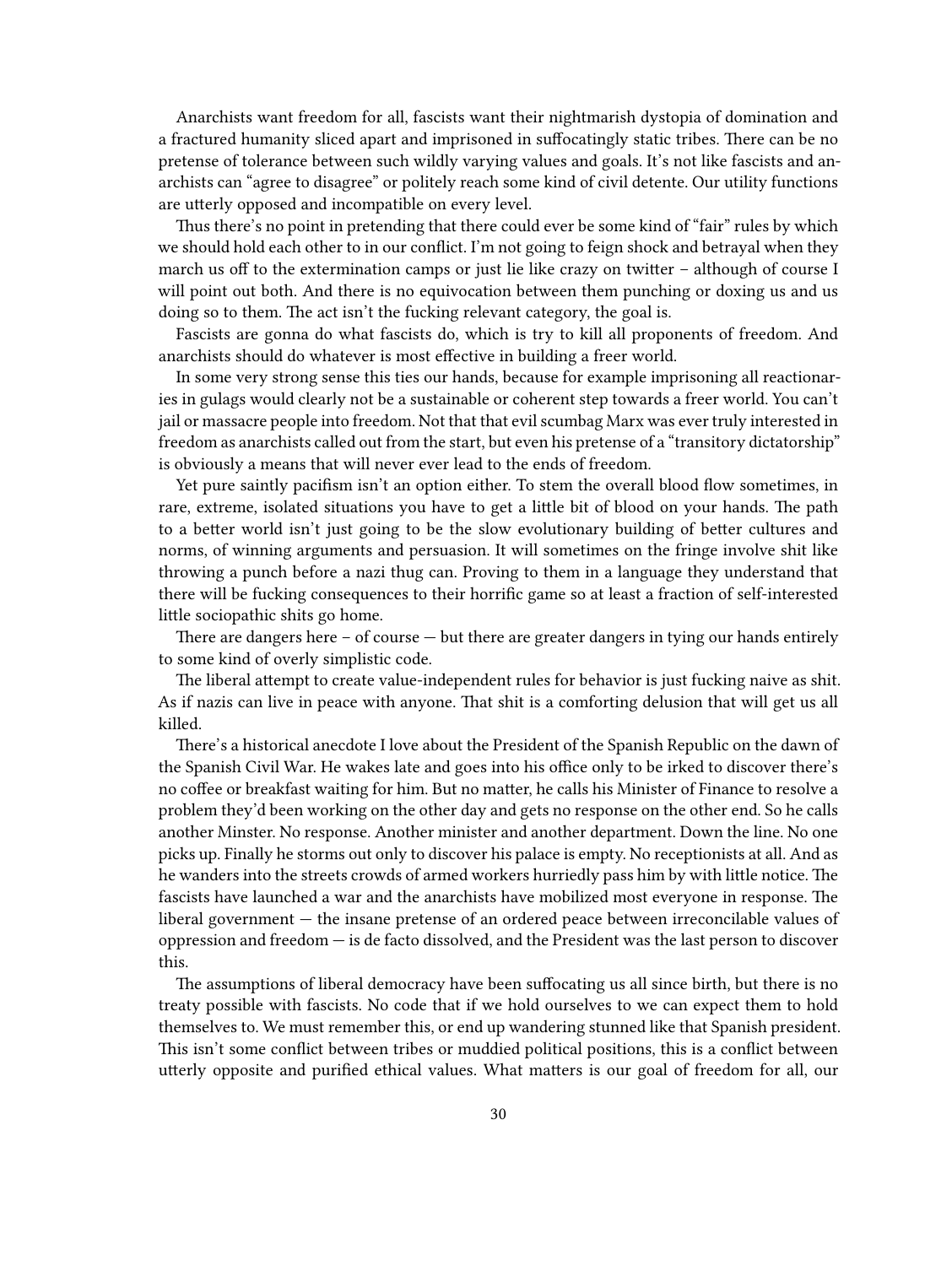tactics should be evaluated in their efficiency in reaching that — not as commentary on what we're cool with fascists also doing.

# <span id="page-30-0"></span>**Constructive Critical Thoughts on Antifa and The Present Situation**

Antifa was basically formed to solve a pressing problem in the short term through direct action. It has never pretended to offer a long-term solution — any more than street medics at protests might be critiqued for not offering a long-term solution to the health care crisis or police brutality. This in no remote way detracts from the importance of such work. Yet it does ultimately mean there's boundary conditions to the utility of their traditional work, or wider issues to be addressed. And as antifascism has risen to prominence so has this been greeted with howls from longstanding activists in other arenas, each with their own off-the-cuff prescription for how antifascist work should be subsumed under their preferred institutional or strategic approach.

It's a lot like some activist version of a youth pastor telling kids "*Hey I know you kids like antifa, but did you know that the REAL antifascism is getting people signed up to their local union*?" There's a fucking cavalcade of such "advice" from opportunist radicals.

"Antifa" groups have suddenly gone from marginalized janitors of the anarchist movement without social capital to high-respect activism, and everyone has jumped in to declare themselves antifa and also try to dictate what antifa should be, or throw out the most poorly formed criticism. This is a major reason I feel trepidation wading into this debate — everyone with any social capital suddenly is an expert on antifa and wants to declare themselves an antifascist thought leader. Although just as an anarchist present in the anarchist milieu I've occasionally read and talked with antifascists for well over a decade my experience is fundamentally limited and I don't mean to appropriate the mantle of "antifa" for myself.

However.

While I may be nothing more than the peanut gallery on this, I do have some analysis and perhaps constructive criticisms. My two biggest points are, admittedly rather obvious: 1) that antifascist practice was not remotely developed to best win a propaganda or meme war, and 2) the creeping generalization of "antifascism" into a nebulous pan-leftist movement to push for left tribe versus right tribe is profoundly dangerous and unstrategic.

The Alt-Right was basically formed to expand overton window and win the propaganda war to epistemically isolate and radicalize a large fraction of the population. Antifa was formed to kick fascist thugs off the streets and impede their capacity to organize. Both are succeeding at what they're good at. Antifa is often winning on the streets and losing on youtube, which is far better than losing on both fronts, but is still ceding a couple million kids on youtube to increasingly frothing and misled hyperreaction. Don't get me wrong, I am not suggesting the opposite arrangement would be better. Anything that limits their capacity to organize and intimidate in meatspace saves lives. But it's worth noting how completely asymmetric these movements are:

Antifa groups have stuck to journalism and the studious documentation of facts. Conversely, the Alt-Right has tried to spread as many lies as possible to muddy the waters and win narrative / partisan ratchet games. You don't need information theory to know which approach has the edge — almost no one commenting on "antifa" even knows they have websites documenting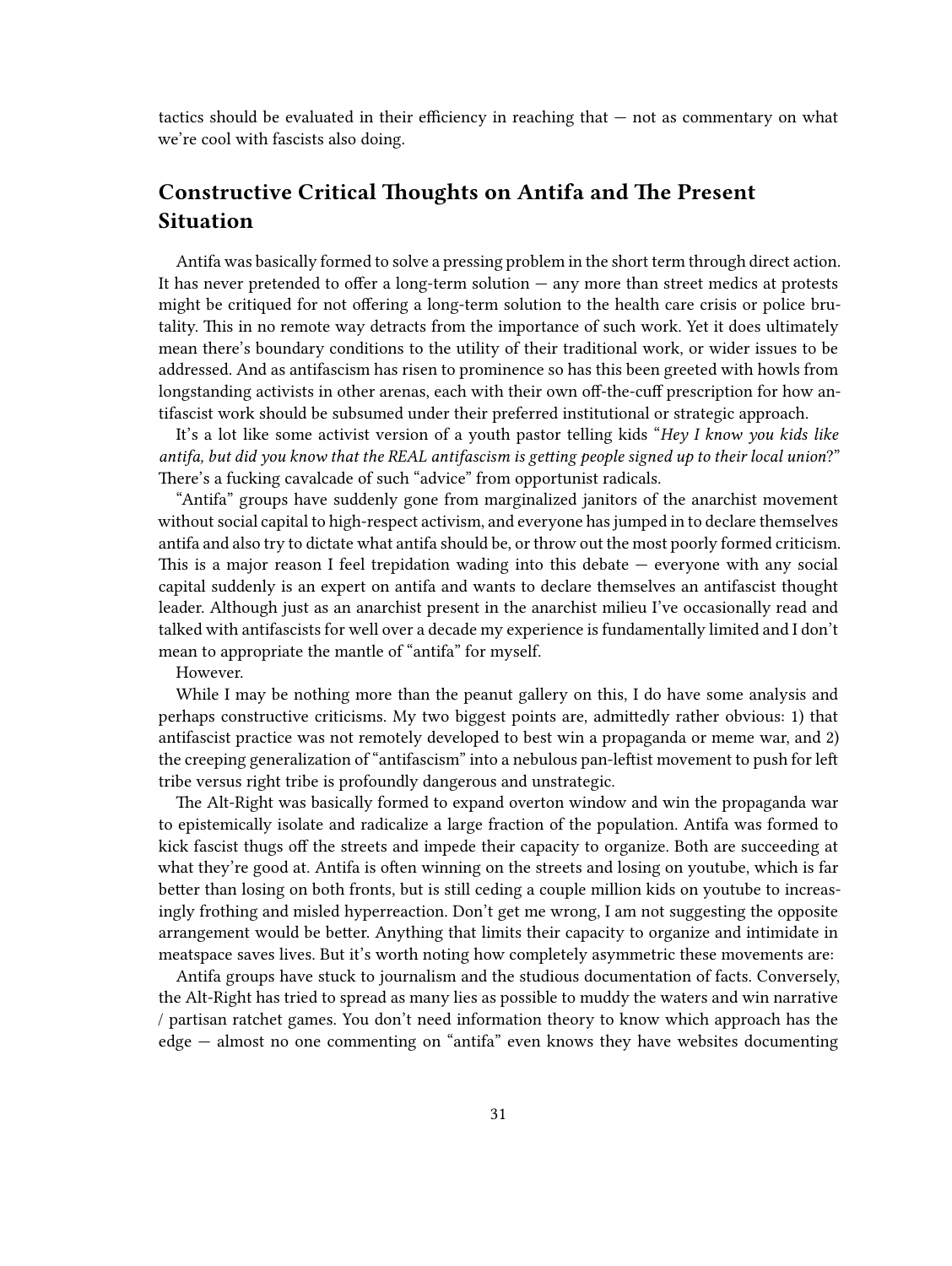nazis, but millions have seen memes misrepresenting antifa's capture of ISIS territory in Syria as somehow antifa being in league with ISIS.

Antifa have largely stuck to small discrete secretive formal organizations created by anarchists to fight neonazi gangs. Conversely, the Alt-Right is a soup without much formal organization and what formal organizations there are are less secretive. One of the left's true talents is in organizing, and secrecy has obviously allowed them to continue working without all getting executed by nazis. But at the same time the formality associated with traditional activist security culture can be constraining in other ways, creating inside-outside hierarchies where small circles of people dictate how information flows and give de facto marching orders to those outside.

Additionally, since antifa are overwhelmingly anarchists they've recruited primarily through the meatspace anarchist community/movement. The anarchist milieu is far more of a closed or richly tied network than the Alt Right. We live together, we work together. This closeness in many dimensions has historically provided a kind of solidity that at least to some degree impedes infection. We're able to enforce certain norms, culture, politics, etc. This has all kinds of dangers and downsides as well as upsides. The alt-right, despite the neoreactionary fetish for "community" has absolutely nothing comparable. And so we're fighting a truly bizarre war where the explicit fascists are utilizing perhaps more anarchist or at least fluid means — amorphous networks, anonymity, swarm tactics — against an anarchist movement that has retreated to solidity, clear boundaries, highly tied community, etc. What they pine loudly for — identity, belonging, community, solidity  $-$  is what we already have (and have discovered the downsides to). At the same time they are leveraging what should be our advantages.

On the one hand antifascist professionalism is valorous and part of a commitment to truth that the alt-right happily discards in favor of postmodern trolling and social positioning. I'm not challenging the value of antifascist groups doing their research meticulously, nor am I challenging the formal organizing or at least structure that often requires. I still think the sheer intractability of reality means our commitment to truth will *ultimately* bend things in our favor and I think a rush to embrace the means of the Alt Right — dishonest polarizing misinformation — would absolutely doom us all.

But on the other hand it's very clear that our obsession with community  $-$  a need that many have long noted drives the majority of the activist milieu far more than actually changing the world — has turned us inward. And here by "us" I mean not just anarchists but nearly everyone in the left or post-left or "social justice" or whatever.

Why does the very idea of caring what the general public thinks or trying to persuade them sound utterly perplexing and alien? Because we've given up on them, our selfish hunger for the monkey brain needs of community and belonging has slowly warped anarchism into a site of retreat, not attack. Anarchism has become a hideout from the problematic world, rather than a launchpad for grappling with it. The warm blanket embrace of a community with actual ethical values and behavioral norms that don't kick the lowest has so entirely colonized our reward mechanisms that we have turned inward. We focus on policing our community rather than persuading outsiders.

Don't get me wrong there is absofuckinglutely a place for holding one another accountable and drawing lines, I'm not saying we should tolerate abuse out of some kumbaya "why can't you make nice with your rapist" garbage, and I'm not saying we shouldn't hold absolute lines against the creep of horrific politics like tankies, nazis and eco-extremists like ITS. We do need some kind of base from which to move the world, and a place to retreat to when need be. But the alt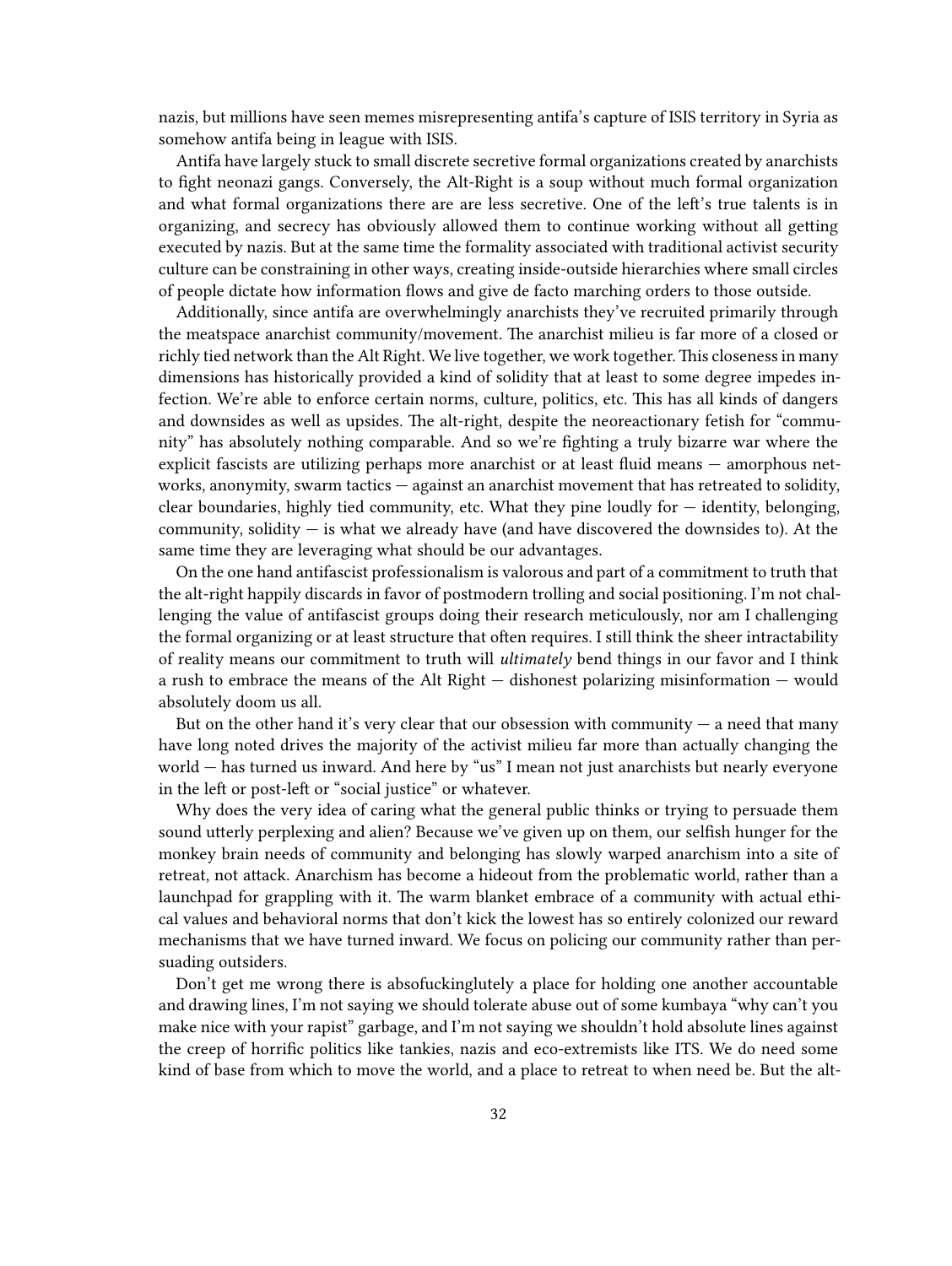right actually has something that anarchists have largely lost — a sense of possibility. The world seems pregnant to them, a place where their wild dreams can actually happen. And thus they're out there searching for any possible avenue To Change Everything. We've largely forgotten how to do that. So while the alt-right is naive and stupid as fuck they're still throwing everything on the wall to see what sticks. When was the last time anarchists did anything new?

The black bloc, for example, has become a hollow echo of a hollow echo, a signifier warped by the mythologization by a half dozen radical generations. Anarchism has become drenched in convention and obligation. A whole lotta tumblr-generation kids only bloc up because they see it as a necessary ritual for community belonging. Where the bloc once had innovative security culture when everyone was making things up for the first time, that knowledge has been casually discarded. Things like Pastel Bloc demonstrate just how profoundly the bloc has been reduced to ritual in the service of community rather than tool in the service of accomplishing shit.

I am not trying to be a mean crabby old anarchist here lecturing kids about the proper respect of lawns, there is a value to community building and I appreciated Pastel Bloc's aesthetic game just like everyone else, but I want some level of explicitness on the asymmetries at play. Our strengths, our weaknesses, and the things we've perhaps unfortunately given up.

And I also want to warn that if antifascist organizing has a too formalized and insular failure mode, it also has a "too expansive" failure mode.

As folks previously not involved in antifa work have rushed in to champion the term there's been a push towards broadening antifa as a broad leftist coalition or movement building. I'm deeply disquieted about this approach, both in that I find it unstrategic and dangerous to try and broaden the goals of antifascism and that as an anarchist I consider "left unity" a trap. Anarchists have nothing in common with authoritarian communists, they have been our enemies from the start. Granted, a lot of established antifa have spoken out loudly against such, but still, the situation is dangerous.

Let me be absolutely clear on this: Anarchists must clearly and publicly oppose communist authoritarianism. Antifa cannot be (and thankfully is not) quiet when it comes to denouncing those who fetishize some of the most heinous states in human history because they made some perfunctory noises about freeing the working class. Further the sort of monsters who diminish and defend genocides committed by communist regimes must have their organizing and entryism exposed and resisted just as we do for fascists. If this is not to be done under the label of "antifa" specifically, then as many anarchists have suggested, anti-tankie action groups should also be formed. Failing to be strong and morally consistent on this allows fascists and their allies to cloak their work under the guise of standing up to authoritarian communism (and equivocating between the horrors of Leninists and those like anarcho-communists that died fighting them). Those "anti-communist action" shirts sold by fascists that fetishize the tyrannical Pinochet regime's murder by helicopter of dissidents have been effective at ratcheting up an authoritarian creep whereby right and left authoritarians pretend to be the only viable response to the other.

Yes, it will take many things to stop fascism, broadly defined, but there is immense strategic utility in having antifascist activism remain very specific and relatively tightly defined. When leftliberals on twitter say "wanting universal healthcare or student debt forgiveness is antifascism" they do an immense disservice to the cause of antifascism. Fascism constitutes a very distinct and specific danger; there are many other dangers or objectionable things in this world. Muddying the waters — casting antifascism as a left v right struggle (Now With Streetfights!) directly plays into the hands of those fascists trying desperately to pull the rest of the right into embracing outright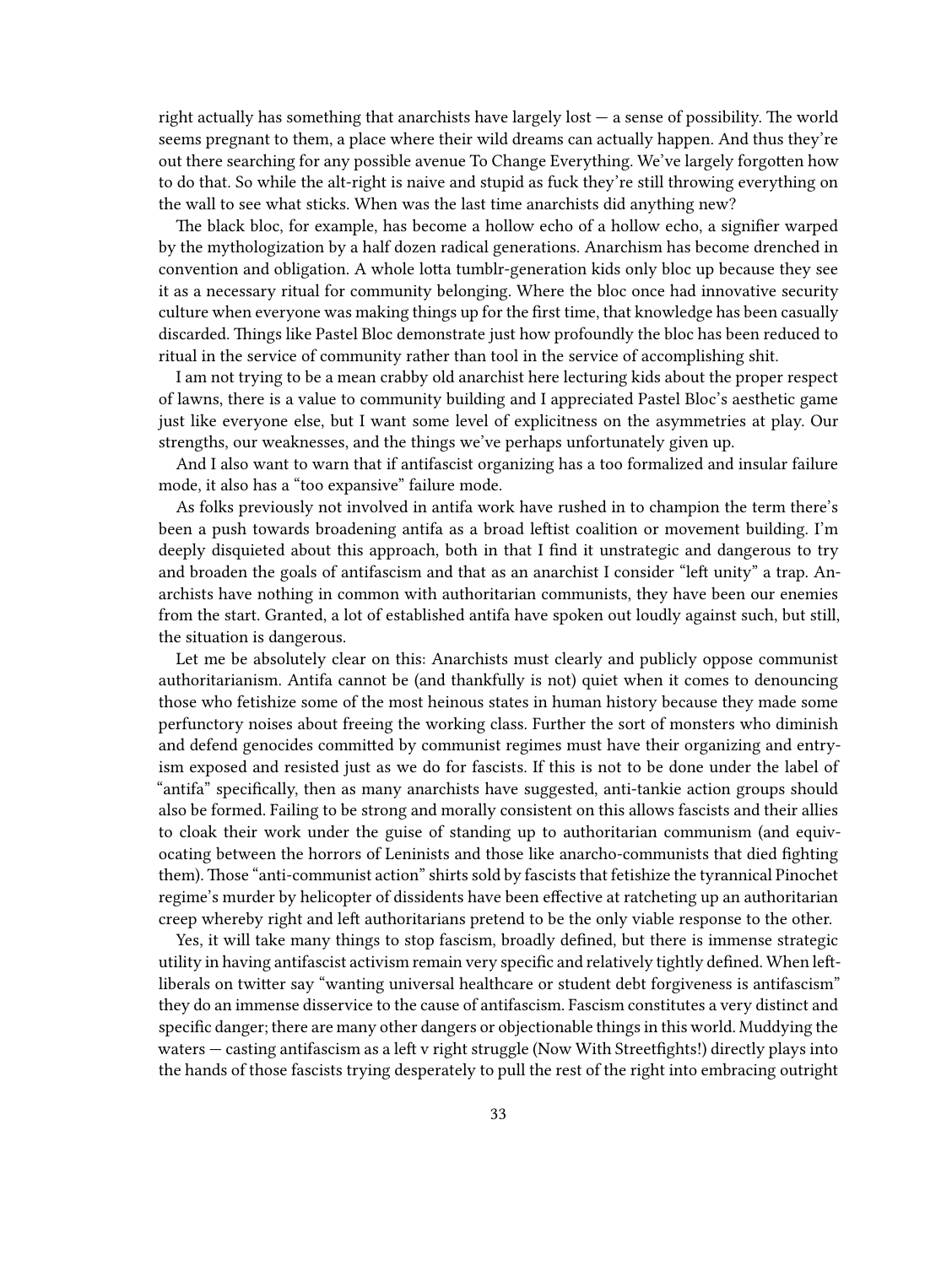fascism. Yes of course the neoliberal surveillance state constitutes an immense threat, as does neoconservative imperial conquest. But these are distinct things that function differently and must be tackled differently. The small pleasure you get out of rhetorically being able to slander your other enemies with the "fascist" label is sometimes simply not worth it.

These criticisms may seem in broad conflict  $-$  on the one hand I think that antifa has stumbled because waging a war for the soul of our society teetering on the brink of outright authoritarianism through a partisan electoral conflict is well beyond its purview and expertise  $-$  on the other hand I'm deeply worried about antifa being subsumed and appropriated as a rallying cry to unify and mobilize the left as a movement. But I think that there's a relatively straightforward path that avoids this pitfalls.

Formal antifa groups should stay focused and precise — folks need to make it absolutely impossible for the centrist media to conflate an anti-trump rally and antifascist groups. The question of how to respond to Trump has tortured antifa writers since he entered the primary. My view is that whether Trump's authoritarianism and his most fervent base is formally fascist is academic and irrelevant. Peeling the self-aware fascists entryists from the 60 million Trump voters is an existential issue. We literally all die if we fail on that front.

An actual civil war will not go the way the nazis and broader bloodthirsty GOP dumbasses think, but both sides will lose profoundly in a civil conflict. The "come at me bro" right has no fucking idea what it would actually be getting into or the extent of support, resources, skills, and indomitability that leftists, anarchists and even many liberals would actually tap. In part because of the right's self-chosen isolation from anyone to the left of Limbaugh. But the baby would get cut in half. Most likely some centrist technocratic vestige of the state apparatus would emerge the blood-soaked tyrannical victor. There is no future down that path where what is won is worth the victory. We must make preparations, of course, no one is saying anarchists should give up their guns or stop training, but ideally the goal should be to prepare precisely in order to avoid such a drawn out conflict.

Don't get me wrong, if we are to see a better world there will inevitably arise moments where violence is necessary. Where politicians are dragged kicking and screaming from their positions of power lest they otherwise destroy the world to retain their rule. But violent conflict is not a goal into itself, it must be tempered by diligent strategy and ethics. The cheap comforts of collective team rallying are not worth the long term damage that can arise from their misuse.

In my view we need two fronts: we need a political anarchism augmented by a broader antiauthoritarianism (with milder goals like the abolition of prisons, borders and cops) that goes out and finds any conceivable way to convert seven billion people to anarchism within two decades, that builds a stigmergic mass movement and the resilient decentralized infrastructure for serious resistance. And we need a second front that sticks exclusively and pragmatically to the explicit fascist cancer lest it metastasize — doing precisely what antifa groups have always done research, expose, organize against and meet head on. This second front needs to do things like work with the GOP or libertarians or furries or whatever to peel nazi entryists away from them. It must be incredibly pragmatic and precise. Less interested in how pure our own community is than what we can do to limit damage in the world.

Although of course, part of pragmatism is recognizing the limits to one's capacity to alter or direct the reactions of millions outraged at our country's slide into fascism and with a limited vocabulary to express that outrage.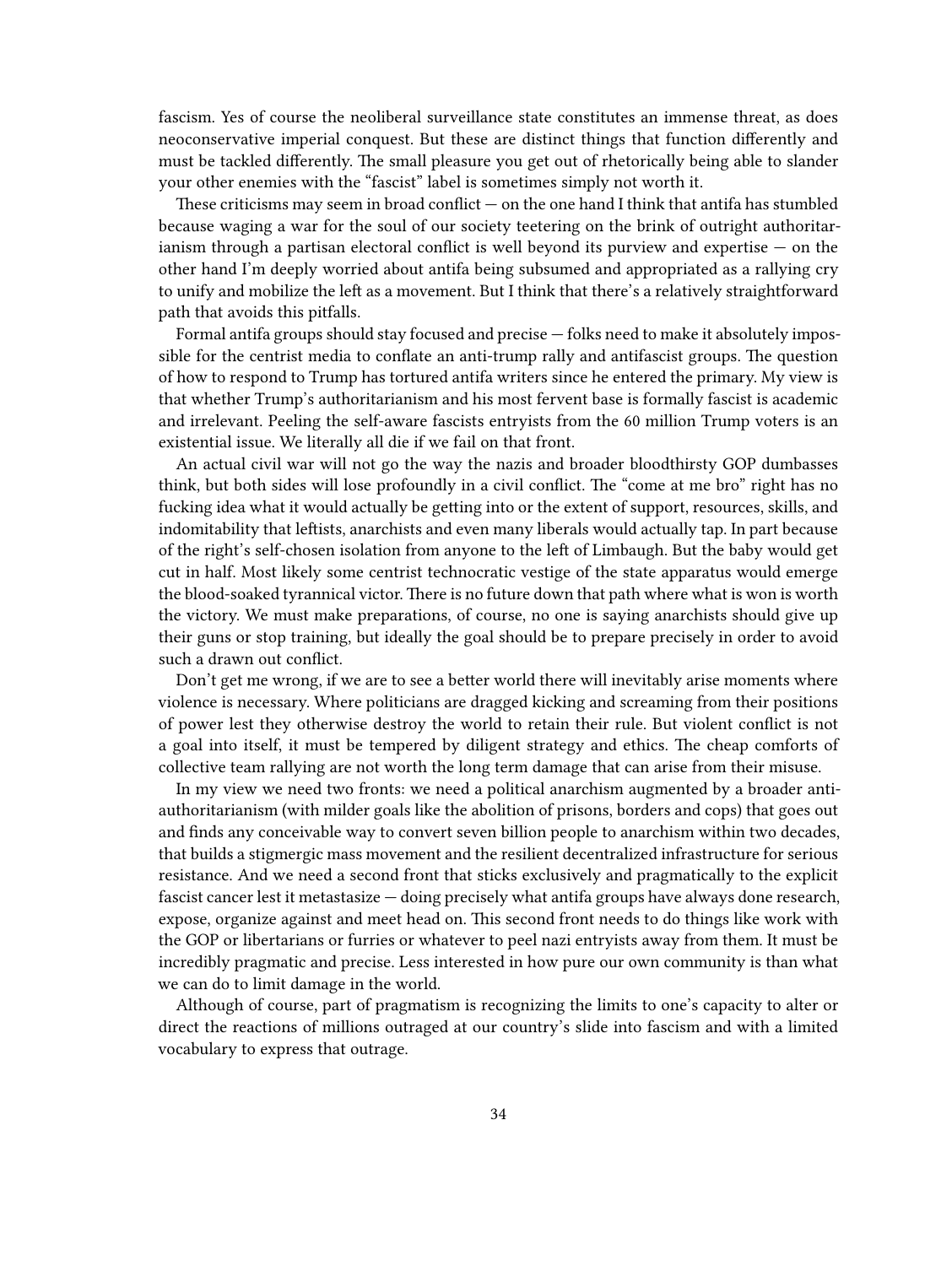I'm less clear on how to navigate the issues of collective representation and narrative crafting. Right now antifa groups will release absolutely devastating exposes… and at absolute best they'll get on the order of a hundred or thousand shares on twitter, while alt-right conspiracy nuts will get hundreds of thousands. That sort of marginalization is absolutely unsustainable. Critiques of respectability politics only go so far, if antifascists don't do more to win the narrative among the wider world of normies and reactionaries – or at least lose it less crushingly – fascist bullshit could get normalized among literally tens of millions, and then we all die.

Sites like It's Going Down and Anti-Fascist News have started to take up the narrative crafting role – neither as generic anarchists fighting the broader longer term fight nor as highly specific antifa groups doing the triaging, but I'm troubled at points in this melding of very different functions. IGD syndicates from local antifa groups but also pushes generic movement building stuff and non-antifa content in ways that can muddy the waters. These folks do good work, but I wish there was a more clear distinction being broadcast between traditional highly professional antifa groups and the generic "antifascist movement" that everyone wants to build now. And I wish that folks would stop hijacking antifascism for broader causes or to stoke radical or leftist team identity when that framing impedes things like the pragmatic collaboration with the GOP to expel nazis in Minneapolis. More than anything I wish there was some way to get good nationalnarrative-strategy-minded media teams into older antifa groups, and that the nebulous generic "antifascist movement" beyond these antifa groups was both more focused on fascism and serious about winning the memetic war for hearts and minds among the tens of millions that the nazis are looking to recruit from.

I recognize this shit is complicated and folks are already stepping up in many respects, but I'm just saying I would emphasize the arena of public narrative crafting, as well as trying to draw clear lines around antifascism to make it capable of wider outreach and less boxable into mainstream partisan tensions.

I will say that I admire that as a generic anarchist project Crimethinc has been somewhat cautious about appropriating the mantle of "antifa" from those doing that work before the rest of us cared too much. And I do love NYC Antifa's twitter presence — snarky, sharp, heavy on evidence, explicitly anarchist, highly narrow-beamed on traditional antifascist work, as well as capable of pushing stories more widely. Near fucking perfect in every way. Absolute shoutout to them.

## <span id="page-34-0"></span>**Challenge to Critics of Antifa**

I recognize that no matter how well I make my points here – even if I'm absolutely and obviously right – a good number of people are so deeply and instinctively revolted by the idea of preemptive violence or ever taking the side of some activists subculturally alien to them that they'd far rather live in cognitive dissonance.

Okay!

In Britain before WW2 there were a few liberal-inclined folks who felt strongly about nonaggression and protecting freedom of assembly but who nevertheless recognized that whatever small erosion of liberal norms antifascists might cause the literal fascists were out to abolish them all. So they went to fascist rallies and heckled them and then defended themselves when the nazis inevitably tried to stomp or kill them. They were as a consequence of their reactive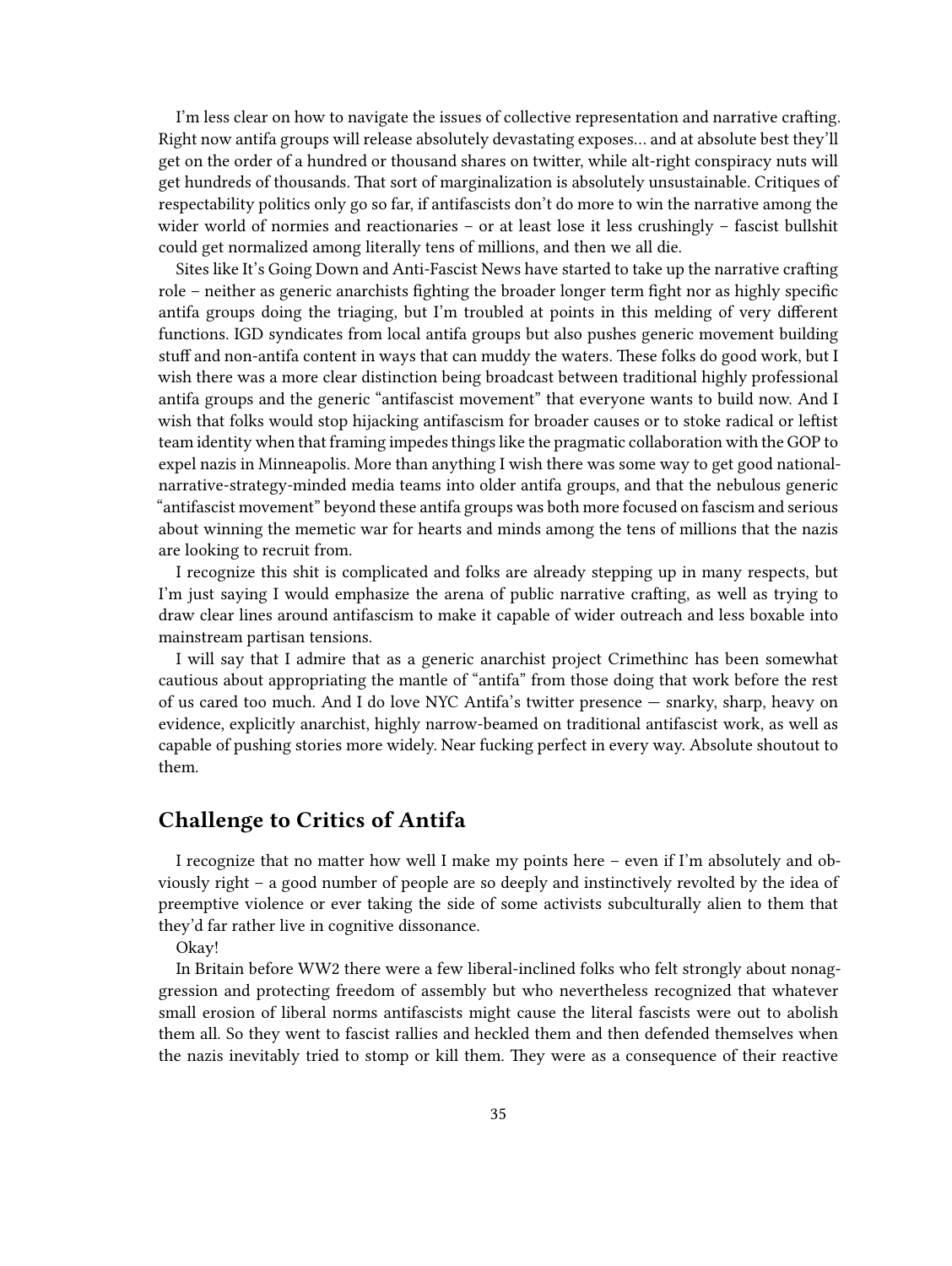stance often far more badly beaten than other antifascists but they claimed their demonstration of the moral high-ground was worth it.

One can of course critique popular antifascist approaches without stepping to and putting your own life on the line. A valid critique remains a valid critique regardless of who voices it. But some critiques would ring louder if those voicing them were demonstrably serious about the threat posed by fascist / white nationalist groups (It would also help many critics if they demonstrated a basic familiarity with actual antifascist activism and groups, although I realize that that apparently seems a bridge too far.).

So my challenge to all of us in the peanut gallery is this: if you sincerely are aghast at the return of fascism / white nationalism and their organizing efforts, if your heart clinches up in fear and outrage, then do what you *do* feel is allowable to fight them. If the one antifa tactic you object to is the street fighting then form your own antifa (or whatever you want to call it) group that explicitly does all the reporting and boycott organizing without the street fighting. If what you take objection to is folks occasionally throwing the first punch then get your friends together and form a group that shows up to only provide defensive strength. And maybe, just maybe, you'll come to the same realizations as every other antifascist activist.

But even more importantly if you value freedom at all you should recognize the situation: the state and Trump in particular are of course going to demonize antifascism and use them as a boogeyman to justify vicious and sweeping state repression. Since they can't settle for identifying a couple people who threw punches in a park they'll try to repress the hundreds of thousands who identify or speak out broadly as anti-fascists. How everyone protests is impossible to police without making ourselves authoritarian and artificially unified. Remember that the few scuffles and clashes antifascists have been a part of pale in comparison to what was present in the civil rights movement, despite the history being sanitized. There's space for hoping our voices persuade a few people to stop doing shit we feel is counterproductive, but this impact is ultimately small. Whereas the impact of voices joining in with the state's narrative of antifascists being terrorists who must be suppressed is far far far more damaging to the cause of liberty.

So I urge incredible caution and at the very least explicit and prominent nuancing when making critiques of antifa. Obviously no libertarian can endorse classifying antifascist activists as terrorists. Obviously no libertarian can endorse police repression against antifascist activists. But libertarians and others sincerely in favor of liberty must be explicit about that every time the subject is brought up. At the very least in the same way that we feel obliged to pair "the North Korean government is horrifically evil" with "war with North Korea would also be horrifically evil."

Plenty of liberals, libertarians and centrists have tried to retreat to "both sides are bad" framings — but let's be absolutely clear if the antifascists are bad for trying to suppress the fascists (without even using the government) then any hint of the government repressing antifascists would be far worse.

In the worst possible case antifascists normalize an illiberal culture of college kids shouting at and occasionally punching anyone they find problematic. This would be bad, no doubt, but is completely put to pale by any increase in the power of the police state. Some punchy overblown "SJWs" would be an annoyance, not an existential threat to freedom itself, whereas the necessary expansiveness of a state campaign against "antifas" would be the deathknell of any hope whatsoever.

Yall get that, right?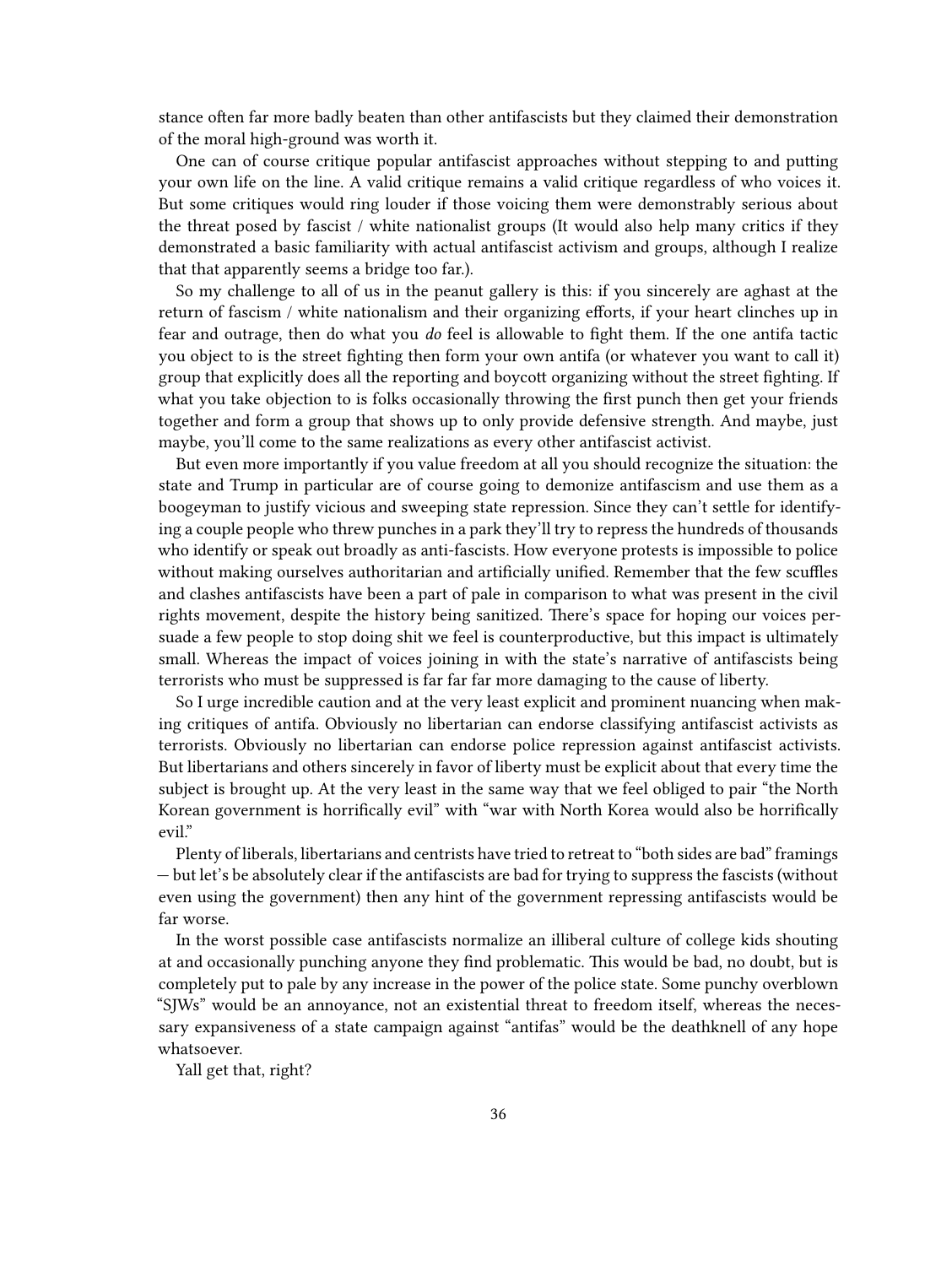Even if antifa is technically "wrong" they're still fundamentally better than almost anyone else around, and suppression of them would set off a nightmare of state repression for all other anarchists and libertarians.

No longstanding antifa groups or activists have called for hate crimes legislation or the cops to enforce tyranny. In fact part of the reason conservatives have called antifa and BLM "terrorist" "hate groups" is precisely because they don't trust the police state and want to defang it's power to oppress, not expand or redirect that power.

Any criticism of antifascists should start by lauding that decision.

Despite that bombastic slogan in Berkeley, antifascist struggle has obviously never embraced *literally* "any means necessary" – after all blowing up the planet is a "means" by which we might stop fascism. Lobbying for hate crimes laws and police power to round up neonazi street thugs would also be a "means" to defeating at least that expression of fascism, but it's a clearly a both intolerable and implausible one. By even the most uncharitable evaluation antifascists are thus *far* less authoritarian than your average liberal, since liberals are more than happy to say "there should be a law" or "call the police" in response to these neonazi gangs.

In any case if you would flip over a military recruiter's table but not a nazi recruiter's table you're either inconsistent or wildly naive to the threat of fascist organizations. And if you're somehow opposed to flipping over a military recruiter's table then you're not an anarchist or libertarian in any meaningful or consequential sense.